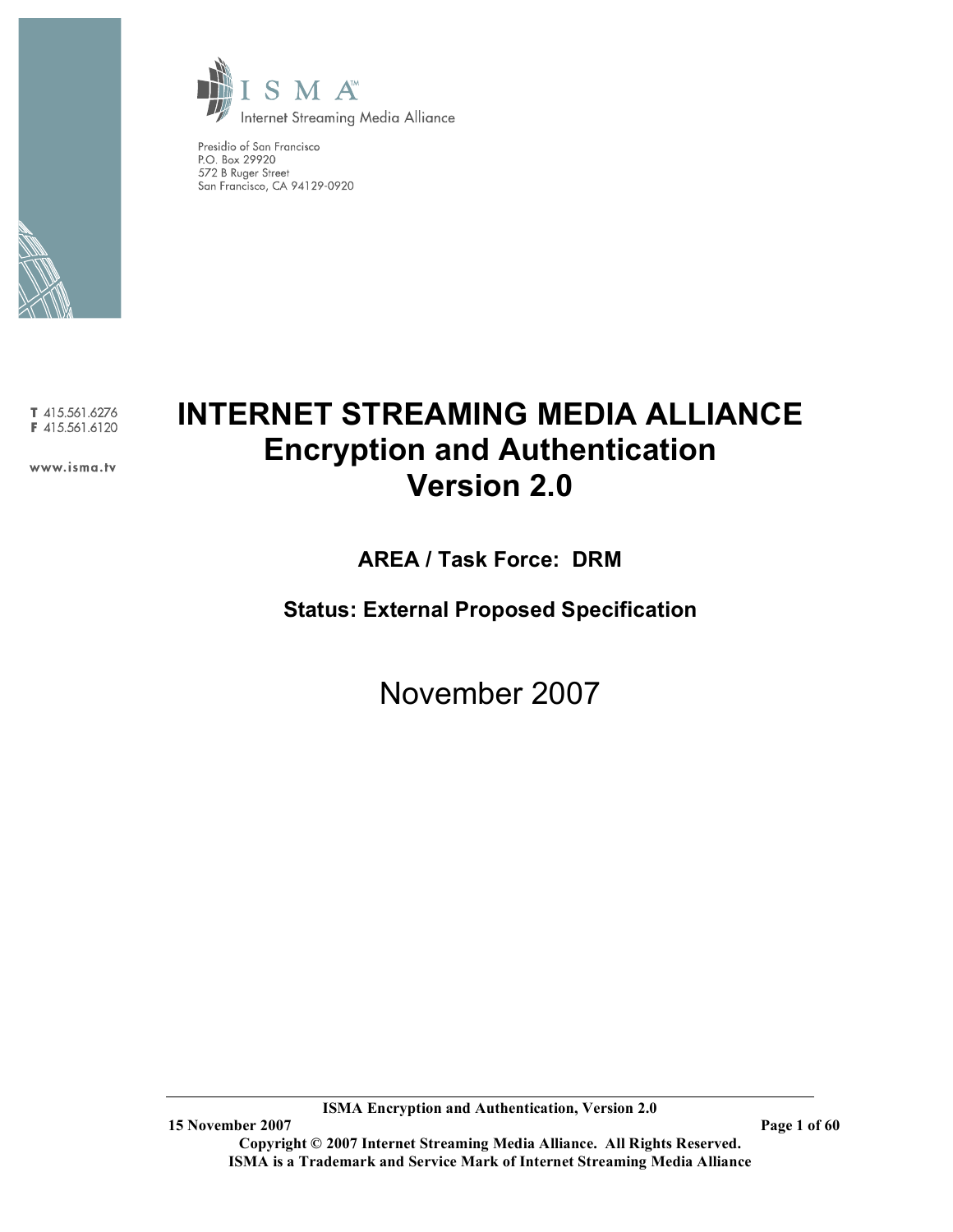# **ISMA SPECIFICATION LIMITATIONS AND CONDITIONS OF USE**

# LEGAL LIMITATIONS AND CONDITIONS OF USE

USERS OF THE ISMA SPECIFICATION ARE NOT PERMITTED OR AUTHORIZED TO STATE OR CLAIM THAT THEIR PRODUCTDS OR APPLICATIONS COMPLY WITH THE SPECIFICATION, PENDING ISMA'S DEVELOPMENT AND IMPLEMENTATION OF A COMPLIANCE OR CERTIFICATION PROGRAM AND USER'S EXPRESS AGREEMENT WITH THE TERMS AND CONDITIONS THEREOF. BY REQUESTING OR USING THE SPECIFICATION, USER AGREES TO THIS LIMITATION AND CONDITION.

**ISMA Encryption and Authentication, Version 2.0**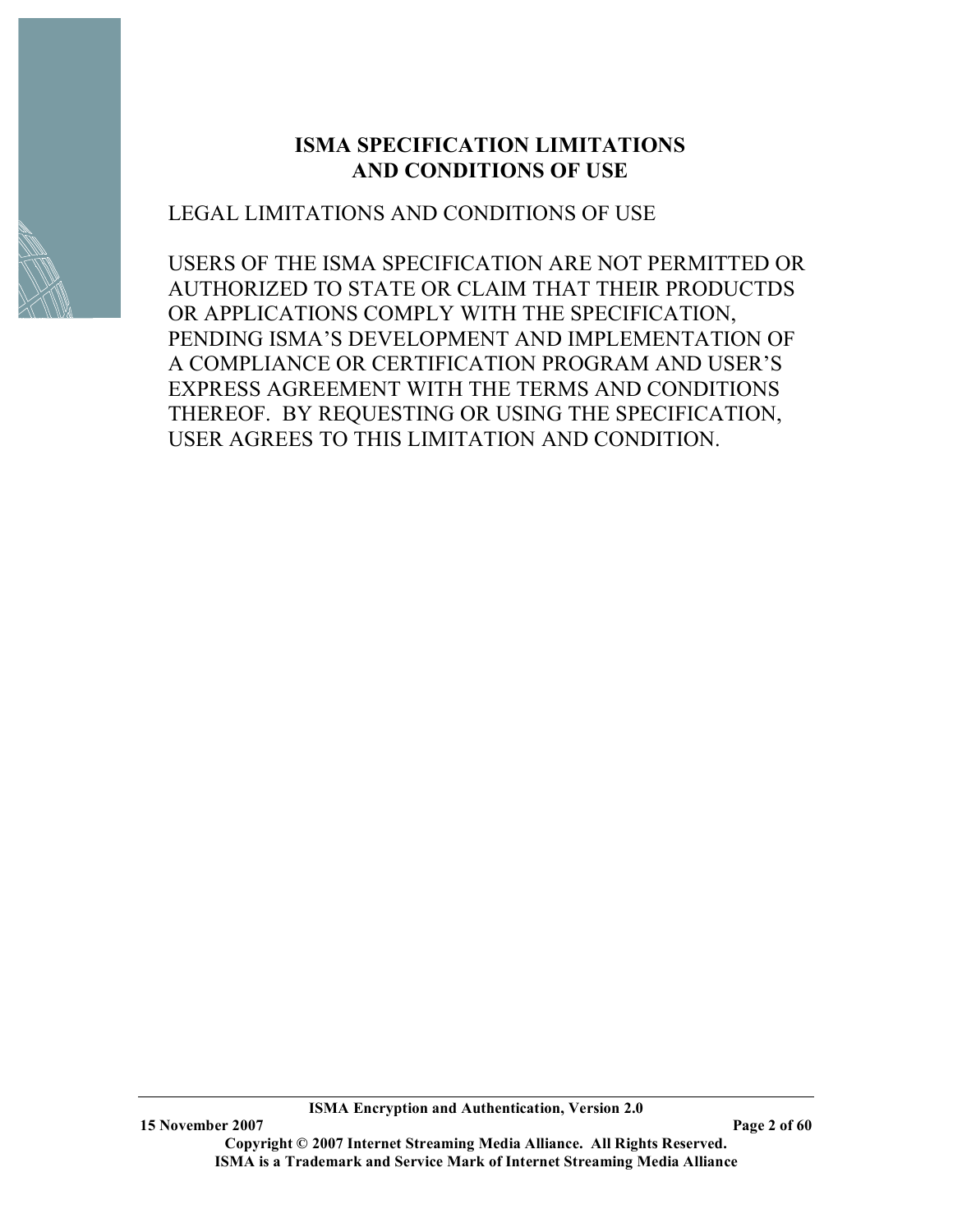# **Table of Contents**

15 November 2007

ISMA Encryption and Authentication, Version 2.0

Page 3 of 60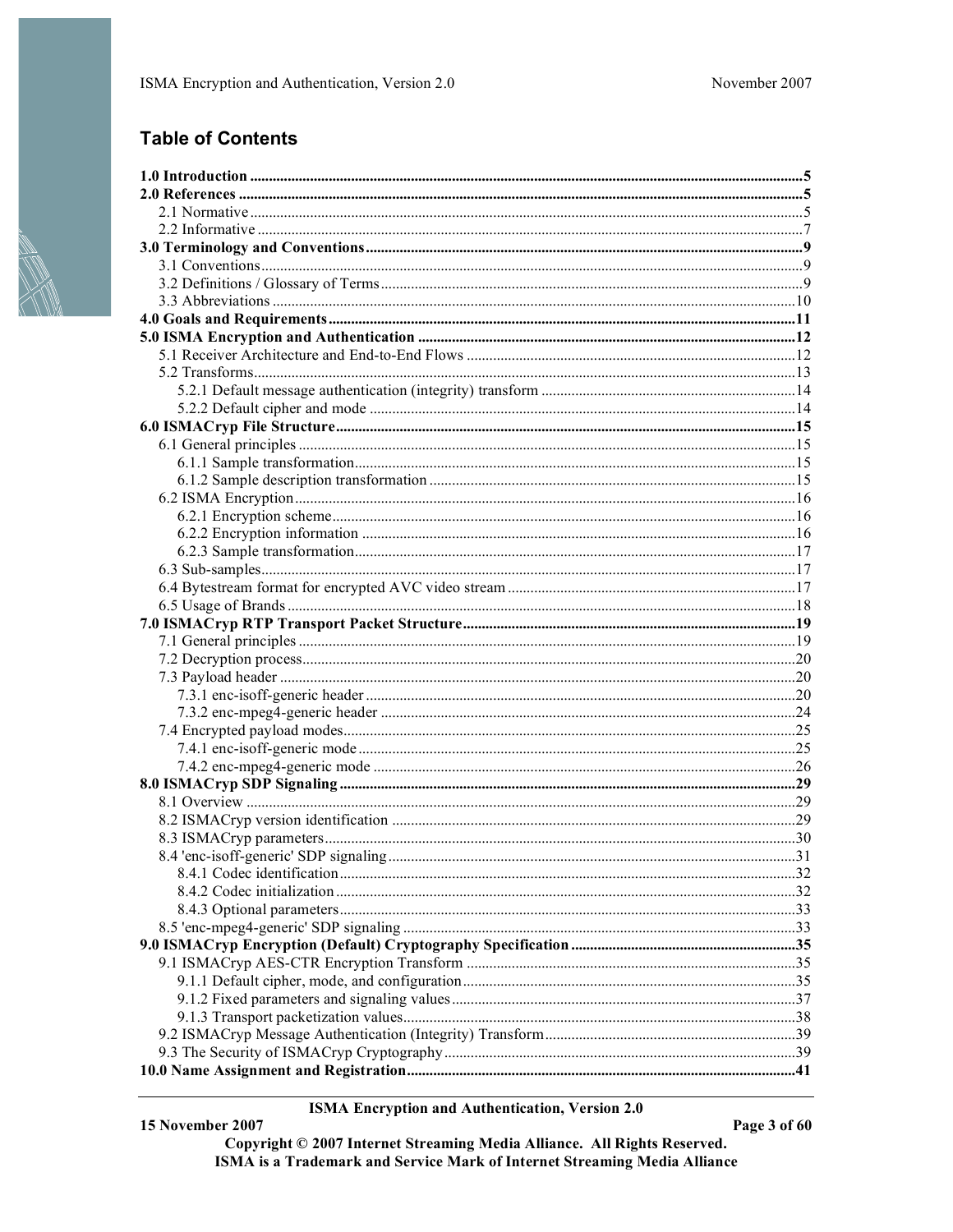| Annex D: 'enc-isoff-generic' RTP packetization and SPD examples (Informative)49            |  |
|--------------------------------------------------------------------------------------------|--|
| Annex E: 'enc-isoff-generic' RTP receiver behaviour in case of packet loss (Informative)52 |  |
|                                                                                            |  |
|                                                                                            |  |
|                                                                                            |  |
|                                                                                            |  |
|                                                                                            |  |
| Annex G: Use of ISMACryp prior to OMA DRM 2.0 super-distribution (informative) 56          |  |
|                                                                                            |  |
|                                                                                            |  |
|                                                                                            |  |
|                                                                                            |  |
|                                                                                            |  |

**15 November 2007 Page 4 of 60**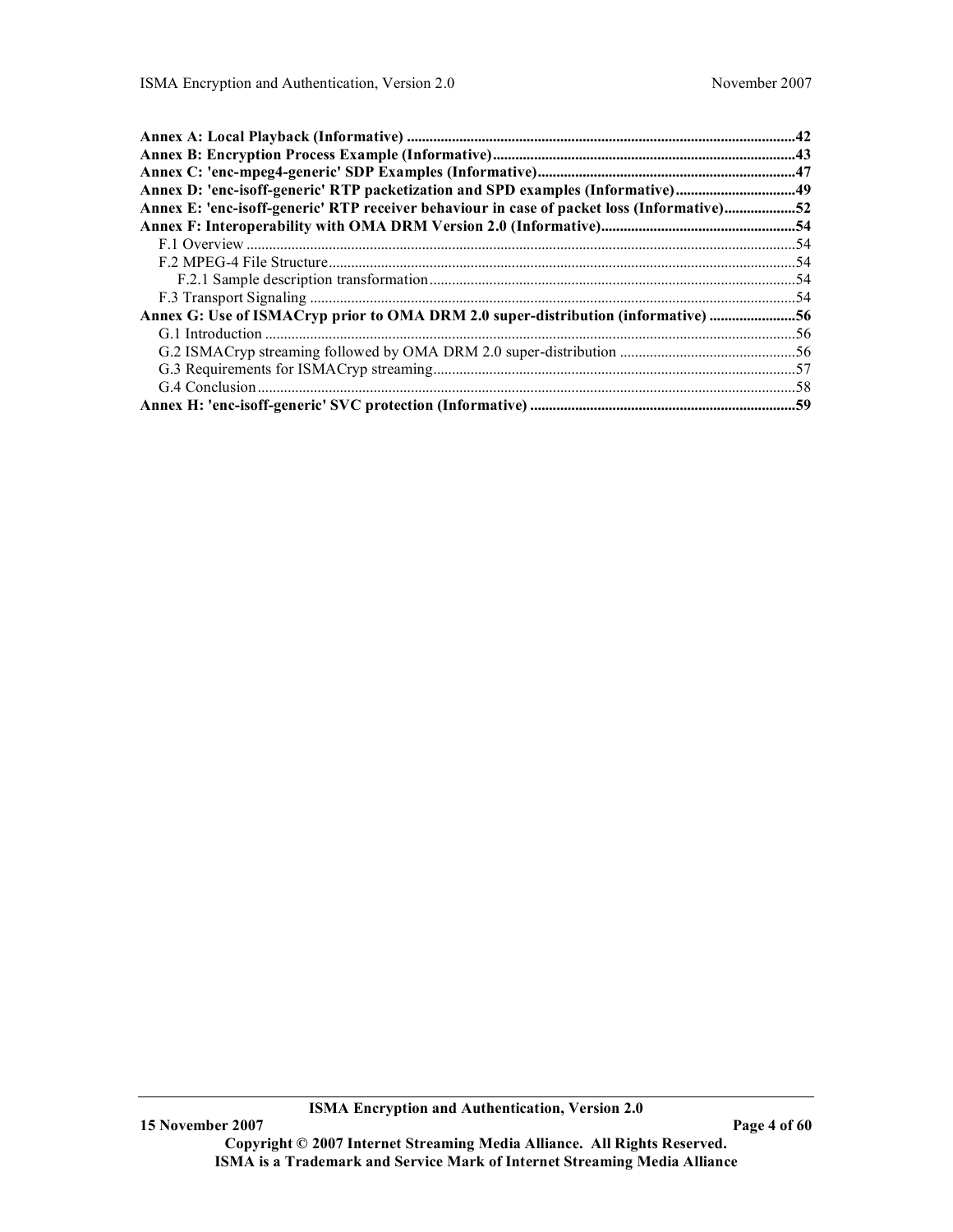# **1.0 Introduction**

This document specifies content encryption, message authentication (integrity) services, an RTP payload format and a file format for pre-encrypted content for ISMA 1.0 [ISMASPEC], ISMA 2.0 [ISMASPEC2] and more generally any media that can be stored as elementary stream in an ISO media file [14496-12]. The official name for this service specification is "ISMA Encryption and Authentication" but it is unofficially called "ISMACryp" throughout much of this document.

The ISMACryp framework is extensible to new media encodings, can be upgraded to new cryptographic transforms, and is applicable to a variety of key management, security, or digital rights management (DRM) systems. ISMACryp defines a default encryption of media streams and authentication of media messages. The ISMA Encryption and Authentication transforms conform to the ISMA DRM Recommendations [ISMADRM].

Section 4 briefly describes requirements and architecture. Sections 5, 6, 7, 8 and 9 define ISMACryp cryptography, ISO file format, RTP payload format and SDP signaling.

# **2.0 References**

# **2.1 Normative**

[14496-1] ISO/IED 14496-1 Information technology -- Coding of audio-visual objects -- Part 1: Systems, Third Edition, November 2004.

[14496-8] ISO/IEC 14496-8

Information technology -- Coding of audio-visual objects -- Part 8: Carriage of ISO/IEC 14496 contents over IP networks, First Edition, May 2004.

[14496-10] ISO/IEC 14496-10

Information technology -- Coding of audio-visual objects -- Part 10: Advanced Video Coding 2003 ITU-T Recommendation H.264 (2003): "Advanced video coding for generic audiovisual services"

[14496-12] ISO/IEC 14496-12|15444-12

Information technology -- Coding of audio-visual objects -- Part 12: ISO base media file format, Information technology -- JPEG 2000 image coding system -- Part 12: ISO base media file format, Second Edition, April 2005.

[14496-14] ISO/IEC 14496-14 Information technology -- Coding of audio-visual objects -- Part 14: MP4 file format, First Edition, November 2003.

**ISMA Encryption and Authentication, Version 2.0**

**Copyright © 2007 Internet Streaming Media Alliance. All Rights Reserved. ISMA is a Trademark and Service Mark of Internet Streaming Media Alliance**

**15 November 2007 Page 5 of 60**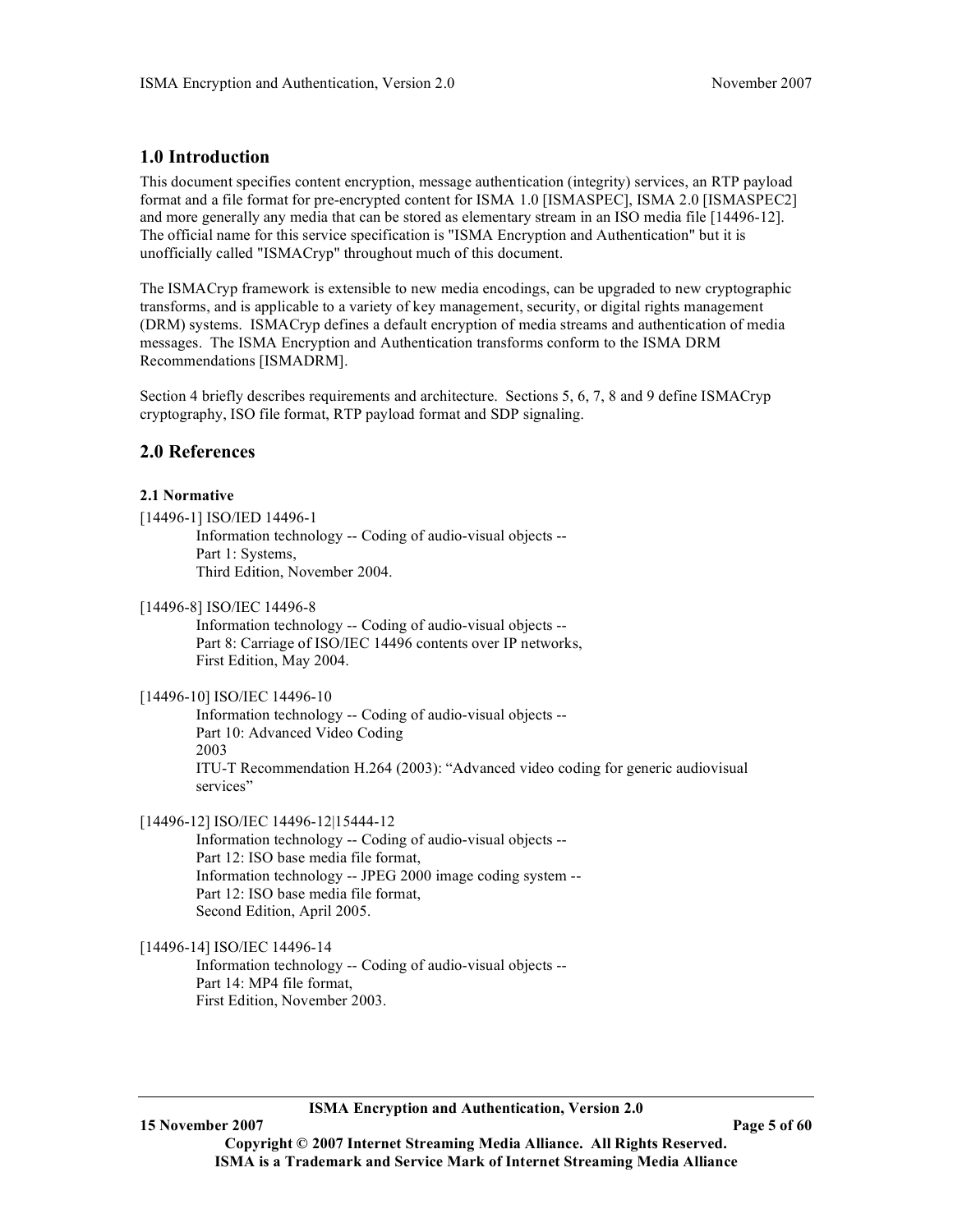| [AES] NIST FIPS 197<br>Advanced Encryption Standard (AES),<br>(http://csrc.nist.gov/encryption/aes/index.html),<br>(http://csrc.nist.gov/publications/fips/fips197/fips-197.pdf).                                                  |
|------------------------------------------------------------------------------------------------------------------------------------------------------------------------------------------------------------------------------------|
| [AES-C] NIST SP 800-38<br>Recommendation for Block Cipher Modes of Operation Methods and Techniques,<br>M. Dworkin, December 2001,<br>(http://csrc.nist.gov/publications/nistpubs/800-38a/sp800-38a.pdf).                          |
| [AES-CTR] NIST Workshop1<br>CTR-Mode Encryption,<br>H.Lipmaa, P.Rogaway, D. Wagner,                                                                                                                                                |
| [ISMADRM] ISMA DRM<br>Recommendations Version 1.0, Internet Streaming Media Alliance, January 2002.                                                                                                                                |
| [ISMASPEC] ISMA Implementation Specification<br>Version 1.0, August 2001.                                                                                                                                                          |
| [ISMASPEC2] ISMA Implementation Specification<br>Version 2.0, April 2005.                                                                                                                                                          |
| [ISMACRYP11] ISMA Encryption and Authentication Specification<br>Version 1.1, July 2006.                                                                                                                                           |
| [RFC1630] IETF RFC 1630<br>Uniform Resource Identifiers in WWW,<br>T. Berners-Lee, June 1994,<br>$(\frac{ftp}{//ftp}$ .rfc-editor.org/in-notes/rfc1630.txt).                                                                       |
| [RFC2119] IETF RFC 2119<br>Key words for use in RFCs to Indicate Requirements Levels,<br>S. Bradner, March 1997,<br>(ftp://ftp.rfc-editor.org/in-notes/rfc2119.txt).                                                               |
| [RFC2327] IETF RFC 2327<br>SDP: Session Description Protocol,<br>M. Handley, V. Jacobson, April 1998,<br>$(\frac{ftp}{//ftp}.\frac{rfc\text{-}editor.org/in-notes/rfc2327.txt).$                                                   |
| [RFC3016] IETF RFC 3016<br>RTP Payload Format for MPEG-4 Audio/Visual Streams,<br>Y. Kikuchi, et. Al, November 2000,<br>(ftp://ftp.rfc-editor.org/in-notes/rfc3016.txt).                                                           |
| [RFC3640] IETF RFC 3640<br>RTP Payload Format for Transport of MPEG-4 Elementary Streams,<br>J. van der Meer, D. Mackie, V. Swaminathan, D. Singer, P. Gentric, November 2003,<br>(ftp://ftp.rfc-editor.org/in-notes/rfc3640.txt). |
|                                                                                                                                                                                                                                    |

# **15 November 2007 Page 6 of 60**

**ISMA Encryption and Authentication, Version 2.0**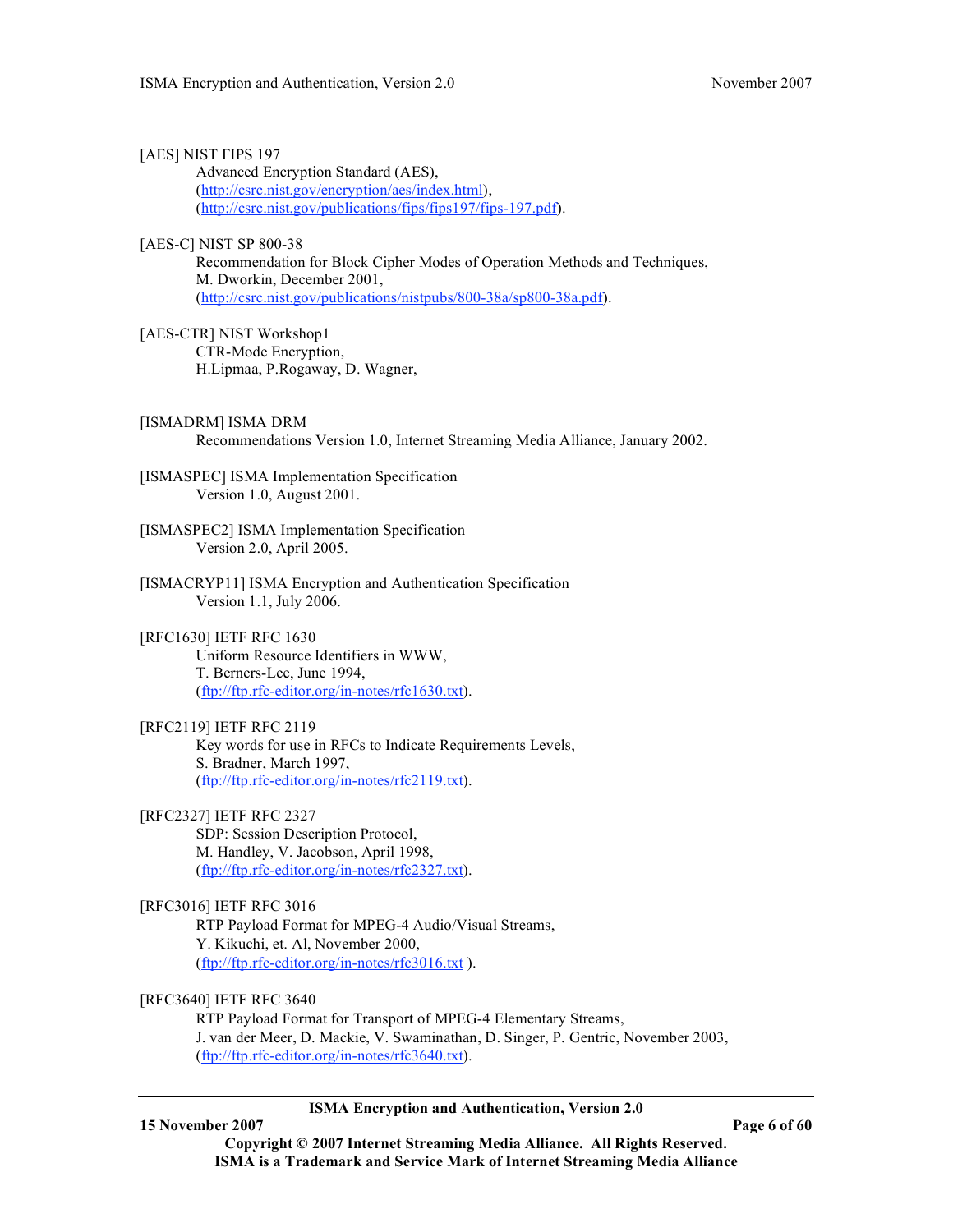### [RFC3711] IETF RFC 3711

SRTP: The Secure Real Time Transport Protocol, M. Baugher, D. McGrew, D. Oran, R. Blom, E. Carrera, M. Näslund, K. Normann, March 2004, (ftp://ftp.rfc-editor.org/in-notes/rfc3711.txt).

[RFC4568] IETF RFC 4568

SDP Security Descriptions for Media Streams, F.Andreasen, M.Baugher, D.Wing, July 2006 (ftp://ftp.rfc-editor.org/in-notes/rfc4568.txt).

# **2.2 Informative**

- [21000-5] ISO/IEC 21000-5 Part 5: Rights Expression Language, First Edition, April 2004.
- [21000-6] ISO/IEC 21000-6 Information Technology — Multimedia Framework — Part 6: Rights Data Dictionary, First Edition, May 2004.
- [AMPBH] Proc. Security Protocols Workshop '97 Secure Books: Protecting the Distribution of Knowledge, R.J.Anderson, V. Matyás Jr., F. Petitcolas, I.E. Buchan, R. Hanka, 1997, (http://www.cl.cam.ac.uk/users/rja14/).
- [CPRM] 4C Entity Content Protection for Recordable Media (http://www.4centity.com/docs/versions.html).
- [EPIC] Pretty Poor Privacy: An Assessment of P3P and Internet Privacy EPIC, June 2000, (http://www.epic.org/Reports/prettypoorprivacy.html).
- [FFSS] Privacy Engineering in Digital Rights Management Systems Revised papers from the ACM CCS-8 Workshop on Security and Privacy in DRM, J. Fegenbaum, M.Freedman, T. Sander, A. Shostack, 2001, (http://www.homeport.org/~adam/privacyeng-wspdrm01.pdf).
- [IPSEC] IETF RFC 2411 IP Security Document Roadmap, R. Thayer, N. Doraswamy, R. Glenn, November 1998, (ftp://ftp.rfc-editor.org/in-notes/rfc2411.txt).
- [Krawczyk] SKEME: A Versatile Secure Key Exchange Mechanism for Internet, 1996 Symposium on Network and Distributed System Security, H. Krawczyk, February 1996. (http://www.csl.mtu.edu/cs6461/www/Reading/Krawczyk96.pdf)
- [MF00] Attacks on Encryption of Redundant Plaintext and Implications on Internet Security Proceedings of the Seventh Annual Workshop on Selected Areas in Cryptography (SAC), D. McGrew, S. Fluhrer,2000, (http://www.mindspring.com/~dmcgrew/dam-srf-sac00.pdf).

**ISMA Encryption and Authentication, Version 2.0**

**15 November 2007 Page 7 of 60**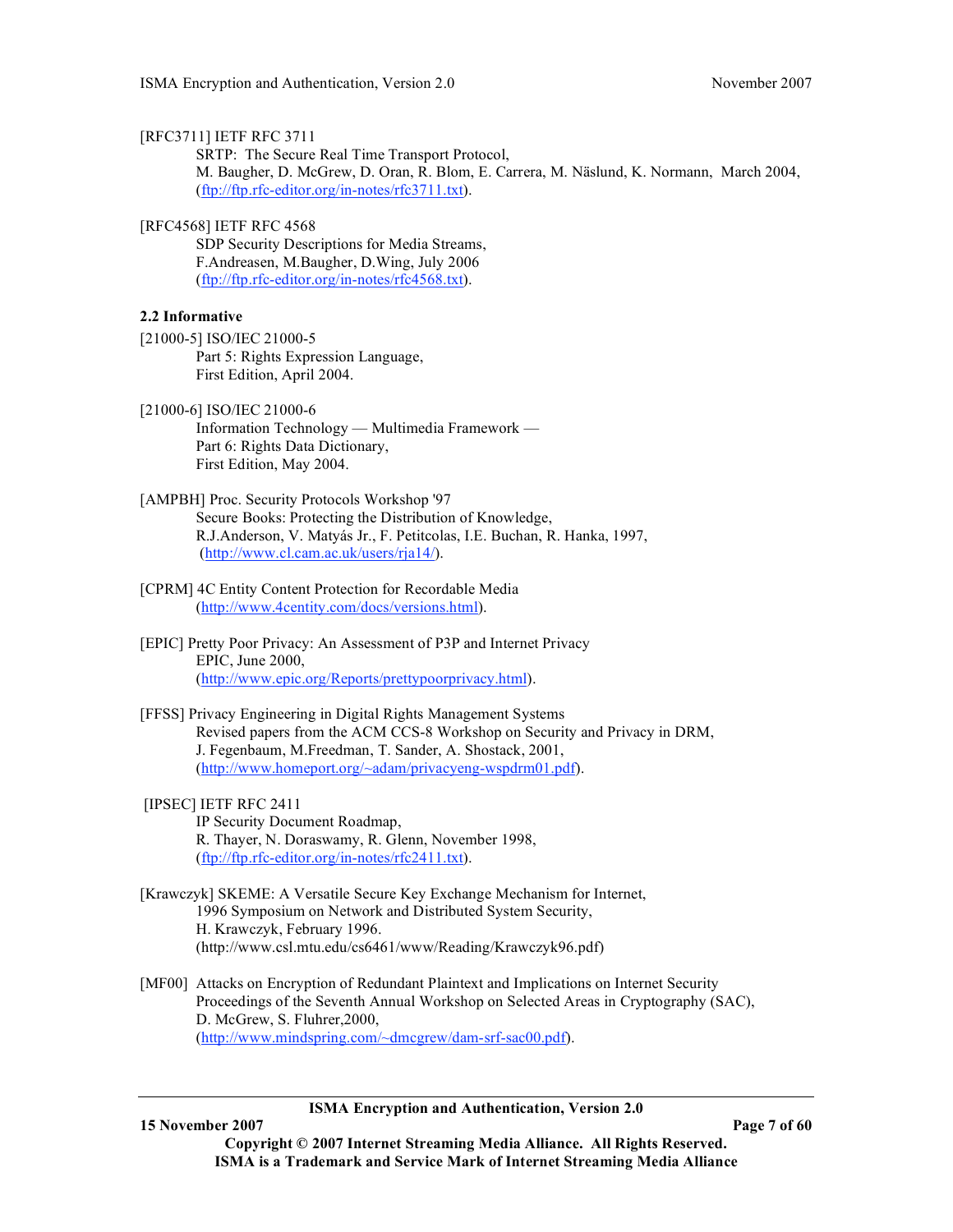| <b>ISMA Encryption and Authentication, Version 2.0</b>                                                                                                                                                                                                                     |  |
|----------------------------------------------------------------------------------------------------------------------------------------------------------------------------------------------------------------------------------------------------------------------------|--|
| [RFCSDPLAYER] IETF draft-schierl-mmusic-layered-codec-04<br>Signaling of layered and multi description media in Session Description Protocol (SDP)<br>T. Schierl, December 2007, Work in Progress.<br>(http://tools.ietf.org/id/draft-schierl-mmusic-layered-codec-04.txt) |  |
| [SECURITY] A concrete security treatment of symmetric encryption<br>Proceedings of the 38th Symposium on Foundations of Computer Science, IEEE,<br>M.Bellare, A.Desai, E.Jokipii, P.Rogaway, 1997,<br>(http://www-cse.ucsd.edu/users/mihir/papers/sym-enc.html).           |  |
| [RFC3984] IETF RFC 3984<br>RTP Payload Format for H.264 Video,<br>S. Wenger, M.M. Hannuksela, T. Stockhammer, M. Westerlund, D. Singer, February 2005,<br>(ftp://ftp.rfc-editor.org/in-notes/rfc3984.txt).                                                                 |  |
| [RFC3547] IETF RFC 3547<br>The Group Domain of Interpretation, IETF,<br>M.Baugher, T.Hardjono, H.Harney, B.Weis, July 2003,<br>(ftp://ftp.rfc-editor.org/in-notes/rfc3547.txt).                                                                                            |  |
| [RFC2627] IETF RFC 2627<br>Key Management for Multicast: Issues and Architectures,<br>D.Wallner, E.Harder, R.Agee, June 1999,<br>(ftp://ftp.rfc-editor.org/in-notes/rfc2627.txt).                                                                                          |  |
| [RFC2104] IETF RFC 2104<br>HMAC: Keyed-Hashing for Message Authentication,<br>H.Krawczyk, M.Bellare, R.Canetti, February 1997,<br>(ftp://ftp.rfc-editor.org/in-notes/rfc2104.txt).                                                                                         |  |
| [OMARELV2] OMA-TS-DRM-REL-V2 0-20060303-A<br>DRM-REL Specification V2.0 (Approved version), March 2006<br>(http://www.openmobilealliance.org/release_program/docs/CopyrightClick.asp?pck=DRM&file=<br>V2_0-20060303-A/OMA-TS-DRM-REL-V2_0-20060303-A.pdf)                  |  |
| [OMADRMV2] OMA-TS-DRM-DRM-V2 0-20060303-A<br>DRM-DRM Specification V2.0 (Approved version), March 2006<br>(http://www.openmobilealliance.org/release_program/docs/CopyrightClick.asp?pck=DRM&file=<br>V2 0-20060303-A/OMA-TS-DRM-DRM-V2 0-20060303-A.pdf)                  |  |
| [OMADCFV2] OMA-TS-DRM-DCF-V2_0-20060303-A<br>DRM-DCF Specification V2.0 (Approved version), March 2006<br>(http://www.openmobilealliance.org/release_program/docs/CopyrightClick.asp?pck=DRM&file=<br>V2_0-20060303-A/OMA-TS-DRM-DCF-V2_0-20060303-A.pdf)                  |  |
| [OFT] Key Establishment in Large Dynamic Groups Using One-Way Function Trees<br>D.McGrew, A.Sherman, 1998                                                                                                                                                                  |  |
| [NNL] Revocation and Tracing Schemes for Stateless Receivers,<br>Lecture Notes in Computer Science,<br>D. Naor M. Naor, J. Lotspiech, March 2002<br>(http://www.wisdom.weizmann.ac.il/%7Enaor/PAPERS/2nl.pdf),<br>(http://www.securemulticast.org/GSEC/gsec1_Naor.pdf).    |  |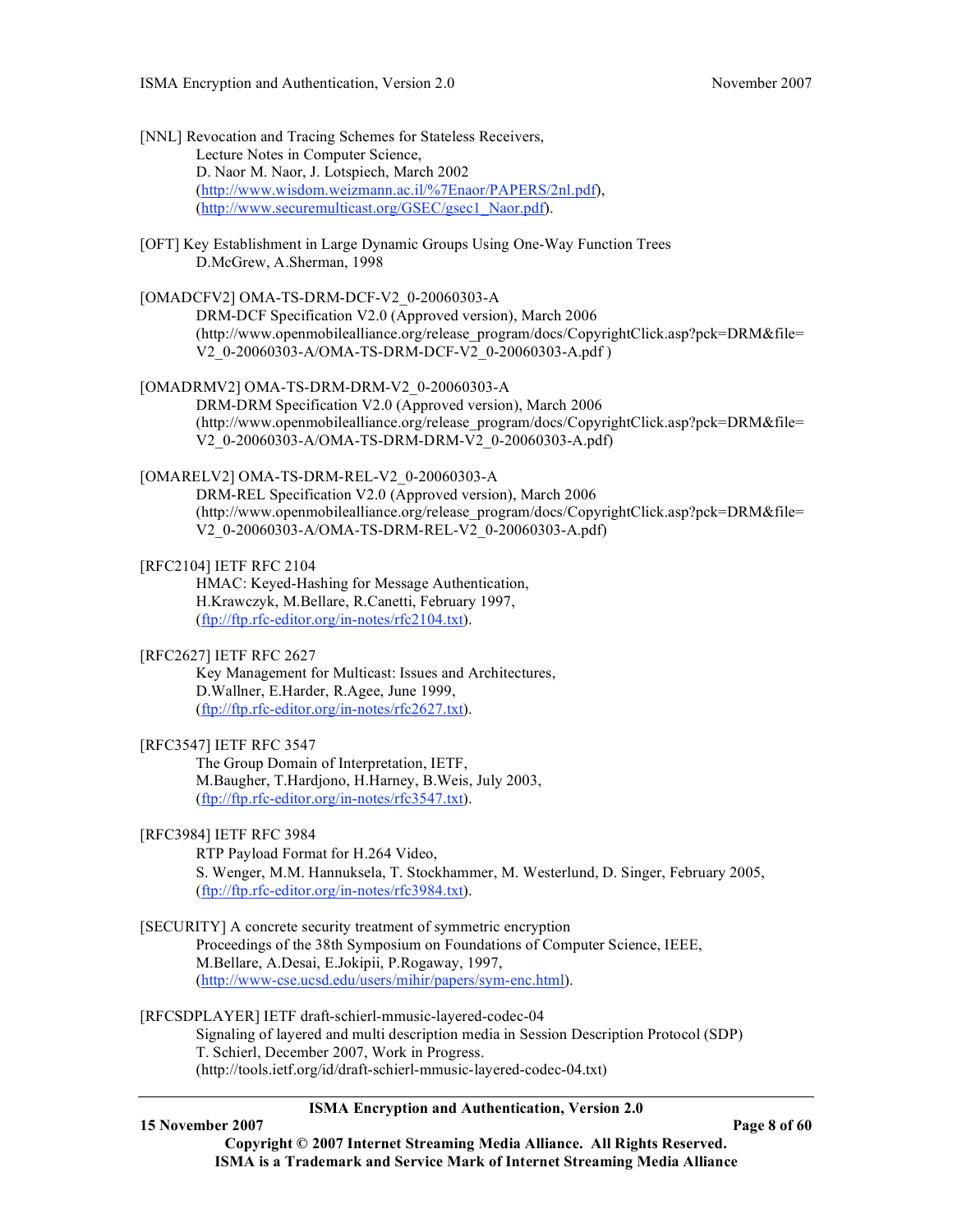### [SVCFF] ISO/IEC 14496-15/Amd.2

Information technology -- Coding of audio-visual objects -- Part 15: Advanced Video Coding (AVC) file format, AMENDMENT 2: File format support for Scalable Video Coding FPDAM, July 2007.

# **3.0 Terminology and Conventions**

## **3.1 Conventions**

The key words "MUST", "MUST NOT", "REQUIRED", "SHALL", "SHALL NOT", "SHOULD", "SHOULD NOT", "RECOMMENDED", "MAY", and "OPTIONAL" in this document are to be interpreted as described in [RFC2119].

All sections and appendixes, except "Introduction", are normative, unless they are explicitly indicated to be informative.

| Access Unit (AU)                   | An access unit is the smallest data entity to which timing information can be<br>attributed                                                                                                                                                                                                                                                                                                        |
|------------------------------------|----------------------------------------------------------------------------------------------------------------------------------------------------------------------------------------------------------------------------------------------------------------------------------------------------------------------------------------------------------------------------------------------------|
| Authentication                     | See "Entity authentication" and "Message authentication"                                                                                                                                                                                                                                                                                                                                           |
| Authorization                      | The process of allocating access to resources, such as key-management keying<br>material, to an authenticated entity. Authorization is outside of the the scope<br>of ISMA Encryption and Authentication.                                                                                                                                                                                          |
| <b>Byte Stream Offset</b><br>(BSO) | The position of a stream byte relative to the first stream byte, which has a BSO<br>of zero. The default encryption transform defines and uses the BSO for the IV<br>(see "Initialization Vector").                                                                                                                                                                                                |
| Confidentiality                    | Access control that is applied to media using ISMA Encryption and<br>Authentication.                                                                                                                                                                                                                                                                                                               |
| Elementary stream                  | An elementary stream contains only one kind of data, e.g. audio, video or<br>closed caption. An elementary stream is often referred to as "elementary",<br>"data", "audio" or "video" bitstreams or streams. The format of the elementary<br>stream depends upon the codec or data carried in the stream, but will often<br>carry a common header when turned into a packetized elementary stream. |
| Entity authentication              | Entity authentication confirms that an entity (e.g. a rights holder) has<br>possession of a secret associated with its identity. Key management procedures<br>often perform entity authentication during key establishment such as in an<br>authenticated key exchange [Krawczyk].                                                                                                                 |
| Initialization Vector (IV)         | The cryptographic metadata needed by a payload-encryption and/or message-<br>authentication transform in the ISMA Encryption and Authentication<br>framework. The contents of the IV depend on the particular transform. The<br>default ISMACryp encryption transform uses the BSO as the IV (See Section<br>10.0). ISMACryp default message-authentication does not use the IV.                   |
| Integrity                          | See "Message integrity" and "Message Authentication"                                                                                                                                                                                                                                                                                                                                               |
| Media                              | Continuous-time data that share a common timebase.                                                                                                                                                                                                                                                                                                                                                 |
| Media authentication               | Media authentication validates the integrity of the media data, independently of<br>the message, and authenticates the rights holder who mastered and<br>authenticated the data.                                                                                                                                                                                                                   |
| Media frame                        | The smallest clocked unit of media.                                                                                                                                                                                                                                                                                                                                                                |

#### **3.2 Definitions / Glossary of Terms**

# **ISMA Encryption and Authentication, Version 2.0**

#### **15 November 2007 Page 9 of 60**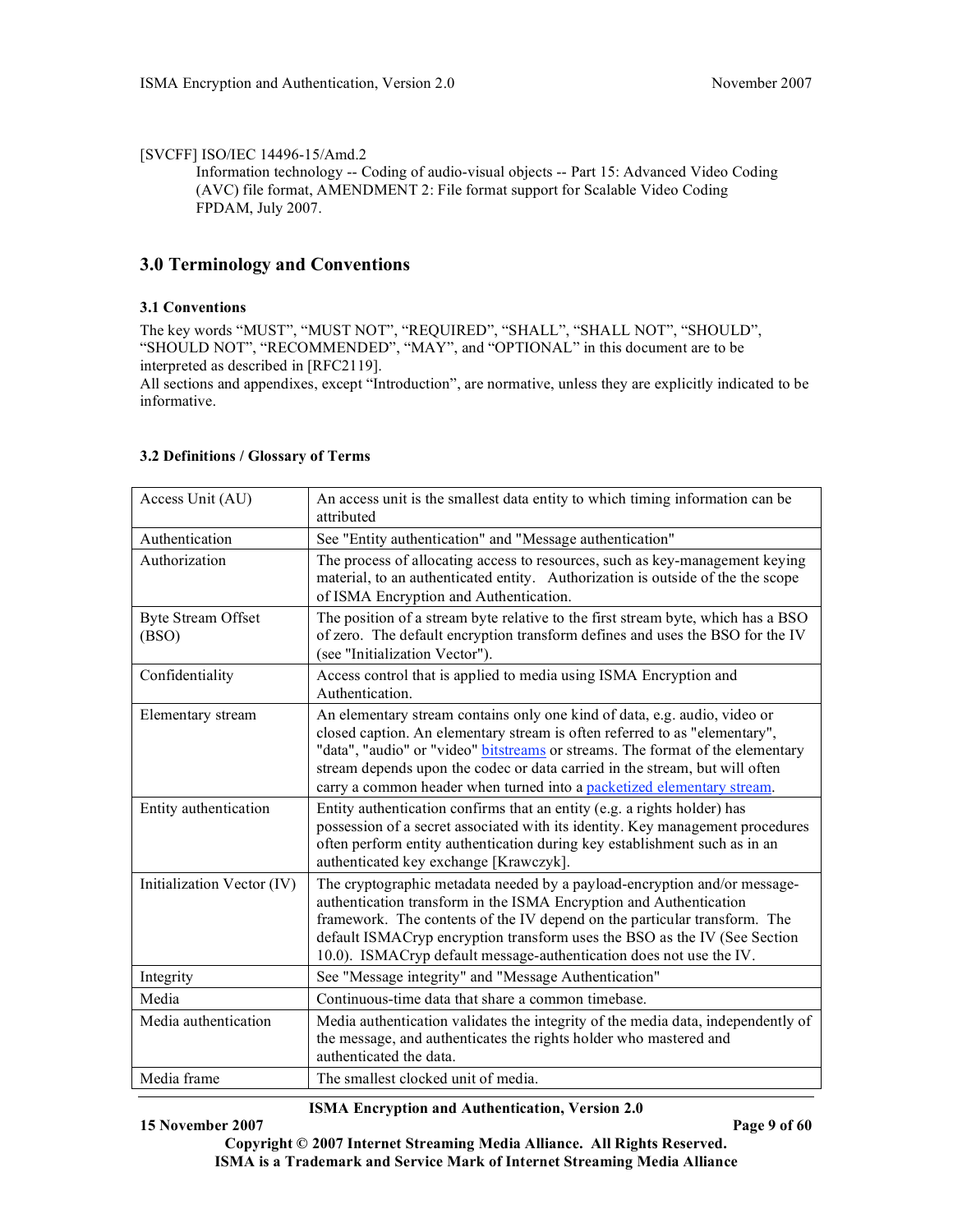| Message authentication | Message authentication validates that the received message is identical to what<br>was sent by the sender. A transport security protocol performs message<br>authentication using an integrity check of a message authentication code or<br>through the verification of a digital signature. |
|------------------------|----------------------------------------------------------------------------------------------------------------------------------------------------------------------------------------------------------------------------------------------------------------------------------------------|
| Message integrity      | See "Message authentication."                                                                                                                                                                                                                                                                |
| NAL Unit               | MPEG-4 AVC Network Abstraction Layer Unit; see also "Slice"                                                                                                                                                                                                                                  |
| Packetization          | Process of assigning media frames or fragments of media frames to MPEG<br>transport packets or to RTP packets before, during, or after encryption of the<br>media data. Packetization is performed by a "packetizer."                                                                        |
| Privacy                | Access controls applied to the user's identity and activity on a network.                                                                                                                                                                                                                    |
| Sample                 | See "media frame"                                                                                                                                                                                                                                                                            |
| Slice                  | Each slice is parsable (i.e. syntax decodable) independently of all other bytes in<br>the access unit. In other words, if a decoder receives only a slice and not the<br>whole access unit, it will be able to decode it.                                                                    |
|                        | Note: The definition of slices matches with the definition of video-packets for<br>MPEG-4 Part 2, slices for H.263, NAL units for MPEG-4 AVC and SVC.                                                                                                                                        |
| Sub-Sample             | See "Slice"                                                                                                                                                                                                                                                                                  |

# **3.3 Abbreviations**

| 4CC         | Four character code           |  |
|-------------|-------------------------------|--|
| AU          | Access Unit                   |  |
| <b>BSO</b>  | <b>Byte Stream Offset</b>     |  |
| <b>CTS</b>  | <b>Composition Time Stamp</b> |  |
| <b>DTS</b>  | Decoding Time Stamp           |  |
| IV          | <b>Initialization Vector</b>  |  |
| <b>LSB</b>  | Least Significant Bit         |  |
| <b>KMS</b>  | Key Management System         |  |
| <b>MAC</b>  | Message Authentication Code   |  |
| <b>MSB</b>  | Most Significant Bit          |  |
| <b>MTU</b>  | Maximum Transmission Unit     |  |
| <b>NALU</b> | <b>NAL Unit</b>               |  |
| <b>PKC</b>  | Public Key Cryptography       |  |
| RAP         | Random Access Point           |  |
| <b>URI</b>  | Uniform Resource Identifier   |  |
| <b>URL</b>  | Uniform Resource Locator      |  |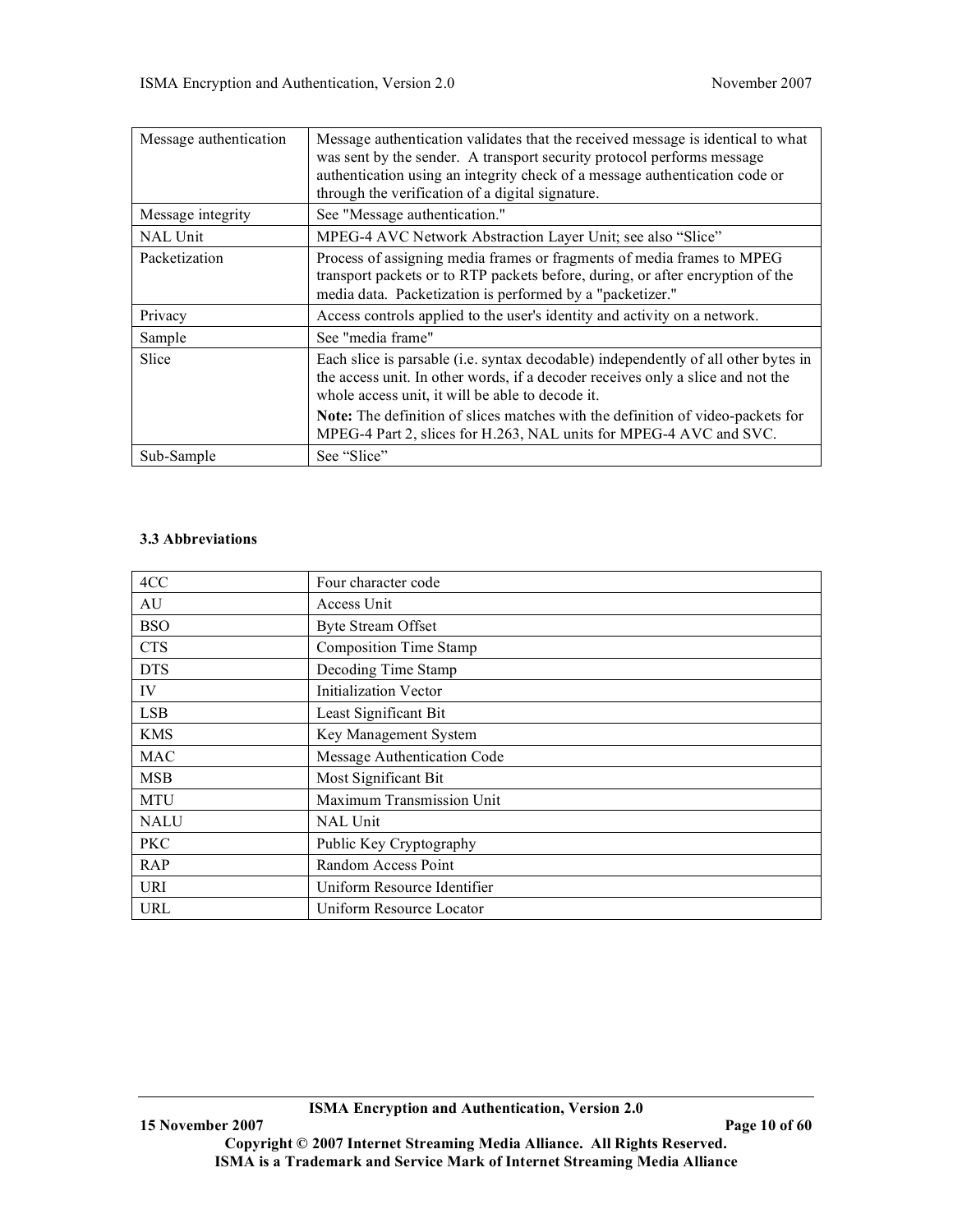# **4.0 Goals and Requirements**

The ISMA DRM Architecture, Goals and Requirements are unchanged from ISMACryp version 1.1 [ISMACRYP11] and not repeated in this version of the specification. The following figure briefly reviews the architecture. For more background information refer to the ISMACryp version 1.1 specification.



Figure 6.0-1: ISMA DRM Architecture

This version 2.0 of the ISMACryp specification adds the requirement to offer a generic solution for any elementary stream that can be stored in an ISO media file [14496-12]:

It MUST be possible to encrypt any elementary stream that can be stored in an ISO media file; media encryption may take place either during mastering or sending. Transport MUST be designed to handle any of these encrypted medias.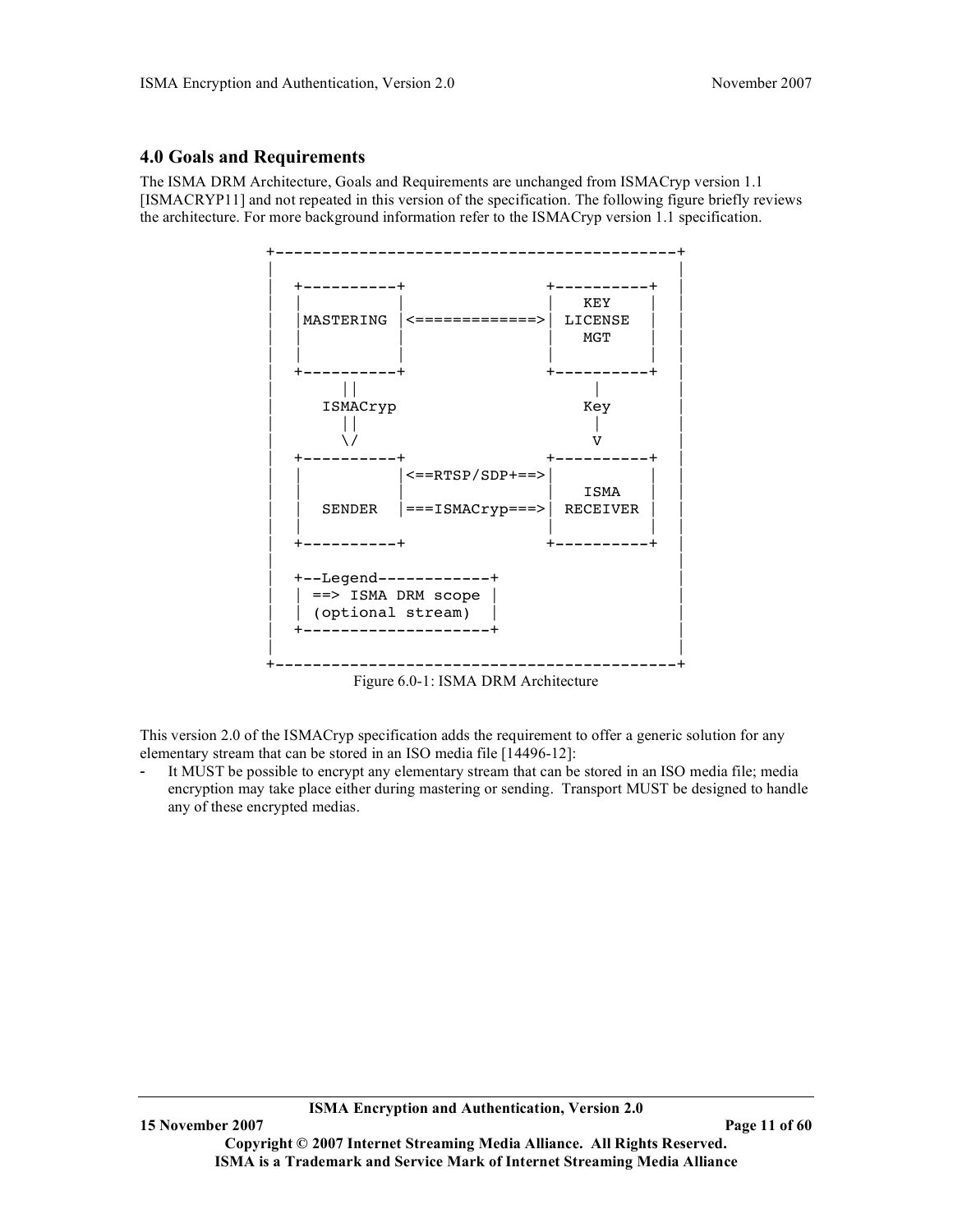# **5.0 ISMA Encryption and Authentication**

This section specifies the ISMA Encryption and Authentication cryptographic framework. Nicknamed "ISMACryp" throughout this document, ISMA Encryption and Authentication is a family of cryptographic media encodings and protocols. Section 9 specifies the default encryption and authentication transforms for ISMACryp. Sections 5, 6, 7, 8, 9 form a complete specification for ISMACryp. "ISMACryp 2.0" targets all codecs that can be stored in ISO media files, and, in particular, codecs that are used by the ISMA 1.0 and 2.0 specifications.

# **5.1 Receiver Architecture and End-to-End Flows**

Figure 5.1-1 shows the Receiver architecture in more detail with interfaces to Key/License Management (KEY MGT), an RTSP control interface, and ISMACryp, the cryptographic services for media data. The ISMACryp Receiver can decrypt, authenticate, and check the integrity of encrypted media data.



Figure 5.1-1: ISMACryp Receiver Architecture

Figure 5.1-1 also indicates the scope of the ISMACryp specification, which ends upon the decryption of the encrypted media stream. The decoding and presentation of the decrypted media is out of scope for this specification. Receiver content protection system and key management are also out of scope.



Figure 5.1-2: ISMACryp End-to-end Flows

#### **ISMA Encryption and Authentication, Version 2.0**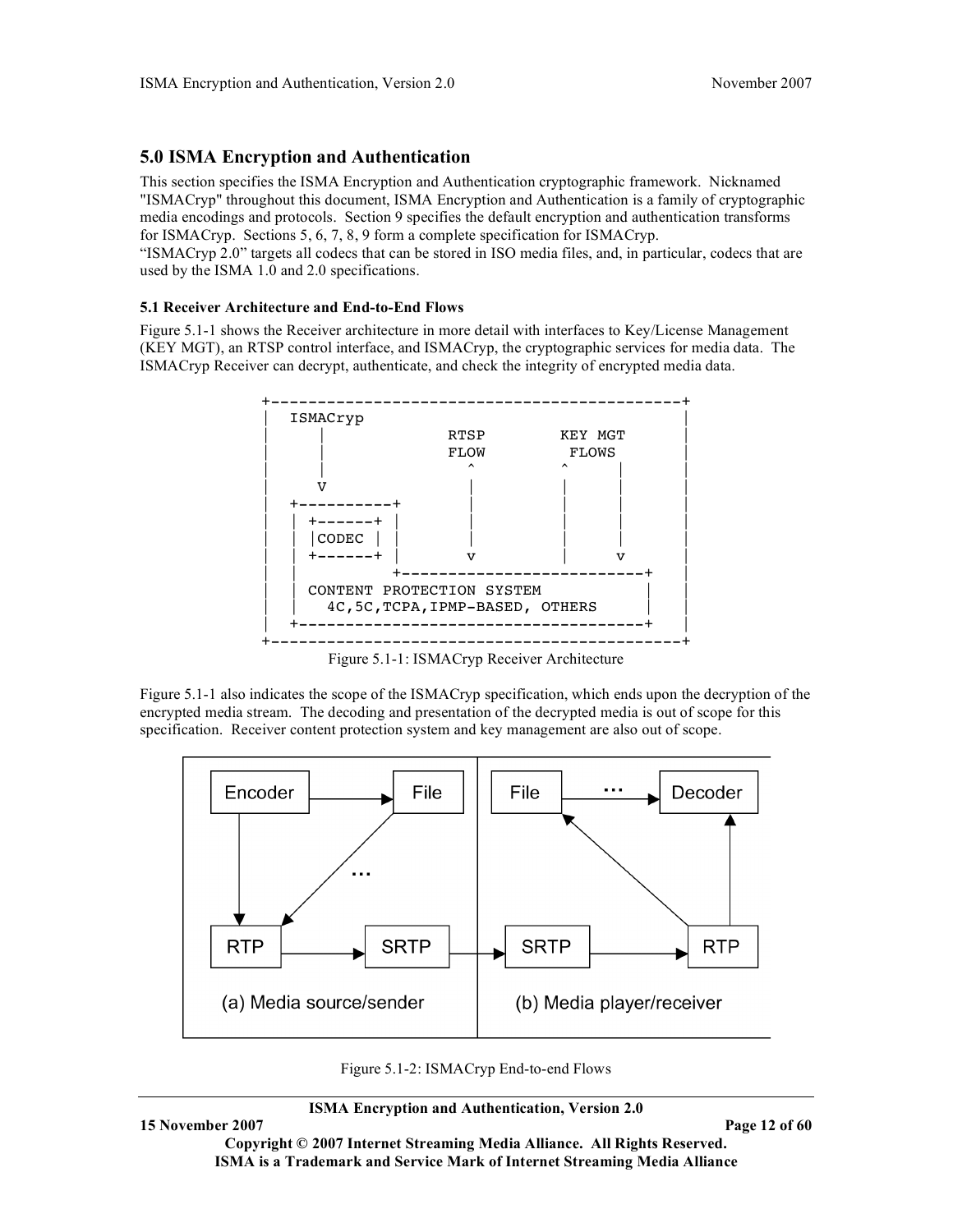Figure 5.1-2a shows the ISMACryp environment where a stream MAY be mastered into a file or streamed directly from an encoding application to a network. In both cases, encryption occurs prior to transport although message authentication SHOULD be performed at the transport layer. At the receiver (media player/decoder) of Figure 5.1-2b, a stream may be received into a file, such as a personal recorder at a player or cache server, or directly to a decoder. ISMACryp's transforms are applied at the arcs that emanate from the Figure 5.1-2 ENCODER; decryption occurs at the arcs that terminate at the DECODER; message authentication transforms are applied at the SRTP sender and receiver shown in Figure 5.1-2.

The following sections describe the cipher and bit-stream specifications for the ISMACryp specifications.

#### **5.2 Transforms**

ISMACryp supports the replacement of its encryption and message-authentication (integrity) transforms. This section identifies the default transforms and references their specification, which is in Section 9. It is possible to replace the ISMACryp default encryption or message authentication transform with different ones: the present (framework) specification will not need revision but Section 9 would be replaced with a new transforms specification (i.e. in an ISMACryp version later than version 2.0, which is revisioncontrolled by ISMA). In some cases, existing transforms MAY be augmented. For example, the default ISMACryp transforms include only message authentication, but media authentication can be added to ISMACryp without necessarily replacing message authentication.

The ISMACryp modular design relies on external standards where appropriate and is therefore suitable for the greatest variety of network environments. Thus ISMACryp uses SRTP for message authentication of real-time media packets [RFC3711]. A modular design also permits use of a variety of key management and key establishment systems.

In addition to message authentication, there is also media authentication (see Section 3.2). Authentication of the rights holder that creates or publishes a content work - and validation of the integrity of that work can be an important function for many applications. Typically, digests from hash functions will suffice for the integrity check, and digital signatures serve to authenticate the creator of the digest or catalog of published works [AMPBH]. This solution is efficient for files that are reliably delivered and for which a single hash of the contents is feasible. Such a hash cannot be computed when parts of the file are streamed over a lossy channel.

Whereas public-key cryptography (PKC) is suitable to authenticate media data in files, this is inefficient for packet data: Practical security systems generally do not use asymmetric cryptography for packets owing to the excessive per-packet overhead of digital signatures or public-key encryption. The packet-size and computation overhead are worse for media frames since there are often multiple frames to a packet. There are, however, two methods more efficient than PKC to authenticate stored and streamed media data independently of the message.

The first method is to authenticate each media frame using symmetric keys. Use of a message authentication code (MAC) is arguably feasible for large media frames, but these frames may be fragmented across transport packets thus causing additional complications. In fact, even symmetric authentication techniques are generally infeasible for small media frames since a message authentication code (MAC) can add 10 or more bytes to the length of each media frame [RFC2104]. This technique has orders of magnitude less overhead than PKC and is not excessive for large  $(\sim 500$  byte) video frames. But it is excessive for small frames and low bit-rate audio and video data.

The second method avoids the problem of authenticating fragments of media frames by pre-assigning media data into packet payloads, which are authenticated independently of the transport packet. This preassignment assumes that the size of the transport-packet payload is fixed prior to the time of transport.

**ISMA Encryption and Authentication, Version 2.0**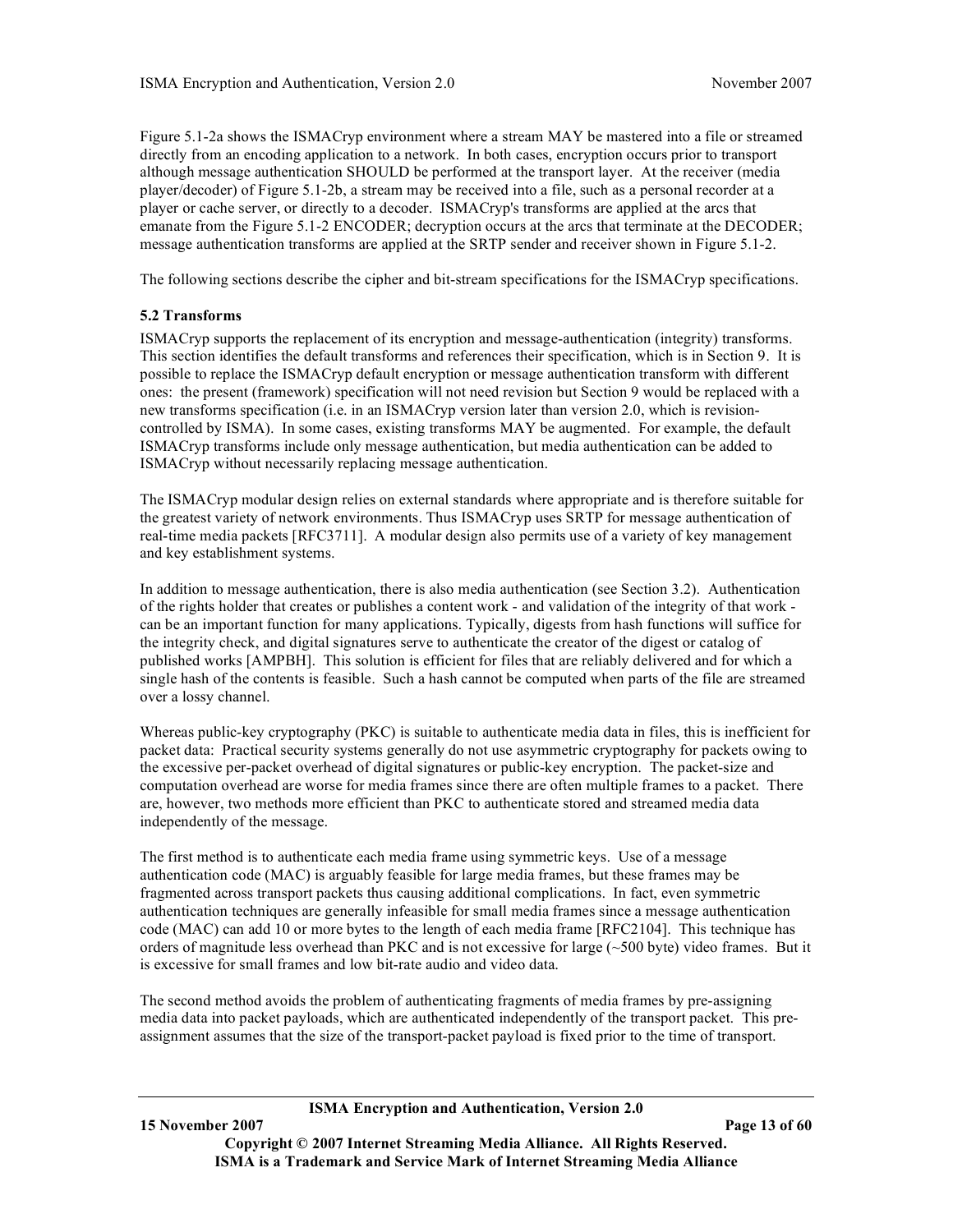Even the second choice, which has much less overhead than the first, usually doubles the amount of MAC data in each transport packet. This doubling is unavoidable if both message authentication and media authentication are desired. Of the two, message authentication is chosen as more important for several reasons. First, the receiver must trust the sender to have rights to disseminate the media and this trust relationship is realized in message authentication. Second, the authentication of the file creator can be no better than that of the sender whom the creator has authorized to disseminate the work. Third, it is not necessarily the receiver's responsibility to ensure that what the sender sends is exactly what the file creator authorized it to send. Finally, the sender may have rights to alter the media in various ways. Thus, media authentication is redundant to message authentication for many practical applications. The preferred packet design of section 7, therefore, uses SRTP message authentication only and does not support media authentication independent of the SRTP message.

# *5.2.1 Default message authentication (integrity) transform*

SRTP message authentication [RFC3711] SHOULD be used for ISMACryp messages. This transform is described in Section 9.

#### *5.2.2 Default cipher and mode*

The AES [AES] in Counter mode [AES-C, AES-CTR] SHALL be used as the encryption cipher. This cipher is described in Section 9.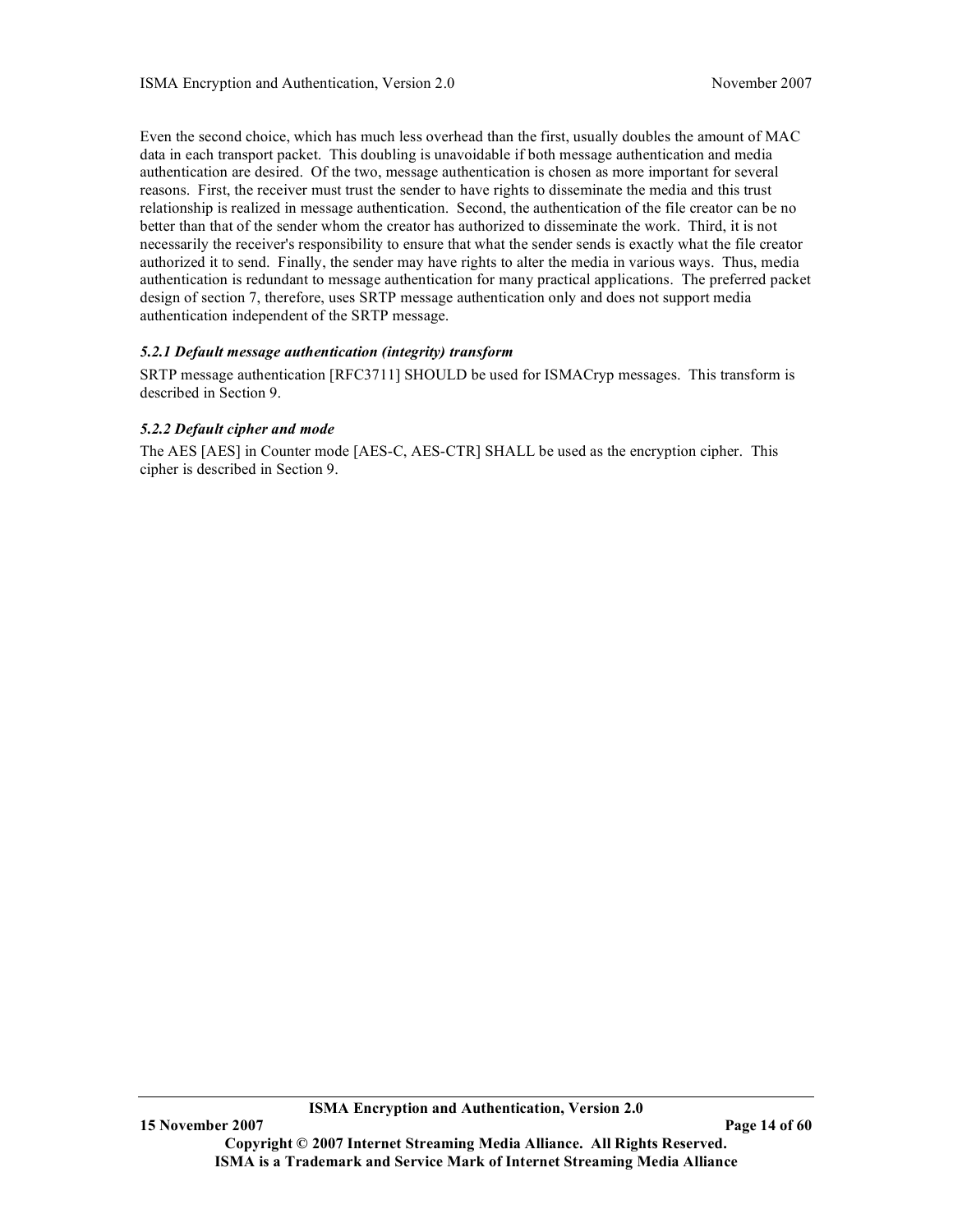# **6.0 ISMACryp File Structure**

The ISMACryp file format transformation supports the encryption of files either for local playback (including file download) or prior to hinting for streaming. The transformation is self-contained; all the information needed to either play the file, or hint it for streaming (including generating SDP information) is in the file. This does not mean, of course, that the file contains, for example, all the keys; but it does mean that enough information MAY be included to identify the KMS used and to enable a client to contact it and acquire the correct set of keys.

The file transformation involves:

- a) transforming the media samples themselves (encrypting them);
- b) transforming the description of the media samples, both to document the transformation of the media samples, and to avoid the encrypted samples being read as if they were in the clear.

The file may be optionally hinted, and the extra signaling MUST be generated in the hint tracks.

#### **6.1 General principles**

This section documents the general format of encrypted media and the principles applied.

#### *6.1.1 Sample transformation*

In encryption, the samples are transformed – encrypted – so that the underlying media cannot be accessed by readers without the appropriate information (e.g. keys). The format of the encrypted samples is "owned" and documented by the encryption system.

#### *6.1.2 Sample description transformation*

The purpose of the sample description transformation is twofold: The sample description prevents accidental treatment of encrypted data as if it were un-encrypted and documents the transforms applied.

The transformation of the sample description is described entirely by the following procedure as defined in chapter 8.45 of [14496-12]:

- 1. The 4CC of the sample description is replaced with a 4CC indicating the encryption: 'encv' for "encrypted video" stream (instead of e.g. 'mp4v, 'avc1' ), 'enca' for "encrypted audio" stream (instead of e.g. 'mp4a', 'samr'), 'enct' for "encrypted text" stream and 'encs' for encrypted "systems" stream.
- 2. A ProtectionSchemeInfoBox 'sinf' is appended to the sample description, leaving all other boxes unmodified. The ProtectionSchemeInfoBox contains all the information required both to understand the encryption transform applied and its parameters, and also to find other information such as the kind and location of the key management system. It also documents the original (unencrypted) format of the media.
- 3. The original format 4CC of the track is stored in the OriginalFormatBox 'frma' that is a sub-box of the ProtectionSchemeInfoBox 'sinf'.
- 4. The SchemeTypBox 'schm' is also a sub-box of the ProtectionSchemeInfoBox and specifies the encryption scheme as 4CC and its version. Additionally, this box may contain an optional URI that directs the user to a web-page if they do not have the scheme installed on their system.
- 5. Finally, the SchemeInformationBox 'schi' that is also a sub-box of the ProtectionSchemeInfoBox contains any information the protection system needs to store. The SchemeInformationBox is a container box that is only interpreted by the scheme being used. The content of this box is a series of boxes whose type and format are defined by the scheme declared in the SchemeTypeBox.

**Note:** The sub-boxes of the ProtectionSchemeInfoBox may occur in any order.

#### **ISMA Encryption and Authentication, Version 2.0**

**15 November 2007 Page 15 of 60**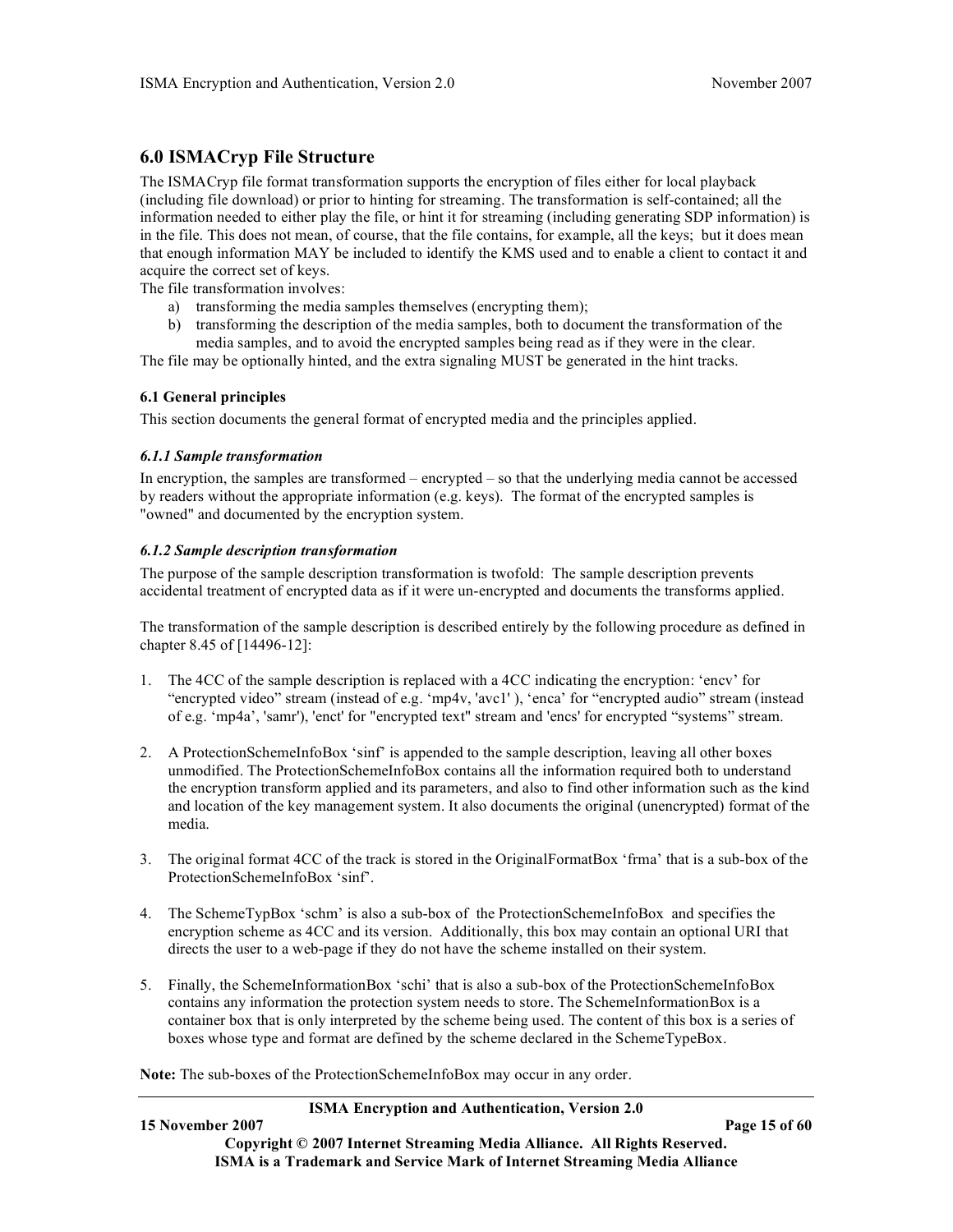#### **6.2 ISMA Encryption**

In the definitions which follow, the value n in bit(n), unsigned  $int(n)$  and  $int(n)$  is always a bit count.

#### *6.2.1 Encryption scheme*

The AES-CTR-128 mode (Section 9) used by ISMA uses the scheme\_type "iAEC" in the SchemeTypeBox with a scheme\_version of "1" for ISMACryp, which is revision-controlled by ISMA.

#### *6.2.2 Encryption information*

This section describes, for the ISMACryp scheme, how to convey similar parameters to some of those in Table 8.3.1. All boxes defined in this section are stored as sub-boxes of the SchemeInformationBox and shall only be used if the ISMACryp scheme type "iAEC" is used in the SchemeTypeBox.

For example, following information is required in the SchemeInformationBox:

- a) the identification of the Key Management System (KMS) used, its URI and KMS version
- b) the description of the format of the samples when in the file format; this includes the presence of a selective-encryption indicator, the size of the key\_indicator, and the size of the initial-offset.

The KMS supplies the keying material. The "string" used for KMS\_URI below is a null-terminated string.

```
aligned(8) class ISMAKMSBox extends FullBox('iKMS', version, 0) {
   if (version==0) {
       string KMS URI; \frac{1}{2} // the KMS URI which the hinter or server
                               // MAY add to the ISMACryp SDP information
   } else { // version ==1<br>unsigned int(32) KMS ID;
                                    // 4CC identifying the KMS
      unsigned int(32) KMS version; // KMS version
      string kms URI; \frac{1}{2} // the KMS URI which the hinter or server
                                      // MAY add to the ISMACryp SDP information
}
```

```
Note: Writers should use version 0 to be compatible with ISMACryp 1.0 readers and should use version 1
if extended KMS information is needed.
```

```
aligned(8) class ISMASampleFormatBox extends FullBox('iSFM', 0, 0) {
   bit(1) selective encryption; // see Section 8.1
   bit(7) reserved; \frac{1}{2} // MUST be zero
   unsinged int(8) key indicator length;// see Section 8.1
   unsigned int(8) IV_length; // see Section 8.1
}
```
Other additional information about the ISMA scheme may be required. It is possible to add an ISMACrypSaltBox to convey the salt key used in the media encryption. This parameter is similar to the fmtp parameter defined in Table 8.3.2. This is an OPTIONAL sub-box of the SchemeInformationBox.

```
aligned(8) class ISMACrypSaltBox extends FullBox('iSLT', 0, 0) {
   unsigned int(64) salt; // see Section 8.1, MUST be non null
}
```
**ISMA Encryption and Authentication, Version 2.0**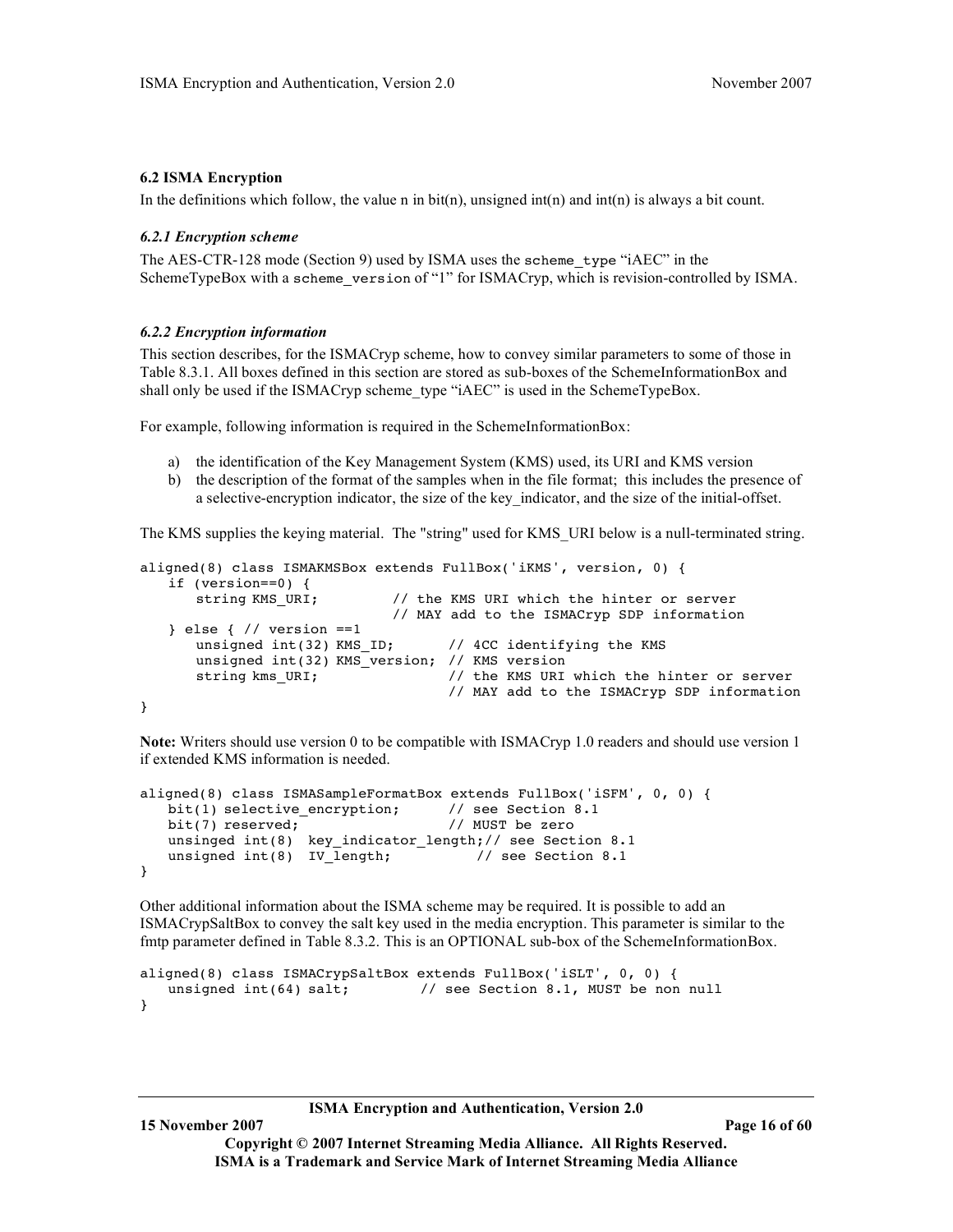#### *6.2.3 Sample transformation*

ISMACryp adopts the approach of embedding ISMACryp signaling information (Section 8.1) in the media data. While this scheme has redundant data, which is bad, it does not require redefinition of the ISO file format. In this scheme, the samples are encrypted using a key from the key-set and using the ISMACryp default encryption in ISMACryp or some other encryption transform (in a future ISMACryp version). In order to permit random access, editing, and hinting, without scanning the file, we add an ISMACryp sample header to each sample that contains the following parameters as defined in Section 8.1:

- a) selective encryption indicator;
- b) key indicator;
- c) the initialization vector (for the ISMACryp default encryption, the initial counter value).

```
aligned(8) class ISMACrypSample {
   if (selective_encryption == 1) { // from the sample description
      bit(1) sample_is_encrypted;
      bit(7) reserved; \frac{1}{2} // must be zero
   }
   else sample_is_encrypted = 1;
   if (sample_is_encrypted==1) {
      unsigned int(8 * IV length) IV;
      unsigned int(8 * key_indicator_length) key_indicator;
   }
   unsigned int(8) data[]; // encrypted media data, to end of sample
}
```
When selective-encryption (from the ISMASampleFormatBox) is zero, there is no storage allocated for the fields sample-is-encrypted and reserved. When no storage is allocated for the sample-is-encrypted field, the "else sample-is-encrypted = 1" refers to a local variable named "sample-is-encrypted" and not the field named "sample-is-encrypted". If key indicator length is zero (0), then the key indicator is also always zero (0). This means a single key is being used for the stream.

#### **6.3 Sub-samples**

Some video codecs (like AVC [14496-10]) allow encoding an Access Unit (a video frame) as slices that can be decoded independently. If such video frames are encrypted, it is not possible to identify the slice boundaries by parsing for e.g. slice start codes or length fields that are part of the Access Unit.

In Section 7.4.1.1 of this specification a fragmentation mode is defined that the packetizer (hinter or server) MAY use to align slice boundaries with AU fragment boundaries. To allow such packetization, the use of the SubSampleInformationBox 'subs' (as defined in chapter 8.42 of [14496-12]) is RECOMMENDED in the encrypted file to mark the slice boundaries in the encrypted Access Unit.

The ISMACryp sample header as defined in chapter 6.2.3 MUST be considered as the first sub-sample.

#### **6.4 Bytestream format for encrypted AVC video stream**

Alternatively to the "length-field mode", the byte-stream format may optionally be used for encrypted AVC video (see Section 7.4.2.3).

#### **Note:**

- This mode MUST be used for 'enc-mpeg4-generic' stream delivery.
- This mode MAY be used for 'enc-isoff-generic' stream delivery (backward compatibility)

In this case, the 'original format' indicator for the stream MUST be changed from 'avc1' to '264b'.

#### **ISMA Encryption and Authentication, Version 2.0**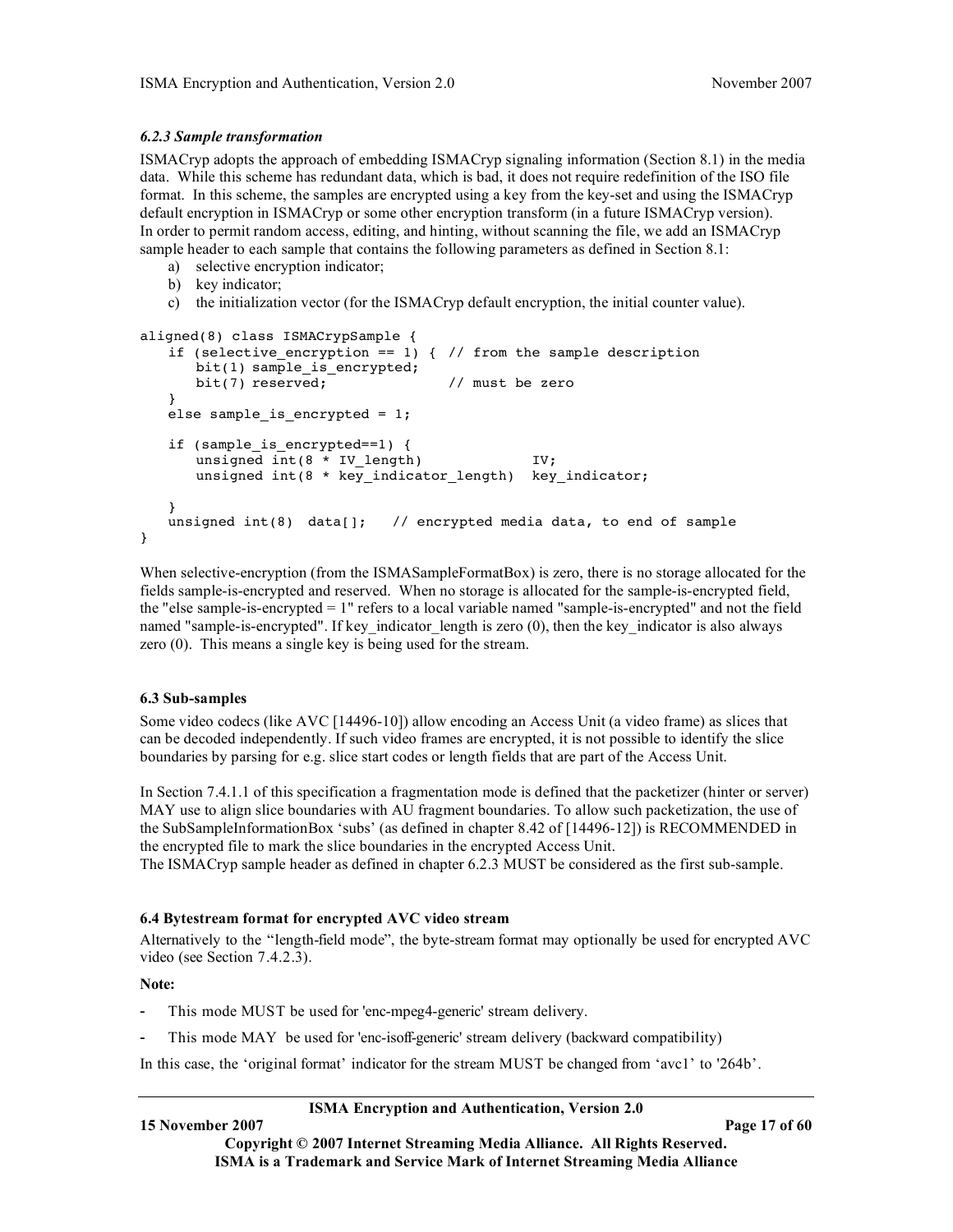Unencrypted streams MUST NOT be stored in files using the byte-stream format as this is not the standard format for AVC. The 'avc1' sample-entry name MUST NOT be used for byte-stream structured AVC, either as a sample-entry name or as an original-format name.

**Note:** The byte-stream format [14496-10 Annex B] allows two types of start-codes: "four bytes 00 00 00 01" and "three bytes 00 00 01". Since the AVC File format [14496-15] does not permit 3-byte length fields, the byte-stream MUST use 4-byte start-codes (to enable easy transformation back into length fields after decryption). In other words, the fields "leading zero 8bits" and "trailing zero 8bits" MUST NOT be present and the field "zero\_byte" MUST be present in each NAL unit. After decrypting the stream, two consecutive start-codes are needed to discover the length of each NAL unit.

In the AVCDecoderConfigurationRecord, the LengthSizeMinusOne field indicates the length of start-codes and MUST be set to 3 (corresponding to 4-byte start-codes).

```
aligned(8) class AVCDecoderConfigurationRecord {
   unsigned int(8) configurationVersion = 1;
   unsigned int(8) AVCProfileIndication;
   unsigned int(8) profile compatibility;
   unsigned int(8) AVCLevelIndication;
   bit(6) reserved = '111111'b;
   unsigned int(2) lengthSizeMinusOne = 3;
   bit(3) reserved = '111'b;
   unsigned int(5) numOfSequenceParameterSets;
   for (i=0; i< numOfSequenceParameterSets; i++) {
      unsigned int(16) sequenceParameterSetLength ;
      bit(8*sequenceParameterSetLength) sequenceParameterSetNALUnit;
   }
   unsigned int(8) numOfPictureParameterSets;
   for (i=0; i< numOfPictureParameterSets; i++) {
      unsigned int(16) pictureParameterSetLength;
      bit(8*pictureParameterSetLength) pictureParameterSetNALUnit;
   }
}
```
#### **6.5 Usage of Brands**

The brand 'isc2' indicates that support for ISMACryp2.0 is required. However, this brand is silent about what support is required after decryption. It is recommended that any integration specification using ISMACryp2.0 as the protection layer, also have a new brand which indicates that support both for ISMACryp2.0 and the appropriate codec(s) etc. is required. In this case, the 'isc2' is no longer needed as the new brand is more specific than the 'isc2' brand.

Note that once a file is encrypted, the brands documenting the support for the codecs by themselves would normally be removed. For example, a file readable under the 'mp42' brand is no longer readable under that brand once encrypted, and the 'mp42' brand would be removed from the compatible brands list. Therefore a common brand list would be a brand indicating the required encryption and probably codec support (an integration brand, as above, or 'isc2'), and the appropriate structural brand (e.g. 'iso2').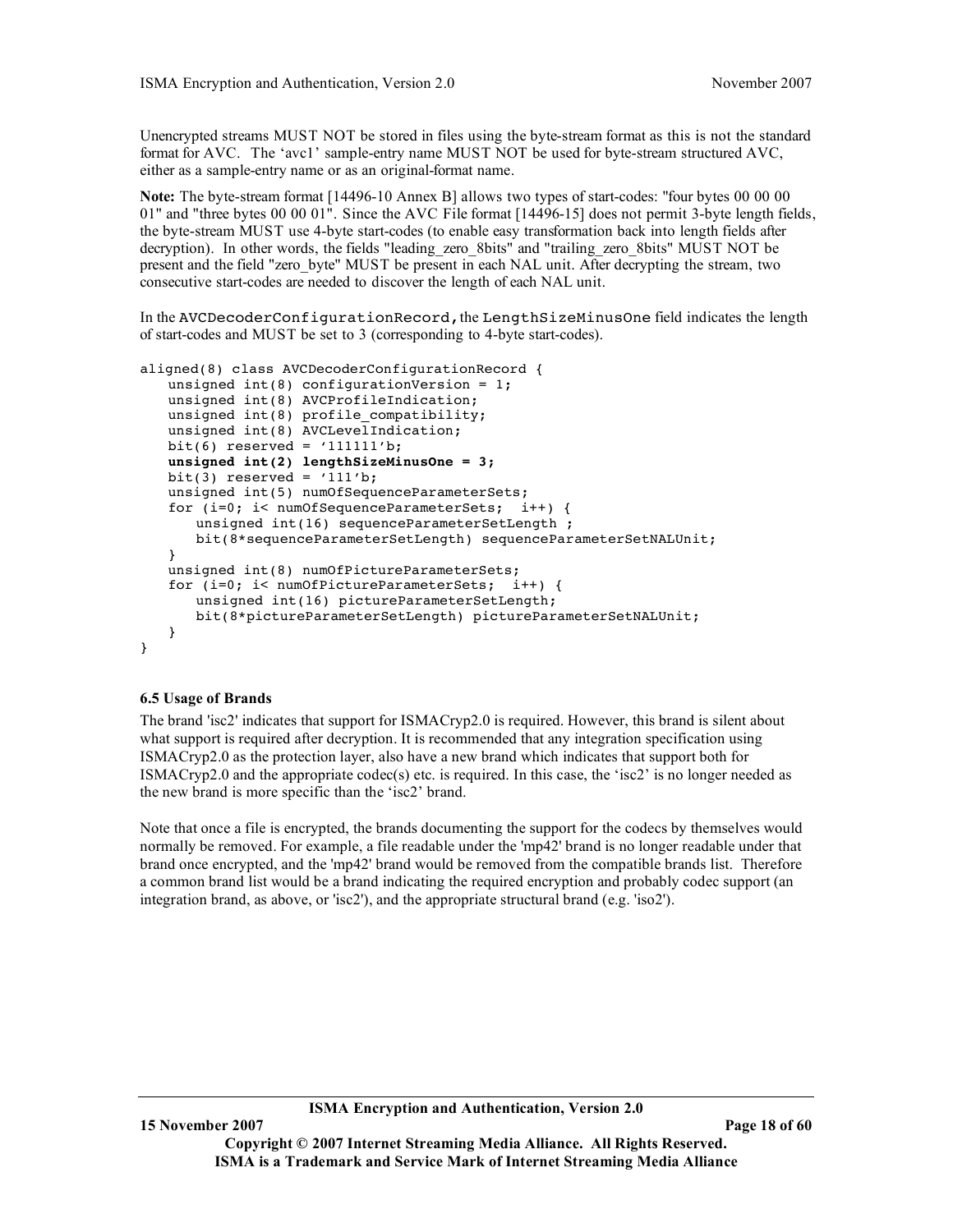# **7.0 ISMACryp RTP Transport Packet Structure**

This section defines the RTP payload formats for content encrypted according to this specification. The reader needs to be familiar with the 'mpeg4-generic' packet format [RFC3640] in order to understand the ISMACryp packet design.

> +---------+-----------+-----------+---------------+ RTP | AU Header | Auxiliary | Access Unit Header | Section | Section | Data Section +---------+-----------+-----------+---------------+ <----------RTP Packet Payload----------->

Figure 7.0-1: Data sections within an mpeg4-generic RTP packet

#### **7.1 General principles**

In RTP, a payload format is generally designed for the specific media being carried. ISMACryp uses a generic approach for encrypted content which is as much as possible codec agnostic.

Each ISMACryp RTP packet SHALL contain either:

- 1. Exactly one access unit,
- 2. Two or more complete access units, or
- 3. One fragment of an access unit.

Two payload formats are defined:

#### 1.'enc-isoff-generic' format :

This supports any media type that can be stored as elementary stream in ISO Media File format based files. It is derived from the 'mpeg4-generic' specification for MPEG-4 content [RFC3640]. It is also known as "ISMACryp 2.0".

#### 2.'enc-mpeg4-generic' format :

This is a subset of 'enc-isoff-generic' and targets ISMA 1.0 payloads (MPEG-4 Video, AAC and CELP MPEG-4 Audio) and ISMA 2.0 payloads (MPEG-4 AVC, AAC and HE-AAC MPEG-4 Audio). It is also known as "ISMACryp 1.1" and fully specified in the previous ISMACryp version 1.1 [ISMACRYP11].

The payload format 'enc-isoff-generic' is RECOMMENDED for any new application. The payload format 'enc-mpeg4-generic' should only be used if backward compatibility with existing ISMACryp 1.1 applications is desired.

Receivers that conform to the ISMACryp2.0 specification MUST support both payload formats 'enc-isoffgeneric' and 'enc-mpeg4-generic'.

The ISMACryp payload formats specified here try to preserve optimal packetization and loss recovery while acknowledging that the packetization or the de-packetization processes might not have access to media data, which is encrypted at these stages. For the 'enc-mpeg4-generic' payload format, the media data is invisible to the packetization process except for access unit boundaries, which are available to the packetization process. Therefore, the 'enc-mpeg4-generic' payload format imposes specific restrictions at the access-unit level, such as allowing or disallowing fragmentation, or interleaving of access units. The 'enc-isoff-generic' payload format adds support for identifying slice boundaries even in encrypted form. No restrictions that require access to unencrypted media are imposed here, e.g., requiring that video frames be split at video packet boundaries.

#### **ISMA Encryption and Authentication, Version 2.0**

**15 November 2007 Page 19 of 60**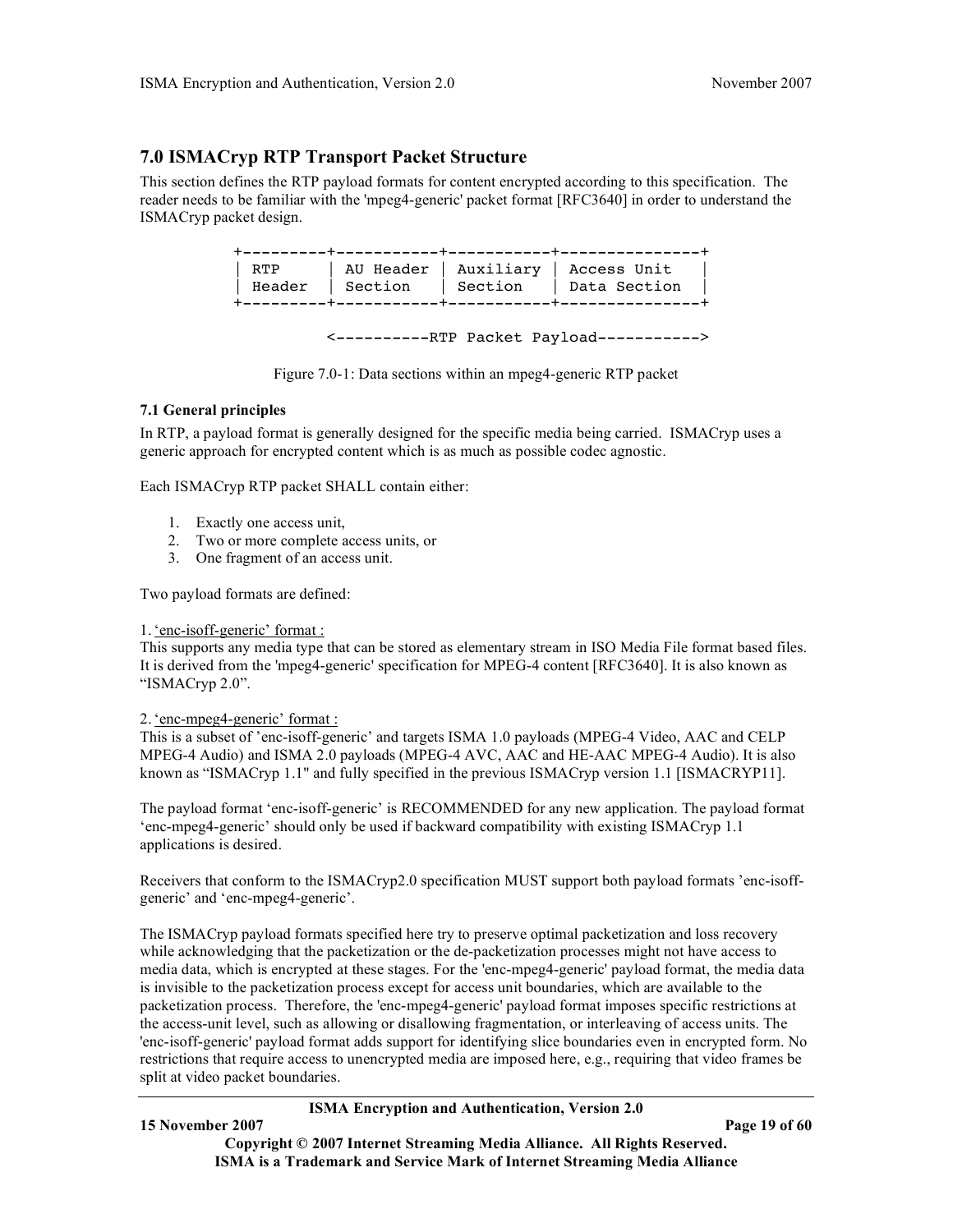# **7.2 Decryption process**

Each packet is sent according to the ISMACryp payload format to the receiver, who must have all the needed cryptographic data to decrypt the packet. Upon decryption, the receiver must have all the needed information to process the packet. ISMACryp packetization accomplishes this by inserting an initialization vector (IV) in each packet, and the IV contains all the needed information to decrypt each access unit (AU) contained in the packet. How this is done is specific to the cipher. See Section 9 for operational details for the default cipher (where the IV is instantiated as a BSO). It is REQUIRED that ISMACryp ciphers accommodate the loss, delay, and reordering of a packet stream. The IV contains all cryptographic data that are needed to make the decryption of a packet independent of previous or successive packets in a stream.

# **7.3 Payload header**

The RTP payload structures defined in this specification are based upon the RTP payload format defined in mpeg4-generic [RFC3640]. Support for encrypted media is enabled by adding new fields to the access unit (AU) header section. These new fields are defined in the following section. For a description of all other fields refer to [RFC3640].

# *7.3.1 enc-isoff-generic header*

ISMACryp inserts cryptographic metadata at the beginning of each AU header. The format of the first AU header is different from the second and subsequent AU headers (similar to the treatment of AU-Index and AU-Index-Delta in mpeg4-generic [RFC3640]). This block supplies the Cryptographic context for each AU or AU fragment in an RTP packet and is defined as follows:

```
class ISMACrypContextAU(int auNum)
{
   if (ISMACrypSelectiveEncryption || ISMACrypSliceIndication ||
                 ISMACrypPaddingIndication )
      //ISMACryp Header Byte exists if at least one of these fields is used
   {
      bit(1) AU is encrypted;
      bit(1) Slice start;
      bit(1) Slice_end;
      bit(3) Padding bitcount;
      bit(2) Reserved;
   }
   if (ISMACrypExtensionHeaderSize !=0) // default value is "0" bytes
   {
      // no ISMACrypExtensionHeader in this version of ISMACryp
      bit(ISMACrypExtensionHeaderSize*8) extension_header;
   }
   if (auNum==0) // First AU in packet?
   {
      unsigned int(ISMACrypIVLength*8) initial_IV;
      unsigned int(ISMACrypKeyIndicatorLength*8)
   }
   else
   {
      int(ISMACrypDeltaIVLength*8) delta IV;
      if (ISMACrypKeyIndicatorPerAU)
         unsigned int(ISMACrypKeyIndicatorLength*8) key_indicator;
   }
}
```
**ISMA Encryption and Authentication, Version 2.0**

**15 November 2007 Page 20 of 60**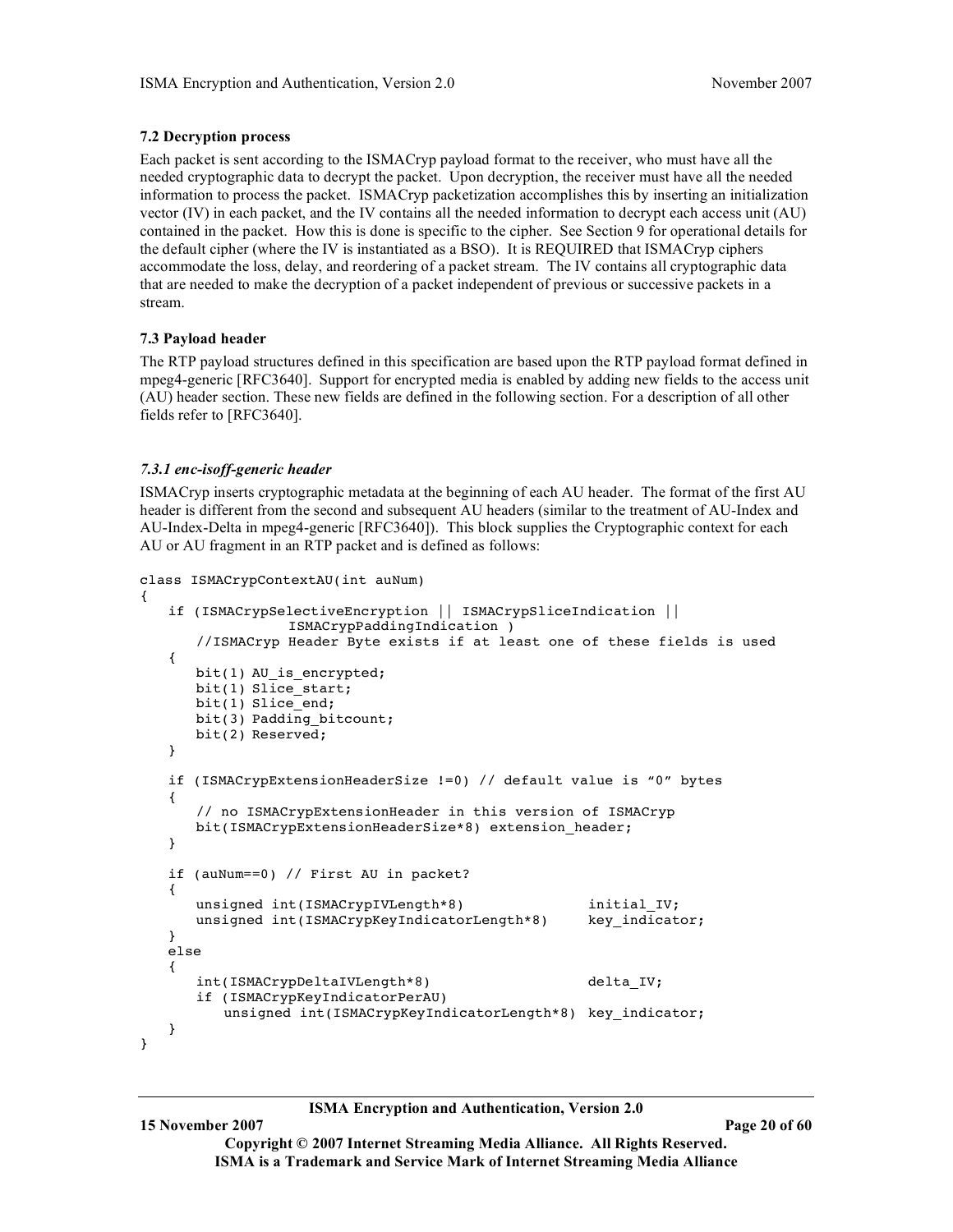**Note:** in bit(n), unsigned int(n) and int(n), n is always a bit count. Note also that delta\_IV is the only signed int in the above definition.

See Section 8 for the signaling of the parameter constants:

- ISMACrypSelectiveEncryption
- ISMACrypSliceIndication
- ISMACrypPaddingIndication
- ISMACrypExtensionHeaderSize
- ISMACrypIVLength
- ISMACrypKeyIndicatorLength
- ISMACrypDeltaIVLength
- ISMACrypKeyIndicatorPerAU

All "Reserved" fields MUST be zero and SHOULD be ignored by the receiver. The first byte of ISMACrypContextAU MUST be present if one of the fields "AU\_is\_encrypted", "Slice\_start", "Slice\_end" and "Padding bitcount" is used. Any of these fields SHOULD be ignored by the receiver if their usage is switched off by the corresponding parameters (ISMACrypSelectiveEncryption, ISMACrypSliceIndication, ISMACrypPaddingIndication) in the SDP description. The first byte is omitted if none of these fields is switched on through their corresponding SDP parameters.

**Note:** For backward compatibility of 'enc-isoff-generic' packets with 'enc-mpeg4-generic' receivers, ISMACrypSelectiveEncryption should also be switched on if ISMACrypSliceIndication and/or ISMACrypPaddingIndication is switched on, even if it is not intended to use the selective encryption feature. In this case, the AU is encrypted (SE) field should always be set to 'one'.

In the following table, the columns indicate the following fields:

- SE AU is encrypted;
- SLS: Slice start;
- SLE: Slice end;
- P: Padding bitcount;
- R: Reserved

| Case           | Functionality                                       |                                  | <b>SE</b>            | <b>SLS</b>          | <b>SLE</b>           | P                   | $\mathsf{R}$        |
|----------------|-----------------------------------------------------|----------------------------------|----------------------|---------------------|----------------------|---------------------|---------------------|
| 1              | SelectiveEncryption<br>Slices boundaries<br>Padding | not used<br>not used<br>not used | $\varnothing^{(1)}$  | $\varnothing^{(1)}$ | $\varnothing^{(1)}$  | $\varnothing^{(1)}$ | $\varnothing^{(1)}$ |
| 2              | SelectiveEncryption<br>Slices boundaries<br>Padding | used<br>not used<br>not used     | $0/1$ <sup>(2)</sup> | $\boldsymbol{0}$    | $\boldsymbol{0}$     | $\boldsymbol{0}$    | $\theta$            |
| 3              | SelectiveEncryption<br>Slices boundaries<br>Padding | not used<br>used<br>not used     | 1                    | $0/1^{(3)}$         | $0/1$ <sup>(4)</sup> | $\boldsymbol{0}$    | $\theta$            |
| $\overline{4}$ | SelectiveEncryption<br>Slices boundaries<br>Padding | not used<br>not used<br>used     |                      | $\boldsymbol{0}$    | $\boldsymbol{0}$     | $[07]^{(5)}$        | $\theta$            |
| 5              | SelectiveEncryption<br>Slices boundaries<br>Padding | used<br>used<br>not used         | $0/1$ <sup>(2)</sup> | $0/1^{(3)}$         | $0/1$ <sup>(4)</sup> | $\theta$            | $\Omega$            |
| 6              | SelectiveEncryption<br>Slices boundaries<br>Padding | used<br>not used<br>used         | $0/1$ <sup>(2)</sup> | $\boldsymbol{0}$    | $\boldsymbol{0}$     | $[07]^{(5)}$        | $\theta$            |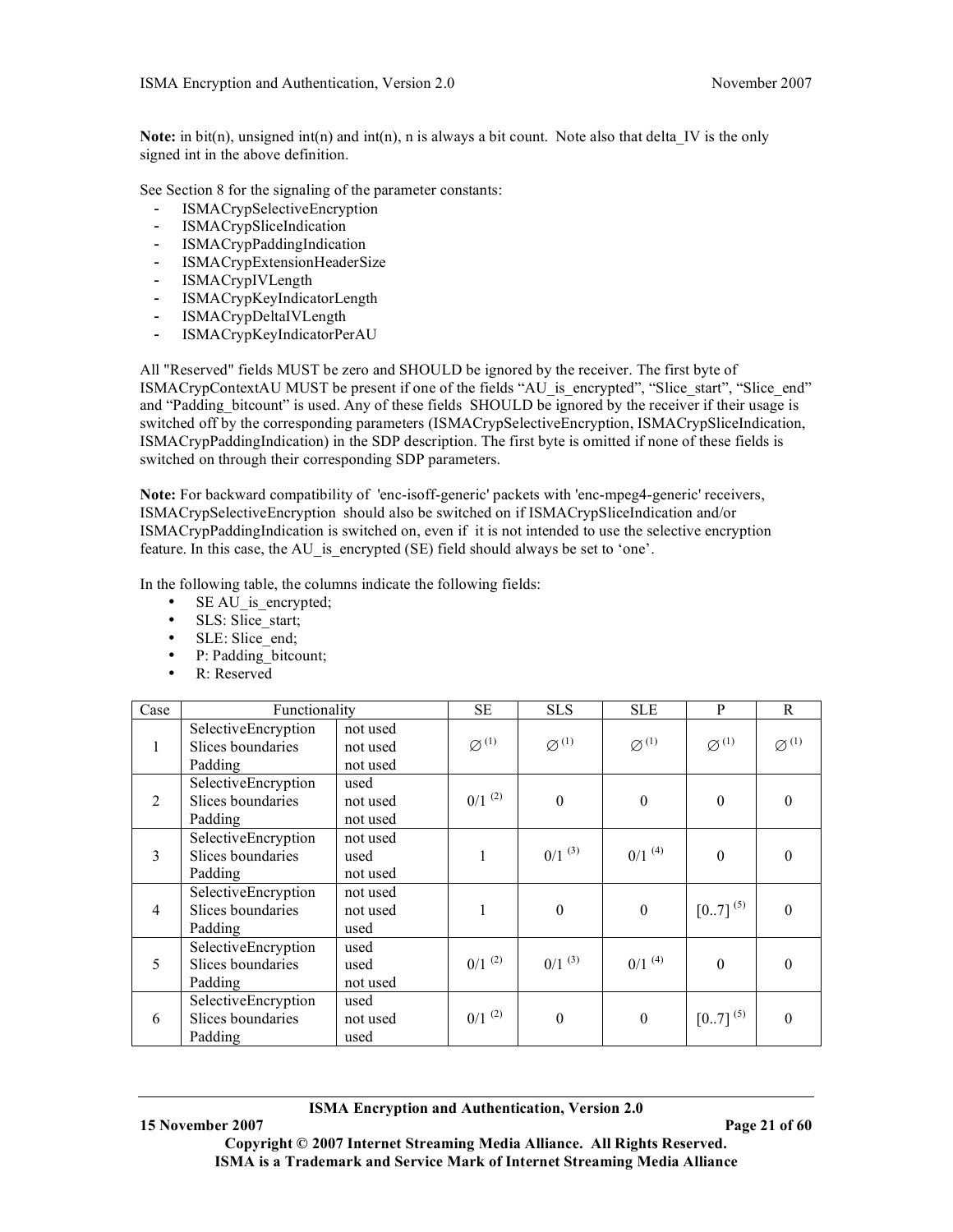| SelectiveEncryption<br>Slices boundaries<br>Padding | not used<br>used<br>used |             | $0/1^{(3)}$ | $0/1$ <sup>(4)</sup> | $[07]^{(5)}$ |  |
|-----------------------------------------------------|--------------------------|-------------|-------------|----------------------|--------------|--|
| SelectiveEncryption<br>Slices boundaries<br>Padding | used<br>used<br>used     | $0/1^{(2)}$ | $0/1^{(3)}$ | $0/1$ <sup>(4)</sup> | $[07]^{(5)}$ |  |

(1) the field does not exist in this case

(2) "1" if data is encrypted, "0" if not (see below)

(3) "1" if it is the first fragment of the slice or if is a complete slice, "0" if not (see below)

(4) "1" if it is the last fragment of the slice or if it is a complete slice, "0" if not (see below)

(5) number of bits for the padding (can be from 0 to 7 bits) (see below)

Diagrammatically, this means that the above specified fields are inserted just before the AU-size field. The complete AU Header for each AU is defined in 'enc-isoff-generic' as follows:

|          |              | <b>MSB</b>     |               |                           | <b>LSB</b> |     |              |
|----------|--------------|----------------|---------------|---------------------------|------------|-----|--------------|
| $\Omega$ | $\mathbf{1}$ | $\mathfrak{D}$ | $\mathcal{E}$ | $\overline{4}$            | 5          | - 6 | 7            |
| SE       |              | SLS SLE        |               | $\mathbf{P}$              |            |     | $\mathbb{R}$ |
|          |              |                |               | (ISMACrypExtensionHeader) |            |     |              |
|          |              |                |               | initial_IV / delta_IV     |            |     |              |
|          |              | key_indicator  |               |                           |            |     |              |
|          | AU-size      |                |               |                           |            |     |              |
|          |              |                |               | AU-Index / AU-Index-delta |            |     |              |
|          | $CTS - flag$ |                |               |                           |            |     |              |
|          | $CTS-delta$  |                |               |                           |            |     |              |
|          | $DTS$ -flag  |                |               |                           |            |     |              |
|          | $DTS-delta$  |                |               |                           |            |     |              |
|          | RAP-flag     |                |               |                           |            |     |              |
|          |              | Stream-state   |               |                           |            |     |              |

The ISMACrypExtensionHeader MUST not be present in this version of the specification. The corresponding SDP parameter "ISMACrypExtensionHeaderSize" is defined for future extensions and MUST be set to zero in this version of the specification. Future versions may define a size>0 and thus add an ISMACrypExtensionHeader in steps of complete bytes at the above specified position in ISMACrypContextAU. An ISMACryp 2.0 receiver MUST be able to ignore ISMACrypExtensionHeader.

**Note:** it is possible to compute the access unit count by using the configuration parameters, and the signaled length of the access unit headers. This is because the total bit-length of the AU-headers is given in each packet, and the length of the first AU Header as well as the second and subsequent AU-headers can be computed from the signaled parameters. This is still true with this extended AU header. So we have:

**ISMA Encryption and Authentication, Version 2.0**

**Copyright © 2007 Internet Streaming Media Alliance. All Rights Reserved. ISMA is a Trademark and Service Mark of Internet Streaming Media Alliance**

# **15 November 2007 Page 22 of 60**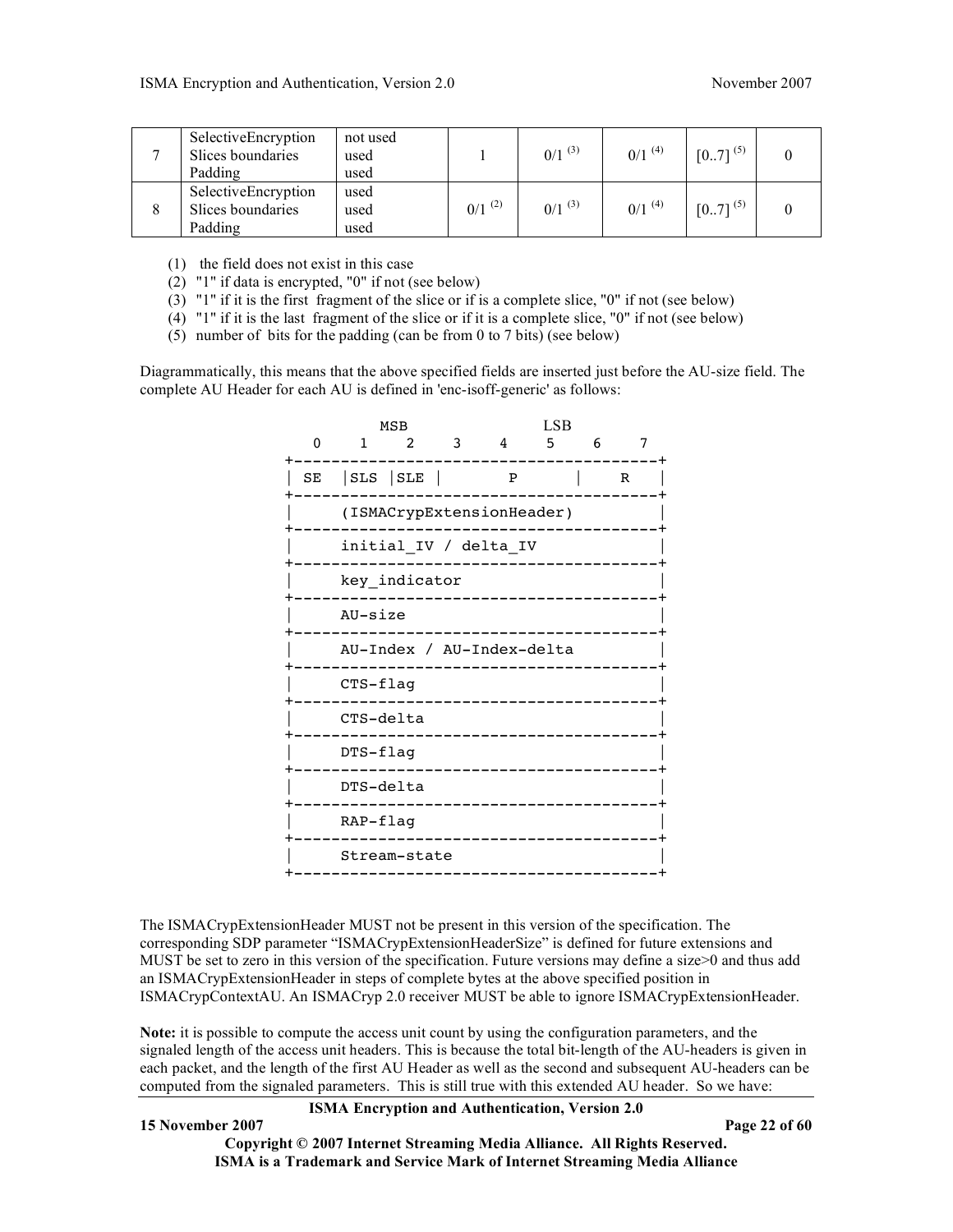```
AU-count = (AU-header-length – first-header-size)/
                              subsequent-header-size + 1;
```
**Note:** this equation does not hold if either CTS or DTS timestamps are present; however, this normally applies only to video, and in that case, the payload format restricts the packet to containing only one AU or a fragment of an AU.

The fields in the ISMACrypContextAU structure have the following meaning:

#### AU is encrypted (SE)

An optional single bit field to signal selective encryption. A value of 1 signals that the corresponding access unit is encrypted, a value of 0 means it is not. The presence of this field is configured with the 'ISMACrypSelectiveEncryption' parameter. All fragments of a single access unit MUST have the same value for AU is encrypted. **Note:** if this field is not present, all access units are encrypted.

# Slice start (SLS)

This field and the following 'Slice\_end' are two optional single bit fields to signal slice boundaries. The presence of these fields is configured with the 'ISMACrypSliceIndication' parameter. 'Slice\_start' is an optional single bit field to indicate whether the payload contains the first fragment of a slice. A value of 1 signals that it is the first fragment of a slice or that the slice is not fragmented, a value of 0 means it is not.

#### Slice end (SLE)

An optional single bit field to indicate whether the payload contains the last fragment of a slice. A value of 1 signals that it is the last fragment of a slice or that the slice is not fragmented, a value of 0 means it is not. As described above, the presence of this field is configured with the 'ISMACrypSliceIndication' parameter.

#### Padding bitcount (P)

This field contains the number of padding bits at the end of the AU Data Section. The presence and the size of this field are configured with the 'ISMACrypPaddingIndication' parameter.

#### Reserved (R)

The last 2 bits (R) of the first byte are reserved for future use, their values MUST be 0.

#### initial\_IV

Contains the initial IV value for the first access unit or fragment contained in the packet. In most cases, this is the only IV in the packet. In some cases such as interleaved media, however, there MAY be an IV per AU. See Section 10 for initial\_IV definitions for the default transform.

#### delta\_IV

This field contains IV data on a per-AU basis when 'ISMACrypDeltaIVLength' is non-zero and the data is interleaved in packet payloads.

#### key\_indicator

Contains the key indicator for an access unit when 'ISMACrypKeyIndicatorLength' is non-zero. If 'ISMACrypKeyIndicatorPerAU' is 0, then only the first access unit in a packet has an explicit key indicator value included in the cryptographic context and all subsequent access units SHALL implicitly have the same value for key\_indicator as the first access unit. If

'ISMACrypKeyIndicatorPerAU' is 1, then a value of key\_indicator is included in the cryptographic header for each access unit or fragment in the packet. If AU is encrypted is 0 for an access unit, then the value of this field SHALL be ignored.

#### **ISMA Encryption and Authentication, Version 2.0**

**15 November 2007 Page 23 of 60**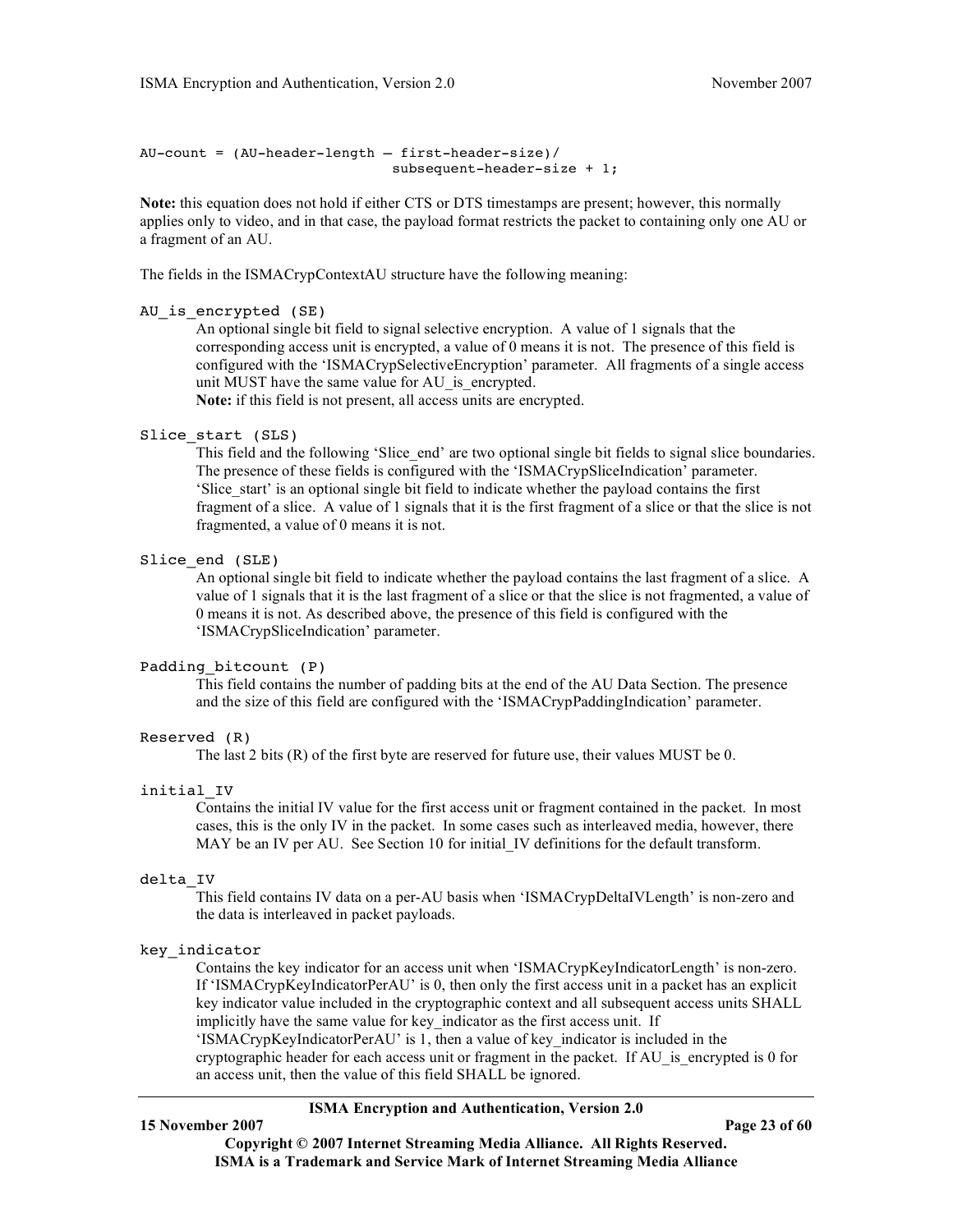The actual IV to be used for each access unit in a packet is computed as follows, with the first access unit in a packet indexed as zero:

```
IV[0] := AUHeader[0].Initial_IV; // First AU in packet
IV[N+1] := IV[N] + AUSize[N]+ (ISMACrypDeltaIVLength == 0 ? 0 :
                      AUHeader[N+1].delta IV) // Subsequent
```
**Note:** The number of access units in a packet is not signaled in this payload format. The number of access units in the packet can be deduced from the access unit header as for unencrypted modes. A packet that has the marker bit cleared in the RTP header contains a fragment that is not the last of an AU. If the marker bit is set, then the packet contains one or more access units or the last fragment of an access unit. The access unit header indicates whether there are two or more access units in the packet. To distinguish between one whole AU and the last fragment, compare the payload data size and the access unit size conveyed in the access unit header. The access unit size will be the size of the whole AU and not the fragment.

**Note:** In the simple case where there is one AU per packet, or the AUs are contiguous, this structure reduces to signaling a key indicator and an initial IV per packet.

**Note:** In the case of selective encryption, if the AU is not encrypted, the initial\_IV/delta\_IV and the key indicator fields are still present but these values are not needed by the receiver as AU is not encrypted.

**Note:** It is out of scope for ISMACryp how the key\_indicator indicates the decryption key. It is up to the KMS to make this linkage.

#### *7.3.2 enc-mpeg4-generic header*

The 'enc-mpeg4-generic' payload format is a subset of 'enc-isoff-generic'. The 'enc-mpeg4-generic' header differs from the 'enc-isoff-generic' header in the usage of the first byte. Only the "AU\_is\_encrypted" field is used, all other bits are unused and thus "Reserved". The first byte is only present if "ISMACrypSelectiveEncryption" is used.

The ISMACrypContextAU is therefore defined as follows:

```
class ISMACrypContextAU(int auNum)
{
   if (ISMACrypSelectiveEncryption)
   {
      bit(1) AU is encrypted;
      bit(7) Reserved;
   }
   else AU is encrypted = 1;if (auNum==0) // First AU in packet?
   {
       unsigned int(ISMACrypIVLength*8)  initial_IV;<br>unsigned int(ISMACrypKeyIndicatorLength*8)  key indicator;
      unsigned int(ISMACrypKeyIndicatorLength*8)
   }
   else
   {
       int(ISMACrypDeltaIVLength*8) delta IV;
       if (ISMACrypKeyIndicatorPerAU)
          unsigned int(ISMACrypKeyIndicatorLength*8) key indicator;
   }
}
```
**ISMA Encryption and Authentication, Version 2.0**

**Copyright © 2007 Internet Streaming Media Alliance. All Rights Reserved. ISMA is a Trademark and Service Mark of Internet Streaming Media Alliance**

**15 November 2007 Page 24 of 60**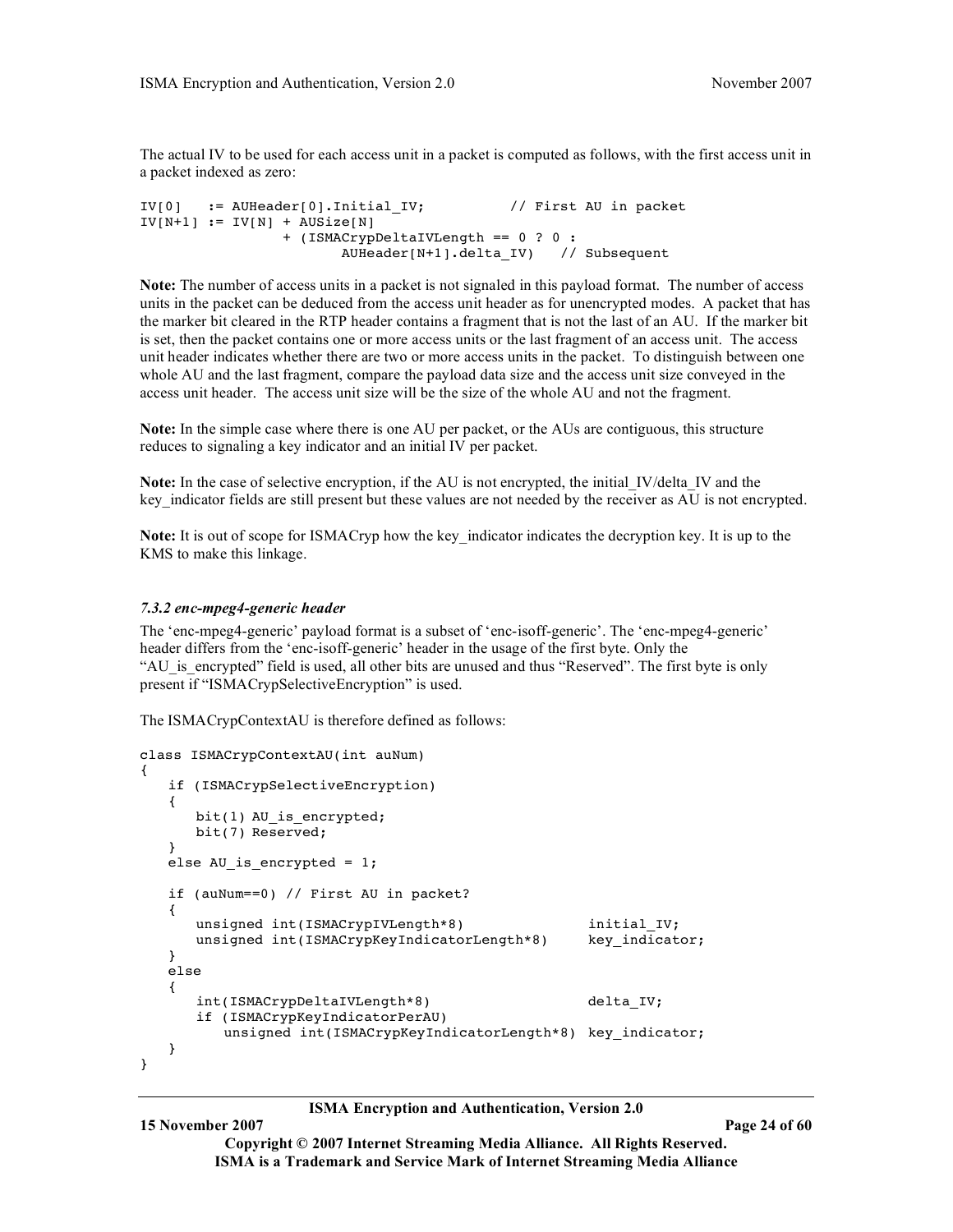All "Reserved" fields MUST be zero and SHOULD be ignored by the receiver.

The complete corresponding AU header diagram is as follows:

| AU_is_encrypted, Reserved |
|---------------------------|
| initial IV / delta IV     |
| key indicator             |
| AU-size                   |
| AU-Index / AU-Index-delta |
| $CTS - flaq$              |
| $CTS-delta$               |
| $DTS$ -flaq               |
| $DTS-delta$               |
| RAP-flag                  |
| Stream-state              |
|                           |

# **7.4 Encrypted payload modes**

#### *7.4.1 enc-isoff-generic mode*

The 'enc-isoff-generic' mode supports any media type that can be stored as elementary stream in ISO Media File format based files. In general, the encrypted media data of the samples as described in Section 6 are stored in the Data Section of the RTP packet payload. Two optional features that may be used during packetization are described in this section. These two features apply to fragmentation of Access Units into several fragments and to padding of Access Units to byte boundaries.

**Note:** For MPEG-4 AVC video [14496-10], two flavors may be used: the generic encrypted "ISO file format" samples (= 'avc1' for AVC video) as described above (including NAL Unit length fields), or the byte stream format '264b' as described below in Section 7.4.2.3 (including start codes).

**Note:** If it is desired that parameter set NAL units are inserted in the stream for MPEG-4 AVC video [14496-10], they should be inserted in appropriate AU(s) before encryption (the parameter set NALUs have to be concatenated with the video data NALUs). For the generic encrypted "ISO file format" mode ('avc1'), a length code has to be inserted before the parameter set NALU. For the '264b' byte stream mode, a start code has to be inserted.

**Note:** The enc-isoff-generic format is derived from the format specified in [RFC3640] and only adds signaling of padding bits, slice-start and slice-end to the AU-Headers in this version of the specification. Therefore some features available in codec-specific payload formats may not be supported like e.g. NALUtype signaling as in [RFC3984].

**ISMA Encryption and Authentication, Version 2.0**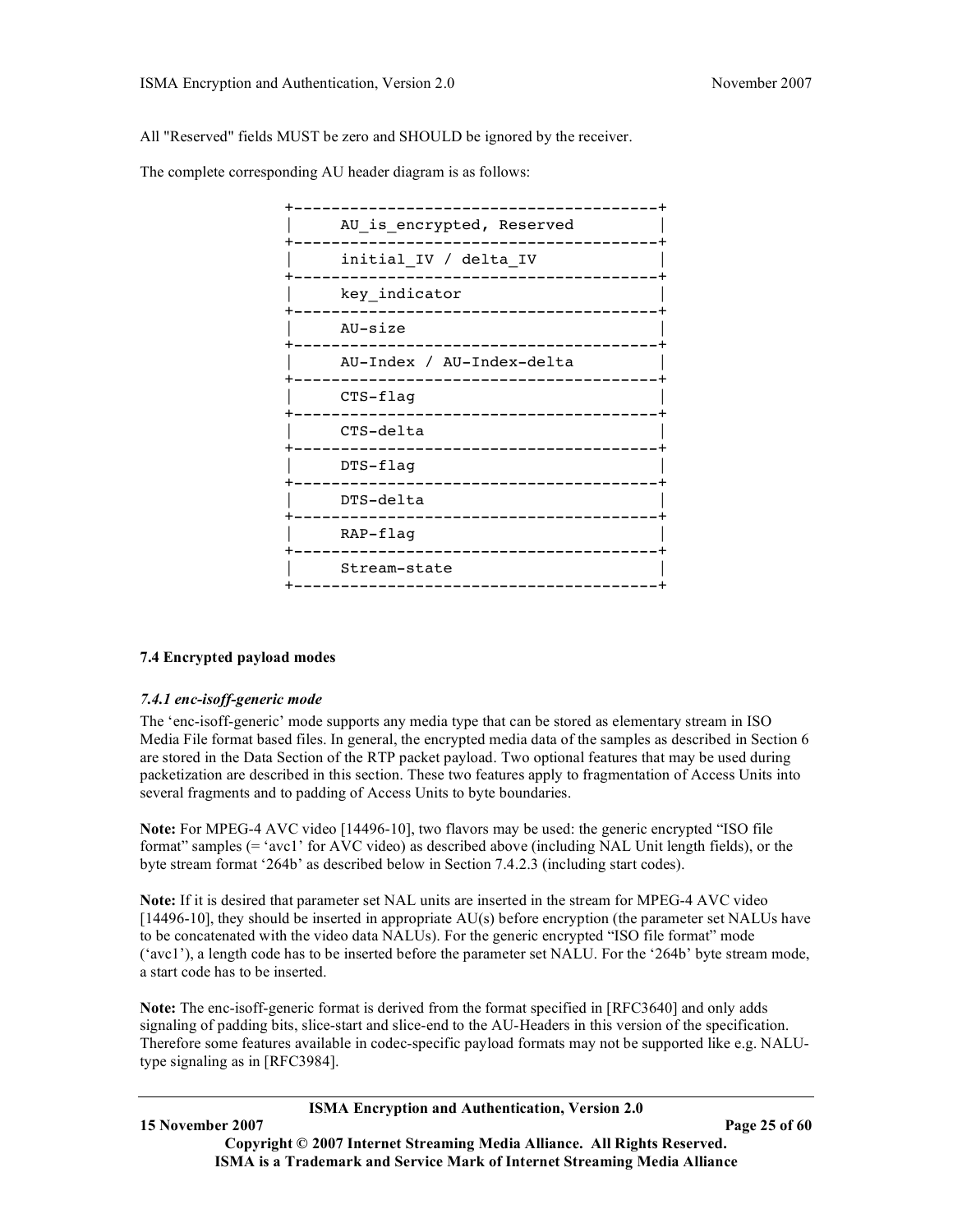### 7.4.1.1 Slices

Modern video codecs are able to encode video frames as independently decodable slices. In RTP packetization it is desirable to align packet boundaries with slice boundaries, e.g. for better error resilience.

If the media is encrypted prior to packetization, it is usually not possible for the packetizer to identify the slices boundaries, e.g. by parsing the access unit. However, alignment is possible in these two cases:

- 1. Packetization and encryption occur together (live encoder, combined encryption-hinter, etc.).
- 2. The encrypted file uses the SubSampleInformationBoxes to indicate slice boundaries (see Section 6.3).

The optional optimized fragmentation mode aligns slice boundaries with AU fragment boundaries and uses the two fields 'Slice\_start' and 'Slice\_end' in the AU header section to indicate the first and the last fragment of a slice:

- 'Slice\_start' MUST be set to 1 if the payload contains the first fragment of a slice and the payload MUST start with the first byte of the slice.
- 'Slice end' MUST be set to 1 if the payload contains the last fragment of a slice.
- I If a RTP packet carries one or several complete slices, 'Slice\_start' and 'Slice\_end' MUST be set to 1.

If a slice is greater than the MTU then it SHOULD be fragmented into multiple RTP packets and the payload of the first packet MUST start with the first byte of the first fragment. Each RTP packet MUST carry either one or more complete slice(s) or one fragment of a slice.

#### 7.4.1.2 Padding

Usually the codec handles byte-alignment of Access Units (e.g. all MPEG-4 codecs). In this case, the decoder is able to decode Access Units that are padded at the end of the AU to the next byte boundary. For codecs that do not support this and rely on Access Units that are not byte aligned, the RTP depacketizer has to handle the "de-padding" process. These padding bits need to be stripped after decryption and before decoding. For such codecs the number of padding bits can be signalled in the optional "Padding bitcount" field in the header section.

#### *7.4.2 enc-mpeg4-generic mode*

The 'enc-mpeg4-generic' payload mode supports MPEG-4 Audio codecs (AAC, HE-AAC, CELP) and MPEG-4 Video codecs (Part-2 and Part-10/AVC) as used in the ISMA 1.0 and 2.0 specifications.

**Note:** The formats defined below are also applicable to 'enc-isoff-generic', there is no difference in the packet payload (only in SDP signaling as described in Section 8).

#### 7.4.2.1 Encrypted MPEG-4 audio

Encrypted MPEG-4 audio is handled the same way as unencrypted audio as defined in the mpeg4-generic specification [RFC3640]:

- **MPEG-4 AAC Low and High Bit Rates**. These two modes support encrypted MPEG-4 AAC (including HE-AAC).
- **MPEG-4 CELP CBR and VBR.** These two modes support encrypted constant and variable bit rate MPEG-4 CELP Audio.

#### 7.4.2.2 Encrypted MPEG-4 Part-2 video

This mode defines the payload format for encrypted MPEG-4 Part-2 Video. To enable the carriage of encrypted video, a new mode is defined here for its carriage solely in the context of this encrypted payload format.

#### **ISMA Encryption and Authentication, Version 2.0**

**15 November 2007 Page 26 of 60**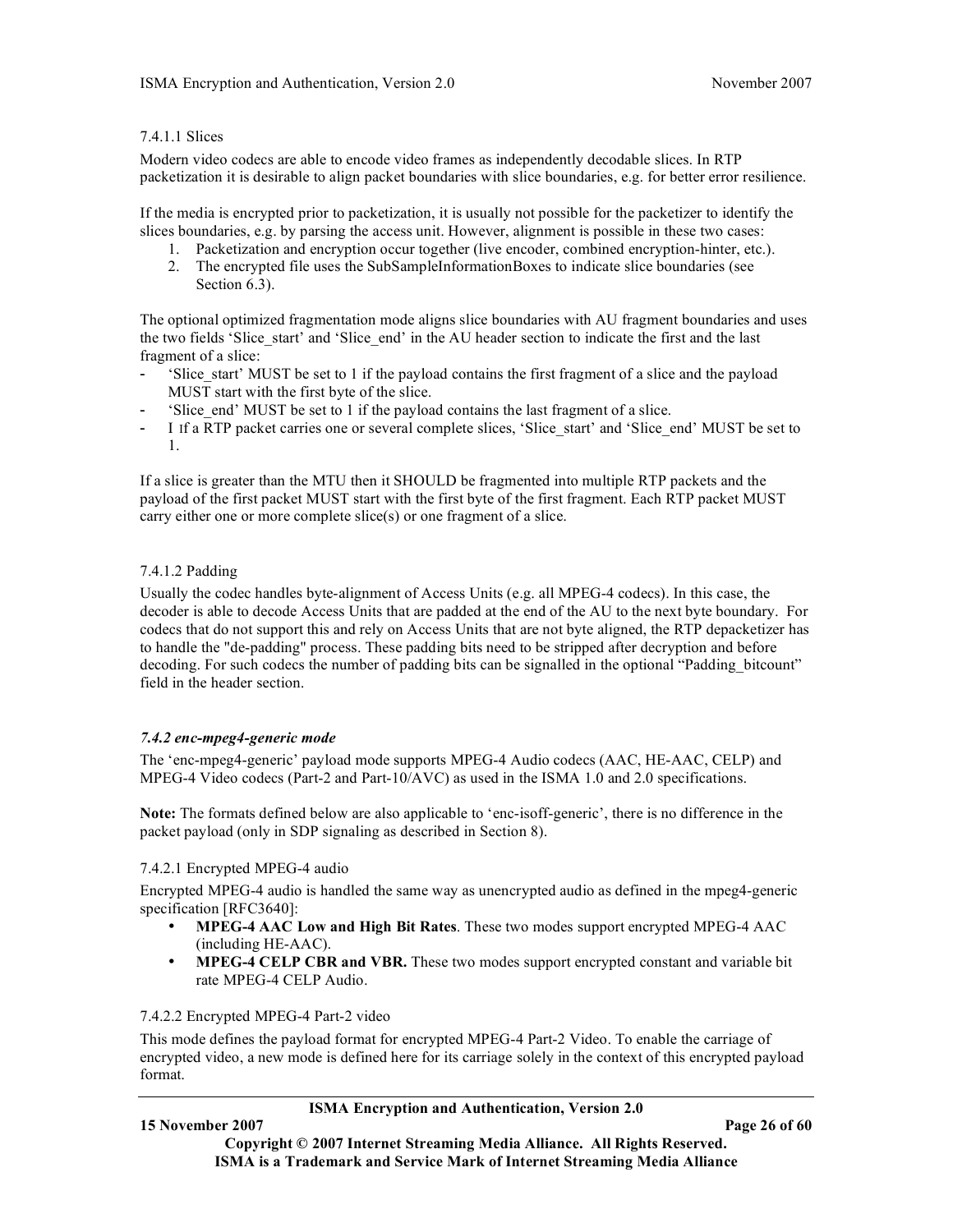This mode is signaled by mode=mpeg4-video. In this mode, the configuration of the payload is as follows:

- − SizeLength = 0. Each packet contains only one AU or AU fragment.
- − IndexLength = 0 and IndexDeltaLength = 0. No interleaving.
- − CTSDeltaLength = 0. No signaling of CTS needed as it is obtained from the RTP timestamp.
- − DTSDeltaLength = 22. Video access units may have a DTS that differs from the CTS when B-frames are present, therefore the DTS can be signaled in this mode.
- RandomAccessIndication = 1. The RAP-flag is set to 1 to indicate video I-frames.
- − Config. Must be present.

At most one access unit or fragment appears in an RTP packet. Multiple access units in a packet are not allowed. The rules for packetization specified in RFC 3016 are not required in this mode. An access unit may be split anywhere at all, without regard to video packet, video header, or any other boundaries.

For this mode, the AU header takes one of two sizes (not counting the cryptographic metadata):

1. If the DTS is equal to the CTS, the DTS-flag is set to zero. In this case, the AU header consists of only two bits (the DTS-flag followed by the RAP-flag), which is then followed by six padding bits.

2. If the DTS is not equal to the CTS, the DTS-flag MUST be set to 1. In this case, the AU header consists of 24 bits: the DTS-flag, the 22 bit signed integer DTS-delta, and the RAP-flag.

# 7.4.2.3 Encrypted AVC video bytestream format

This mode defines encrypted AVC video. Unlike AAC and CELP, ISMA 2.0 AVC video uses the payload format defined in RFC 3984 [RFC3984]. To enable the carriage of encrypted AVC video, a new mode is defined here for its carriage solely in the context of this encrypted payload format. This mode MUST not be used with unencrypted video.

The media that is encrypted is transformed before encryption, in order to enable recovery of NAL units even if RTP packets are lost. The length-codes which are stored before each NAL Unit in the standard AVC file format are replaced by start-codes, so that each NAL Unit is now structured in a legal byte-stream format according to Annex B of the AVC specification [14496-10]. This process is safe since the AVC specification [14496-10] requires start-code emulation avoidance (even in length-field oriented applications).

**Note:** The byte-stream format [14496-10 annex B] allows two types of start-codes: "four bytes 00 00 00 01" and "three bytes 00 00 01". Since the AVC File format [14496-15] does not permit 3-byte length fields, the byte-stream MUST use 4-byte start-codes (to enable easy transformation back into length fields after decryption). In other words, the fields "leading zero 8bits" and "trailing zero 8bits" MUST NOT be present and the field "zero\_byte" MUST be present in each NAL unit. After decrypting the stream, two consecutive start-codes are needed to discover the length of each NAL unit.

This mode is signaled by mode=avc-video. In this mode, the configuration of the payload is as follows:

- SizeLength = 0. Each packet contains only one AU or AU fragment.
- IndexLength = 0 and IndexDeltaLength = 0. No interleaving.
- CTSDeltaLength = 0. No signaling of CTS needed as it is obtained from the RTP timestamp.
- DTSDeltaLength = 22. Video access units may have a DTS that differs from the CTS (for example, when B-frames are present), therefore the DTS can be signaled in this mode.
- RandomAccessIndication  $= 1$ . The RAP-flag is set to 1 to indicate video I-frames.
- Config. Must be present and is the hexadecimal value of AVCDecoderConfigurationRecord [14496-15]. In this structure, LengthSizeMinusOne indicates the length of start-codes and MUST be set to 3 (corresponding to 4-byte start-codes).

#### **ISMA Encryption and Authentication, Version 2.0**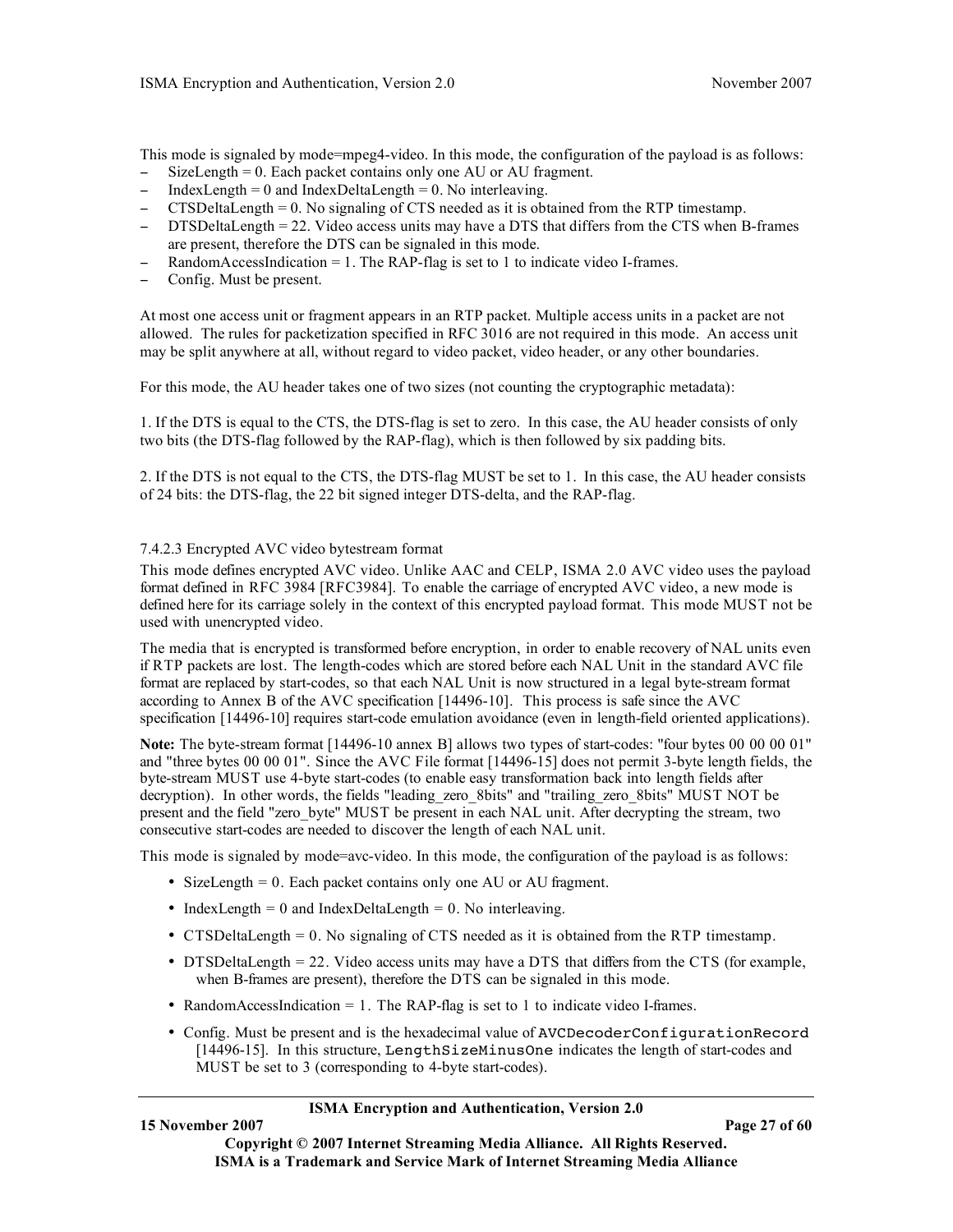At most one access unit or fragment appears in an RTP packet. Multiple access units in a packet are not allowed.

The rules for packetization specified in [RFC3984] are not required in this mode. An access unit may be split anywhere at all, without regard to video packet, video header, or any other boundaries.

For this mode, the AU header takes one of two sizes (not counting the cryptographic metadata):

- 1. If the DTS is equal to the CTS, the DTS-flag is set to zero. In this case, the AU header consists of only two bits (the DTS-flag followed by the RAP-flag), which is then followed by six padding bits.
- 2. If the DTS is not equal to the CTS, the DTS-flag MUST be set to 1. In this case, the AU header consists of 24 bits: the DTS-flag, the 22 bit signed integer DTS-delta, and the RAP-flag.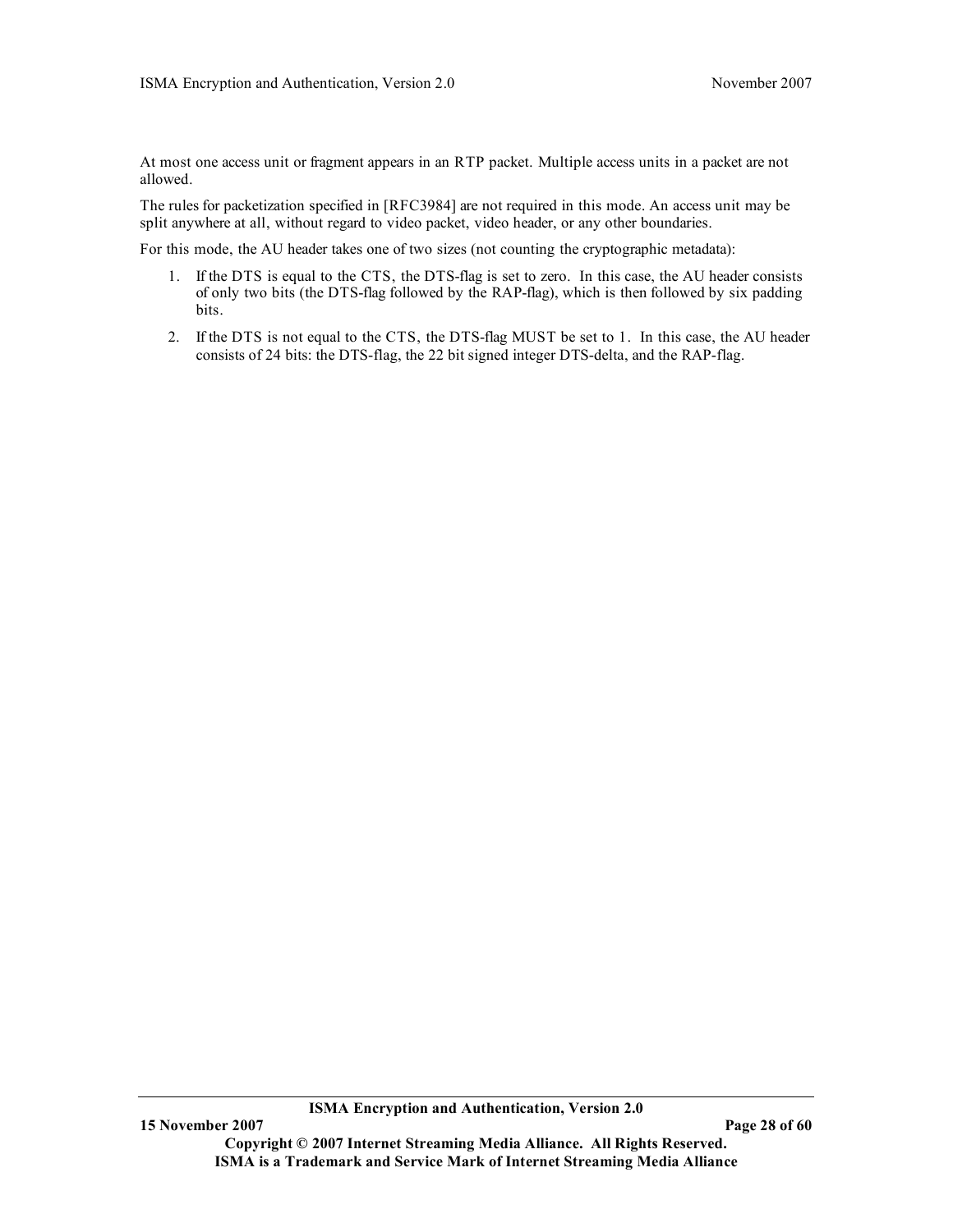# **8.0 ISMACryp SDP Signaling**

This section defines SDP [RFC2327] signaling for ISMACryp parameters. The presence of ISMACryp parameters in the SDP description is signaled with a new session-level SDP attribute called "ismacrypcompliance" which is described in this section.

# **8.1 Overview**

ISMACryp signaling has session and stream signaling parameters. The stream signaling parameters describe the encryption of the stream.

- 1. Crypto suite: Identifies the cipher, mode, keylength, authentication algorithm, etc.
- 2. IV length: Describes the size of the initialization vector in bytes.
- 3. Key indicator length: Describes the size of the key indicator in bytes.
- 4. Selective encryption: Indicate whether selective encryption is used for the session or not.
- 5. Salt key: Initiates the salt key value used, given an additional IV, to generate the AES-CTR counter.
- 6. Key: A structure that describes the key management system or conveys the key for the stream.

Key indicator length and selective encryption are optional since ISMACryp streams are not required to rotate keys or have unencrypted media frames. The salt key is also optional; if not present, the salt key is directly managed with the same system as the main key.

In addition to the stream signaling parameters, there are two optional transport parameters.

- 7. Delta IV length: Describes the maximum size of the optional media-frames initialization vector.
- 8. Key indicator per AU: Indicates key rotation on a media frame basis.

The delta IV length parameter is needed when media frames are interleaved in packets and unneeded otherwise. Key indicator per AU is needed when the stream has multiple keys and the packetizer might rotate a key between two media frames that are in the same packet.

# **8.2 ISMACryp version identification**

The ISMACryp version is explicitly announced in the following mandatory parameter:

```
a=ISMACryp-compliance:<lowest-spec-version>,<authored-to-version>
```
The fields are defined as follows:

- lowest-spec-version: a decimal number, indicating the lowest version number of the ISMACryp specification to which a client can conform, and still decode the content. Clients MUST not decode content with a lowest-spec-version higher than the highest specification version that they implement.
- authored-to-version: the version of the specification against which the content was authored. Ideally the client also implements this version, whereupon the user can be more confident that the content is being completely decoded. A content author may choose to allow clients written to earlier versions of the spec achieve partial decode.

The ISMACryp-compliance parameter MUST only be used in combination with the 'enc-isoff-generic' mode.

**Note:** The ISMACryp-compliance was not present in the ISMACryp specifications below version 2. Thus, the lowest number that can appear in the above defined two fields is "2.0".

**ISMA Encryption and Authentication, Version 2.0**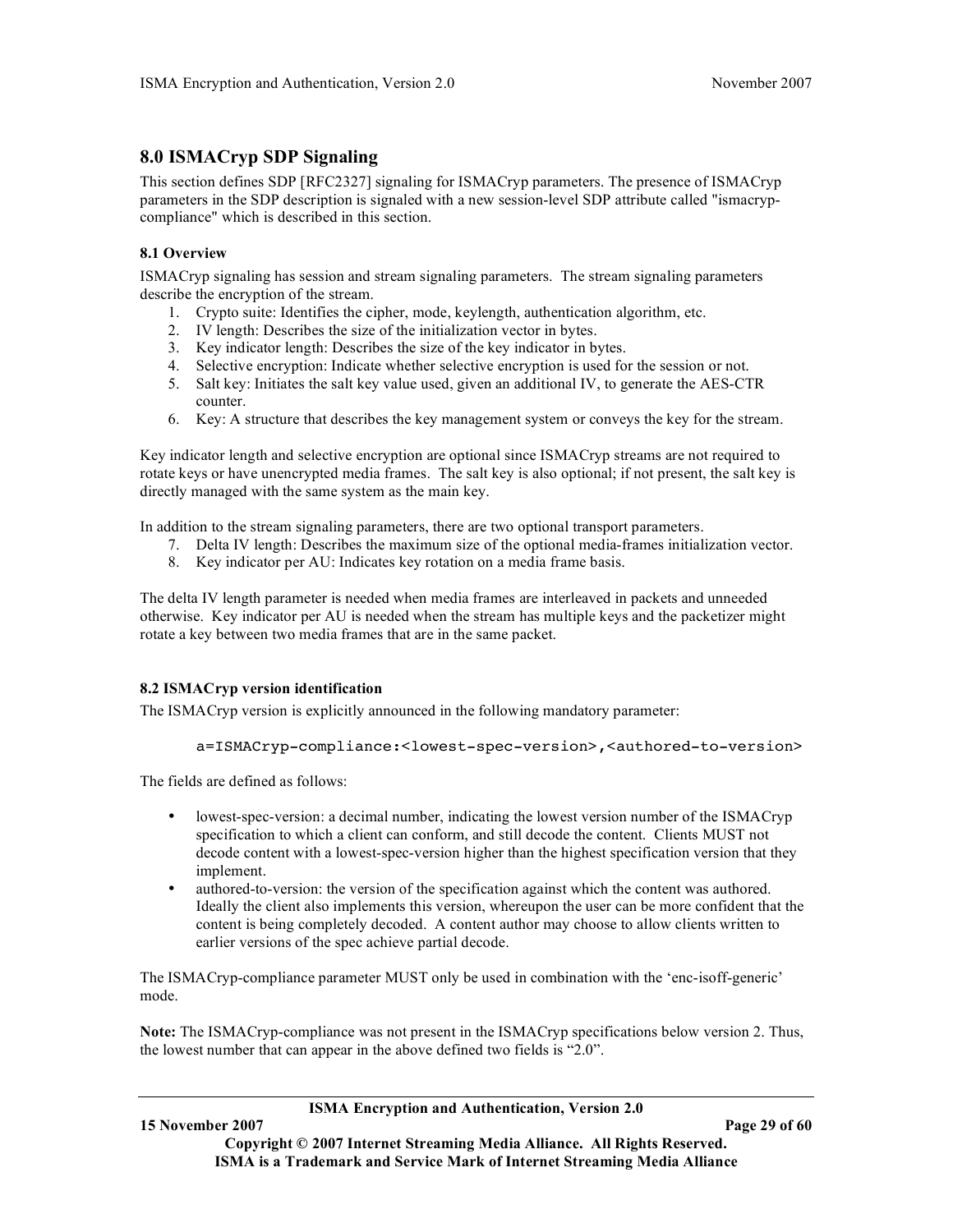# **8.3 ISMACryp parameters**

The following ISMACryp format specific SDP parameters are common parameters of both modes 'encisoff-generic' and 'enc-mpeg4-generic'. All ISMACryp SDP signaling parameters and names are caseinsensitive.

| <b>DESCRIPTOR</b>           | <b>DEFINED VALUES</b>             | <b>DEFAULT</b> |
|-----------------------------|-----------------------------------|----------------|
| <b>ISMACrypCryptoSuite</b>  | AES CTR $1281$                    | AES CTR $1281$ |
| <b>ISMACrypIVLength</b>     | $\overline{117}$ (8) <sup>2</sup> | $4^1$          |
| ISMACrypDeltaIVLength       | 0.2                               |                |
| ISMACrypSelectiveEncryption | $0$ (False) or $1$ (True)         |                |
| ISMACrypKeyIndicatorLength  | 0.255                             |                |
| ISMACrypKeyIndicatorPerAU   | $0$ (False) or $1$ (True)         |                |
| ISMACrypSalt                | Base64 encoded 64-bit number      | 0              |
| ISMACrypKey                 | (type) string                     | 1111           |
| ISMACrypKMSID               | 4CC                               |                |
| ISMACrypKMSVersion          | unsigned int 32                   |                |
| ISMACrypKMSSpecificData     | quoted-string                     | 1111           |

ISMACrypCryptoSuite identifies the default cipher, mode, key length and other descriptors used to describe the encryption of ISMA media (see Section 9). AES-CTR is the default and mandatory-toimplement cipher and mode, see Section 9 of this document.

ISMACrypIVLength describes the byte length of the initialization vector that is conveyed initially in the ISMACryp packet. For the default cipher and mode, this is the BSO value (see Sections 3.2 and 9)

**Note:** In the ISMACryp 1.1 specification, the maximum length for IV is 8 bytes, since the 8 most significant bytes of the counter are constant (they are the salt key). However, in the OMA specification [OMADCFV2], the 8 most significant bytes of the counter are not required to be constant. Furthermore, OMA's IV counts blocks and not bytes, so ISMACryp needs 4 additional bits to represent the same counter value. Therefore ISMACryp 2.0 extends the maximum allowed IV length to 17 bytes.

ISMACrypDeltaIVLength describes the byte length of the initialization vector, if any, that is conveyed with an individual AU. See Section 9 for the encoding used for the default AES counter value.

ISMACrypSelectiveEncryption declares that the media stream uses selective encryption when it is set to 1, which indicates that the selective encryption bit will appear in the ISMACryp header.

When ISMACrypKeyIndicatorLength is non-zero, a key indicator will appear in the ISMACryp header. ISMACrypKeyIndicatorLength can signal a key indicator field that is 0 to 255 bytes in length.

When ISMACrypKeyIndicatorPerAU is non-zero, a key indicator appears on a per-AU basis.

ISMACrypSalt initializes the salt key with a randomly generated and non-null value that will be used for counter generation in the entire media stream (see Section 9). Unless specifically supplied by the KMS, the default salt value is 0.

ISMACrypKey identifies the key to the receiver. The parameter "type" is either "URI" or "KEY." "URI" is a URI for the key management system, which identifies the key or a location from which to obtain the

**ISMA Encryption and Authentication, Version 2.0**

**15 November 2007 Page 30 of 60**

<sup>&</sup>lt;sup>1</sup> See Section 9<br><sup>2</sup> for 'enc-mpeg4-generic' the maximum value is '8', for 'enc-isoff-generic' the maximum value is '17'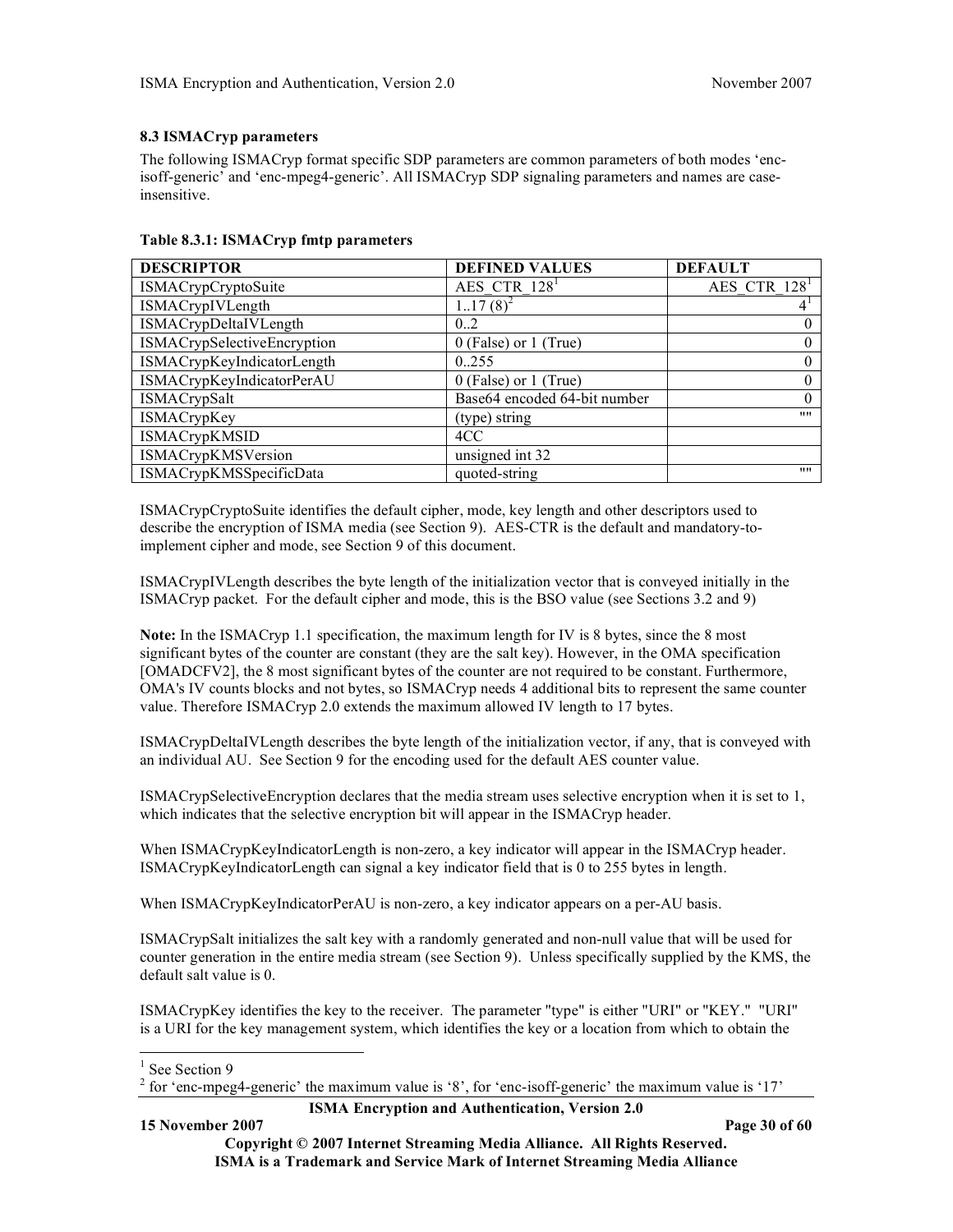key [RFC1630]. Thus, a uniform resource identifier follows the type "uri" as in

*ISMACrypKey=(uri)https://example.isma.tv*. "KEY" is an encoding of the key used to decrypt the stream. This encoding is specific to the encryption transform. Section 10 defines the ISMACryp default encoding for ISMACrypKey. When ISMACrypKey is not explicitly signaled, it is an empty string, meaning that there is no key in the SDP, and the key will be delivered from the key management entity (e.g. Conditional Access System or OMA DRM v2).

ISMACrypKMSID is the identification of the KMS used.

ISMACrypKMSVersion is the version of the KMS used.

ISMACrypKMSSpecificData contains information necessary to the KMS (e.g. a KMS Content ID).

**Note:** The syntax for the quoted-string carried in "ISMACrypKMSSpecificData" is as follows:

- quoted-string  $=$   $(<^{\prime\prime}>\ast$  (qdtext)  $<^{\prime\prime}>\ast$ )<br>
 adtext  $=$   $<$  any TEXT except  $<^{\prime\prime}$
- qdtext  $=$   $\langle$ any TEXT except  $\langle$ ">>
- TEXT  $=$   $\langle$ any OCTET except CTLs>
- OCTET  $=$   $\langle \text{any 8-bit sequence of data} \rangle$ <br>• CTL  $=$   $\langle \text{any US-ASCII control char} \rangle$
- $=$  <any US-ASCII control character (octets 0 31) and DEL (127)>

The signaling message SHOULD be authenticated when carrying the above defined parameters and SHOULD be encrypted when the ISMACrypKey parameter appears with an encoded key. In addition to signaling the encryption of the ISMA stream, ISMACryp defines signaling for the authentication of ISMA messages. See Section 9 for the default message authentication (integrity) transform for ISMACryp and its signaling method.

For examples of fmtp statements, see Annex C and D.

The ISMACrypKey=(uri) in ISMACrypKey serves as a string identifier for the key. The ISMACrypkey=(key) parameter, however, is the key itself, base-64 encoded, and with an optional lifetime parameter. Since the key is crypto-suite dependent, it is defined by the particular crypto-suite (see Section 10). Despite the above example, there is no reason to specify defaults in the fmtp parameters and this practice is NOT RECOMMENDED (e.g., there is no reason for ISMACrypCryptoSuite=AES\_CTR\_128 since it does not change the configuration and takes up space in the SDP message).

It is also possible to convey several keys in parallel to allow key renewal using an extended key signaling: ISMACrypKey = (key) BASE64(aes-key1||salt1)|lifetime1|KI1,BASE64(aeskey2||salt2)|lifetime2|KI2,BASE64(aes-key3||salt3)|lifetime3|KI3;

Therein, the KI1 is the corresponding key indicator of aes-key1 of a lifetime1 and a salt1, KI2 is the corresponding key indicator of aes-key2 of a lifetime2 and a salt2, KI3 is the corresponding key indicator of aes-key3 of a lifetime3 and a salt3, and so on.

#### **8.4 'enc-isoff-generic' SDP signaling**

The SDP signaling of the enc-isoff-generic payload format uses parts of mpeg4-generic signaling, but is not a complete superset to that in mpeg4-generic [RFC3640]:

- The 'mpeg4-generic' *mode* attribute and the parameters for codec identification and configuration MUST NOT be used: *streamType*, *profile-level-id*, *config*, *mode*, *objectType*.
- Instead, the parameters for codec identification and initialization as defined below in section 8.4.1 and 8.4.2 MUST be used: *codec, config.xxxx .*
- All ISMACryp fmtp parameters (see Table 8.3.1) MAY be used.

**ISMA Encryption and Authentication, Version 2.0**

**15 November 2007 Page 31 of 60**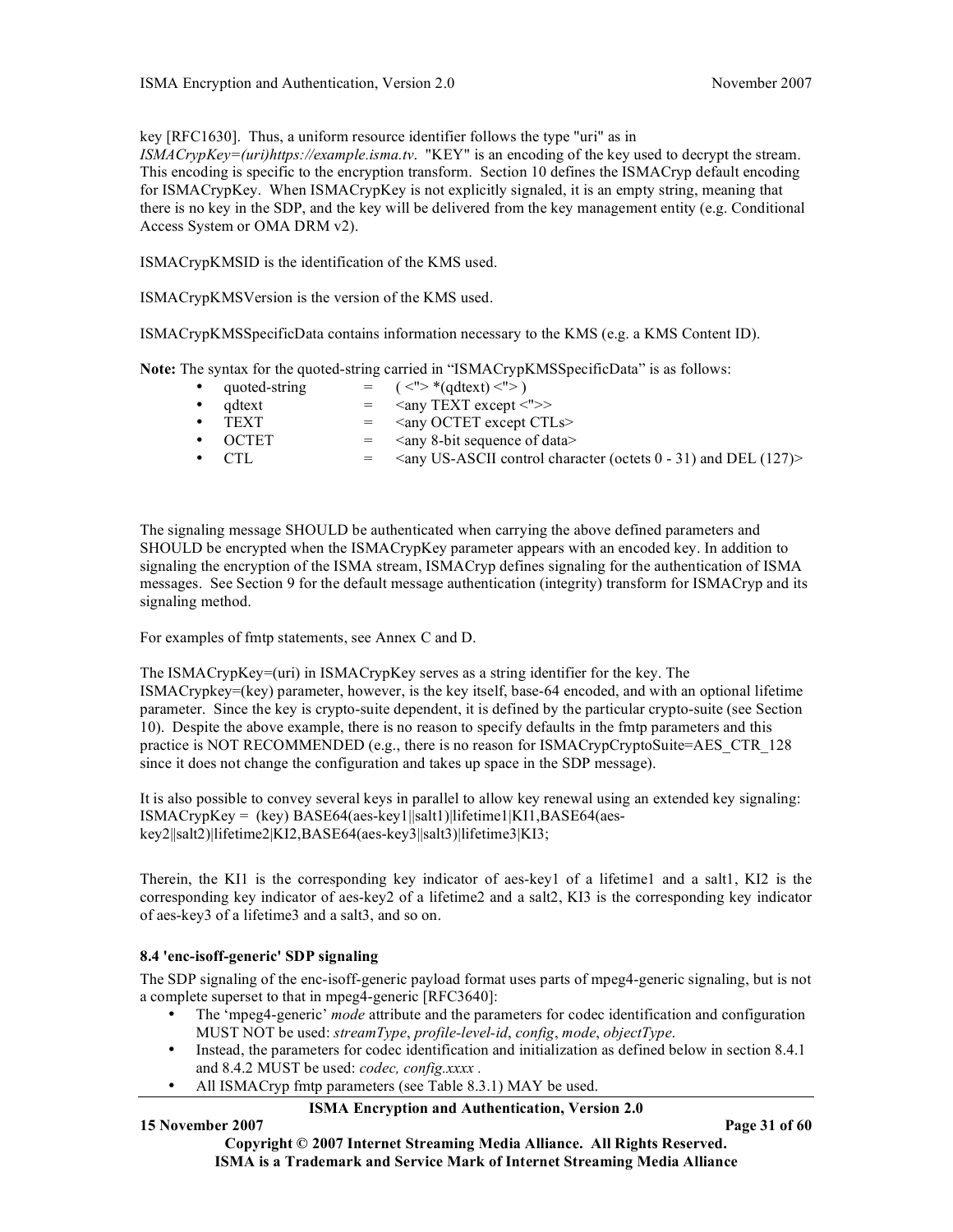• The following mpeg4-generic parameters MAY be used : *constantSize*, *constantDuration*, *maxDisplacement*, *de-interleaveBufferSize*, *sizeLength*, *indexLength*, *indexDeltaLength*, *CTSDeltaLength*, *DTSDeltaLength*, *randomAccessIndication*, *streamStateIndication*, *auxiliaryDataSizeLength*

## *8.4.1 Codec identification*

The mandatory parameter "codec" MUST be used for codec identification. The codec identification is identical to the 4CC of the sample entry in the file format. Any character is URL encoded [RFC1738] except for "a"-"z", "A"-"Z", "0"-"9" and "-".

The mandatory codec identification parameter is:

codec=4CC

#### **Examples:**

| $H.263$ video:            | $codec=5263$   |
|---------------------------|----------------|
| AMR audio:                | $codec = samr$ |
| MPEG-4 Video:             | $codec = mp4v$ |
| H.264:                    | $codec = avc1$ |
| H.264 byte-stream format: | $codec=264b$   |

#### *8.4.2 Codec initialization*

Most modern codecs need parameters for their initialization. In the ISO file format [14496-12], these parameters are stored in one or more boxes stored in the *SampleDescriptionBox*.

To carry this configuration, a suite of optional parameters is added, all starting with "config.":

config.xxxx=<value>

The fields are defined as follows:

- *xxxx* : the 4CC name of the corresponding box contained in the sample description box. Any character is URL encoded [RFC1738] except for "a"-"z", "A"-"Z", "0"-"9" and "-".
- *<value>* : the content of the box
	- coded in base-64
	- not including the length and 4cc name fields of the box
	- including the version and flags fields (if present).
	- must be present in the *fmtp* line in the same order as the corresponding boxes in the sample description.

**Note:** You may obtain an example of an ES Descriptor ('esds' box of MPEG-4 codecs) writer/parser by requesting the MPEG reference software code from www.mp4ra.org

#### **Examples:**

### H264:

config.avcC=AULgDf/hAANllQKD8gBAARozjyA; config.btrt=AADFRAAGKiAAg

#### H<sub>263</sub>:

config.d263=VmlWaQAKAA==

**ISMA Encryption and Authentication, Version 2.0**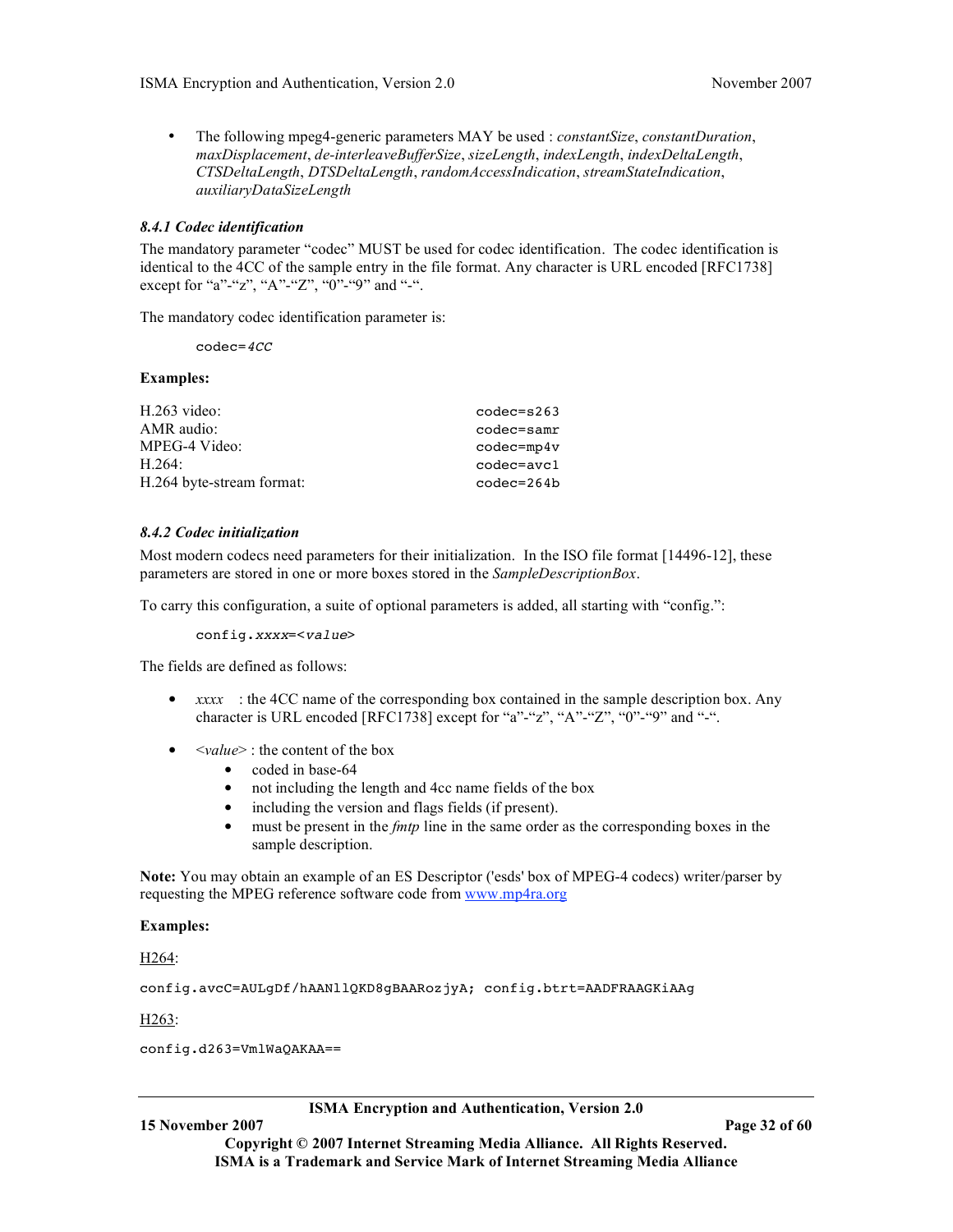# *8.4.3 Optional parameters*

The following parameters are optional, the sender MAY decide to use them or not. Receivers, however, MUST support parsing these parameters.

## 8.4.3.1 ISMACrypSliceIndication

For an optimized support of slices, an optional parameter called "ISMACrypSliceIndication" is added. This parameter indicates whether the Slice start and the Slice end fields are present in the AU-header.

ISMACrypSliceIndication = "0" | "1"

If ISMACrypSliceIndication is 1, the Slice\_start and the Slice\_end fields must be present in each AU header.

**Note:** For backwards compatibility of 'enc-isoff-generic' packets with 'enc-mpeg4-generic' receivers, ISMACrypSelectiveEncryption should also be switched on if ISMACrypSliceIndication is switched on, even if it is not intended to use the selective encryption feature (in this case, the AU is encrypted (SE) field in the ISMACryp sample header should always be set to '1').

# 8.4.3.2 ISMACrypPaddingIndication

For the support of padding bits, an optional parameter called "ISMACrypPaddingIndication" is added. This parameter indicates whether the Padding\_bitcount field is present in the AU header.

ISMACrypPaddingIndication = "0" | "1"

If ISMACrypPaddingIndication is 1, the Padding\_bitcount field is present and its size is 3 bits.

**Note:** For backwards compatibility of 'enc-isoff-generic' packets with 'enc-mpeg4-generic' receivers, ISMACrypSelectiveEncryption should also be switched on if ISMACrypPaddingIndication is switched on, even if it is not intended to use the selective encryption feature (in this case, the AU is encrypted (SE) field in the ISMACryp sample header should always be set to '1').

# 8.4.3.3 ISMACrypExtensionHeaderLength

This parameter indicates the size of the ISMACrypExtensionHeader in bytes. For the default value of zero the parameter may not be present. In the current version of this specification the value MUST be zero. For forward compatibility to future versions of this specification, receivers MUST support parsing this parameter.

#### **8.5 'enc-mpeg4-generic' SDP signaling**

The SDP signaling of the 'enc-mpeg4-generic' payload format is not a subset of 'enc-isoff-generic', but a superset of 'mpeg4-generic'. It differs as described as follows from 'enc-isoff-generic':

- The ISMACryp compliance parameter as defined in section 8.2 MUST NOT be used.
- The 'enc-isoff-generic' parameters for codec identification and initialization as defined in section 8.4.1 and 8.4.2 MUST NOT be used: *codec, config.xxxx .*
- Instead, the 'mpeg4-generic' mode attribute and the parameters for codec identification and configuration SHALL be used: *streamType*, *profile-level-id*, *config*, *mode*, *objectType*.
- The optional 'enc-isoff-generic' parameters as defined in Section 8.4.3 MUST NOT be used.

The following parameters may be used for 'enc-mpeg4-generic' in the same way as for 'enc-isoff-generic': • All <ISMACRYP-PARAMS> defined in Section 8.3 (see Table 8.3.1) MAY be used.

#### **ISMA Encryption and Authentication, Version 2.0**

**15 November 2007 Page 33 of 60**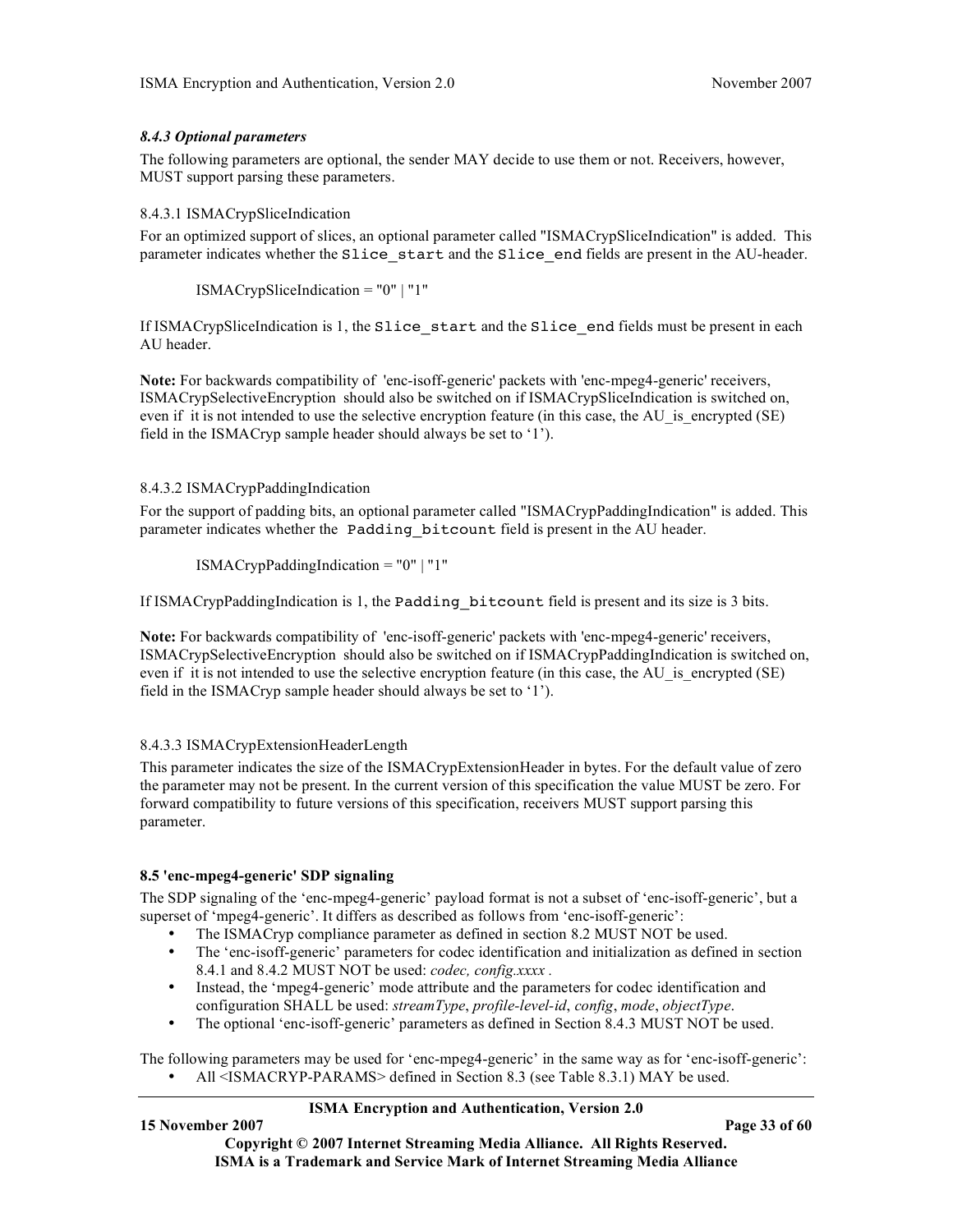• The following mpeg4-generic parameters MAY be used : *constantSize*, *constantDuration*, *maxDisplacement*, *de-interleaveBufferSize*, *sizeLength*, *indexLength*, *indexDeltaLength*, *CTSDeltaLength*, *DTSDeltaLength*, *randomAccessIndication*, *streamStateIndication*, *auxiliaryDataSizeLength*

Generic SDP signaling:

```
m=<media> <port>[/<number of ports>] <transport> <fmt list>
a=rtpmap:<payload type> <encoding name>/<clock rate>[/<encoding parameters>]
a=fmtp:<payload type> mode=<mode>; <MPEG4-GENERIC-PARMS> <ISMACRYP-PARAMS>
<media> = "audio"|"video"
<transport> = "RTP/AVP"|"RTP/SAVP"
<encoding name> = "enc-mpeg4-generic"
<mode> = "aac-hbr"|"aac-lbr"|"celp-cbr"|"celp-vbr"|"mpeg4-video"|"avc-video"
```
The mode attribute is MANDATORY and is defined in mpeg4-generic [RFC3640] or it is "mpeg4-video" as defined in Section 7.4.2.2 for MPEG-4 video streams, or it is "avc-video" as defined in Section 7.4.2.3 for AVC video streams.

For AVC video the NAL Unit structure MUST be transformed into byte-streams prior to encrypting and back into length fields after decrypting as described in Section 7.4.2.3.

MPEG4-GENERIC-PARMS are OPTIONAL parameters that are defined in mpeg4-generic [RFC3640]. ISMACRYP-PARAMS are OPTIONAL and defined in Section 8.3.

**Note:** the parameters in the fmtp line (mode=<mode>; <MPEG4-GENERIC-PARMS> <ISMACRYP-PARAMS>) may appear in any order.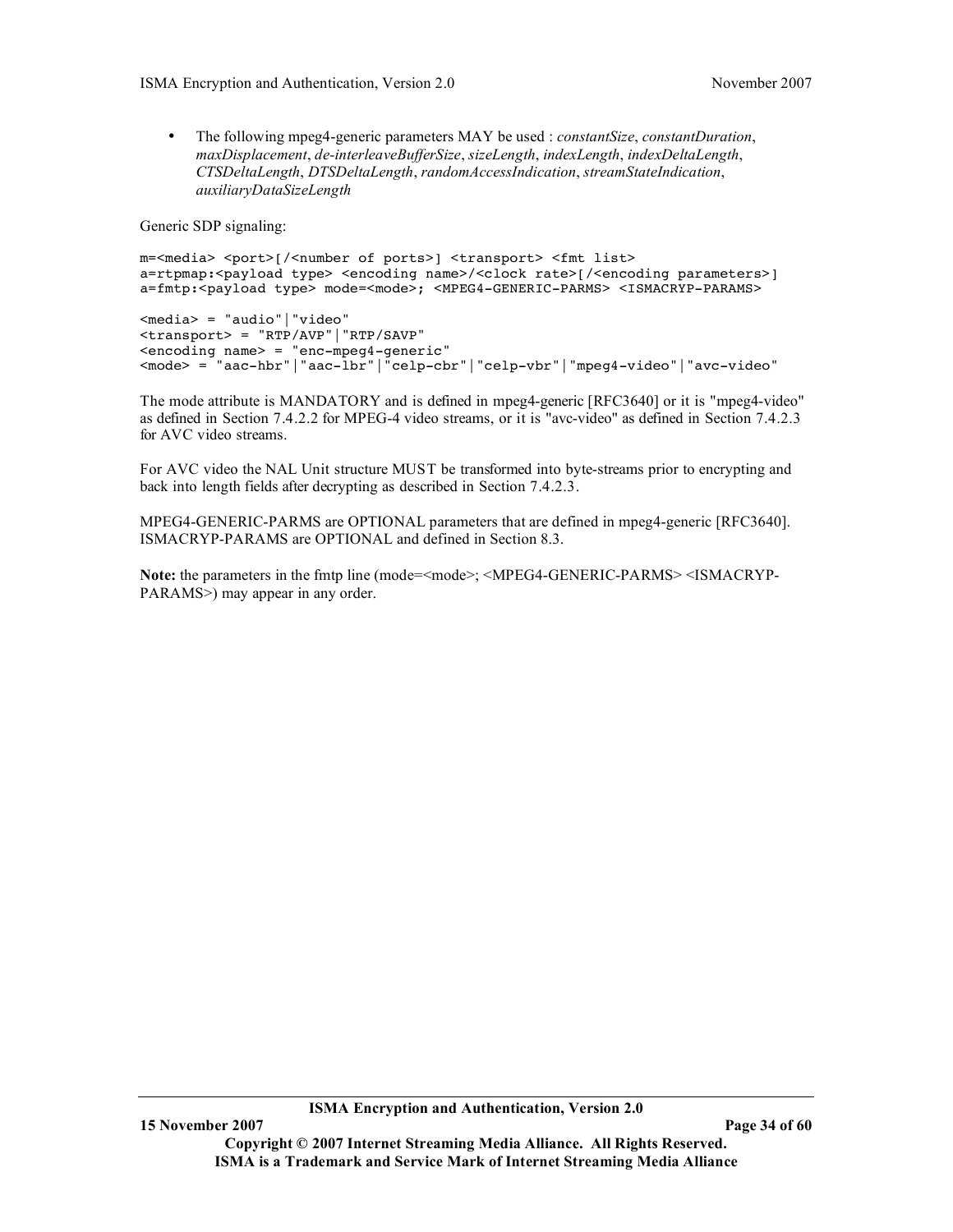# **9.0 ISMACryp Encryption (Default) Cryptography Specification**

This section describes the default encryption and authentication transform for ISMAEncryption and Authentication (ISMACryp). Future specifications MAY define new encryption and/or authentication transforms to supercede or augment these definitions. Section 9.1 describes the ISMACryp encryption transform and 9.2 describes the ISMACryp message authentication (integrity) transform.

#### **9.1 ISMACryp AES-CTR Encryption Transform**

Section 9.1.1 defines the cipher, mode, and key length. Section 9.1.2 defines needed transport packet fields. Section 9.1.3 defines signaling parameters.

#### *9.1.1 Default cipher, mode, and configuration*

The AES blocksize is 128 bits and so is the counter, which is defined below. The key length SHALL be 128 bits. The 128-bit key, blocksize, and counter describe the AES-CTR cipher exactly. The AES block cipher encrypts the counter to form a pseudorandom block of 128 bits; successive AES blocks form a stream of AES-encrypted blocks called the "keystream." AES-CTR generates a stream of pseudo-random blocks based on AES encryption; encryption is done by XORing those bytes with plaintext to encipher and XORing those bytes with ciphertext to decipher.

Figure 9.1-1 shows AES in Counter Mode with a 128-bit counter, key, and a 128-bit keystream block. The figure assumes "big-endian" order where the left-most bit or byte is the most significant. The "div" denotes truncated integer division that is effectively a logical right shift of n bits for "div 2^n" with zero bits moved into the shifted positions. The exclusive-or operation, designated by " $(*)$ " in Figure 9.1-1, is bit-wise exclusive-or, which is applied to the keystream and a 128-bit block of plaintext to produce a block of ciphertext, or it is applied to a 128-bit block of ciphertext to produce the original block of plaintext.

Each plaintext byte corresponds to one and only one BSO (see Section 3.2, Glossary) for the stream. The BSO information is included in the packet and called the "IV" or initialization vector. The encryption operation is performed using the BSO whereas decryption is performed using the IV, which is the BSO value of the first byte of payload data. This section generally uses only one term, "IV," and it should be understood to mean the BSO when the operation is encryption. The IV starts at the first byte in the packet payload when the packet does not contain interleaved AUs. When the packet contains interleaved AUs, an IV is associated with each AU.

Given the IV, salt and key, the counter is formed using the IV and a 64-bit salting key,  $k$  s, which is left shifted 64 bits and right-padded with zeros. As shown in Figure 9.1-1, the IV is XORed to salting key k\_s. The multiply by 2^64 effectively shifts k\_s left by 64 bits and could be written as "<< 64" using C programming language notation; the div operation is truncated integer division and could be written as ">> 4." Since the BSO and corresponding IV are stream byte-counters, the div is by 16 since there are 16 bytes (octets) in a 128-bit number, i.e. the div operation yields that keystream block that contains the IV byte. The result of the XOR operation is the counter as shown in Figure 9.1-1.

AES-CTR [AES-CTR] defines the value shown as "counter" in Figure 9.1-1 as a "nonce" meaning that it is used once and only once in the counter space for a given key. A value of the counter MUST NOT be repeated for a given key or else the security of AES-CTR is compromised. The IV carries the unique value that forms the counter. For ISMACryp default encryption, the BSO SHALL be incremented for every byte in the stream regardless of whether that byte is encrypted or selectively unencrypted. The BSO is conveyed as an IV value in an ISMACryp packet (Section 7). The length of the IV is application dependent and MAY be signaled at the start of the session and SHALL remain fixed for the duration of the session (see 9.1.2 and 9.1.3). AES-CTR places no restriction on the nonce/counter to be randomized in any way. Indeed, some scholarly work proves superior security for AES-CTR without assuming that the nonce is randomized (e.g. starts from a random offset and incremented from there modulo the 128-bit blocksize, see [SECURITY]). Some experts assert, however, that the counter needs to be initialized from a random offset within the

#### **15 November 2007 Page 35 of 60**

**ISMA Encryption and Authentication, Version 2.0**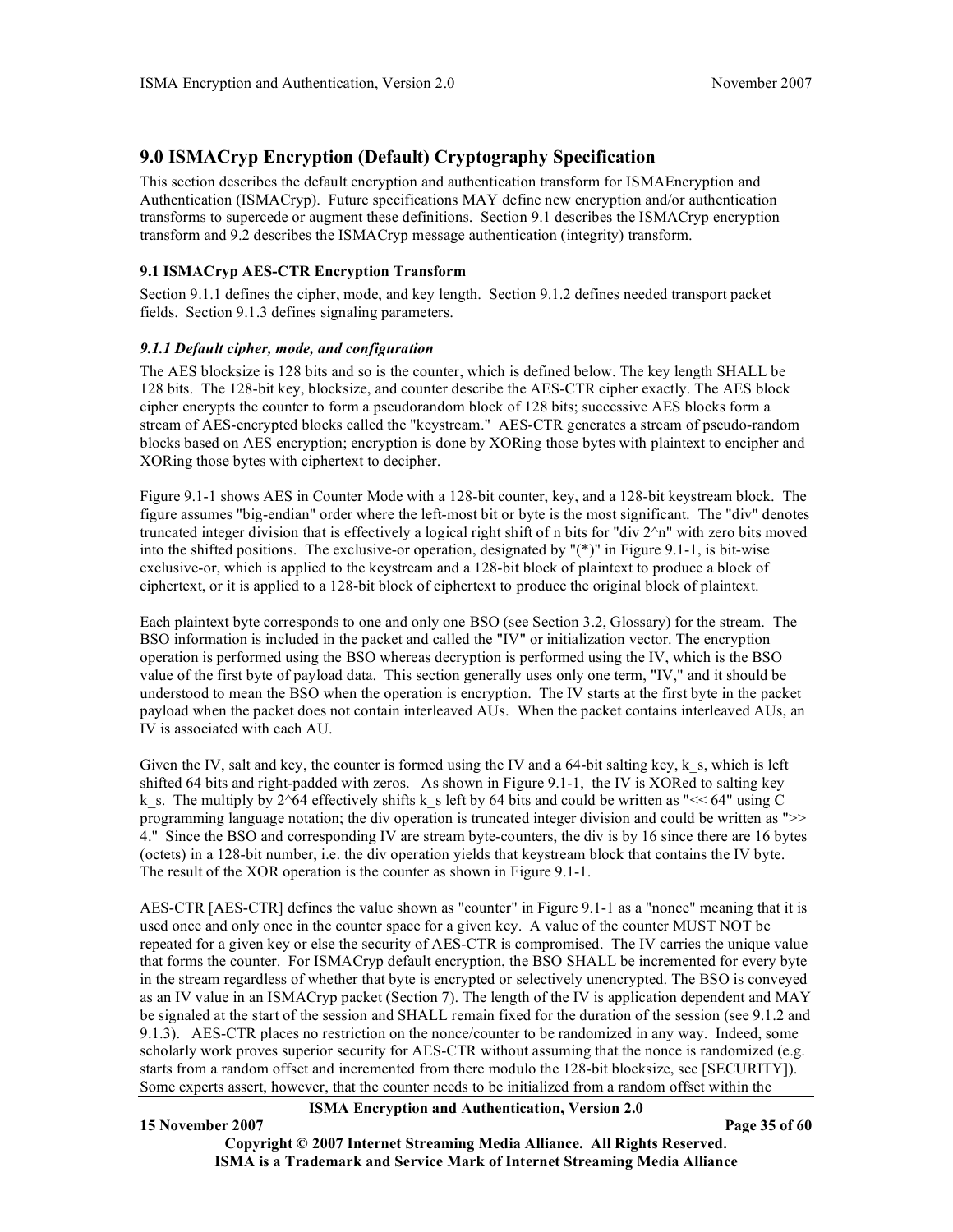counter space to prevent a "key-collision attack" [MF00]. This is the reason that the default mode and cipher adds a salting key (k\_s) random offset to the AES counter.

In addition to the counter there is the AES key, which is 128 bits. This key MUST be secret and difficult for an adversary to guess (there MUST be 128 bits of randomness in a 128-bit key). The key is denoted as "k" in Figure 9.1-1 and is used to encrypt the counter for the encryption and decryption operations, which are symmetric. The AES key SHOULD NOT be used to encrypt more than one ISMACryp stream owing to the danger of counter reuse [AES-CTR].



Figure 9.1-1: AES-CTR Mode Encryption

As shown in 9.1-1, the key stream is a sequence of 128-bit blocks (the figure shows just one of them) that are XORed to the plaintext to encrypt and the ciphertext to decrypt. The encrypted byte stream is therefore dependent on the cipher key, the salting key (the non-secret random offset in the counter space) and the counter. With this, we have the following useful properties:

- The keystream may be pre-computed prior to the processing of the cleartext (on the encryption side) or the encrypted text (at the decryption side).
- The data is encrypted in 128-bit blocks, which are cryptographically independent of each other; thus it is not necessary to have a previous or subsequent block of cleartext for encryption or ciphertext for decryption of a given block of data.
- There is zero expansion of the data: Each ciphertext byte is in 1:1 correspondence with the plaintext byte.

**ISMA Encryption and Authentication, Version 2.0**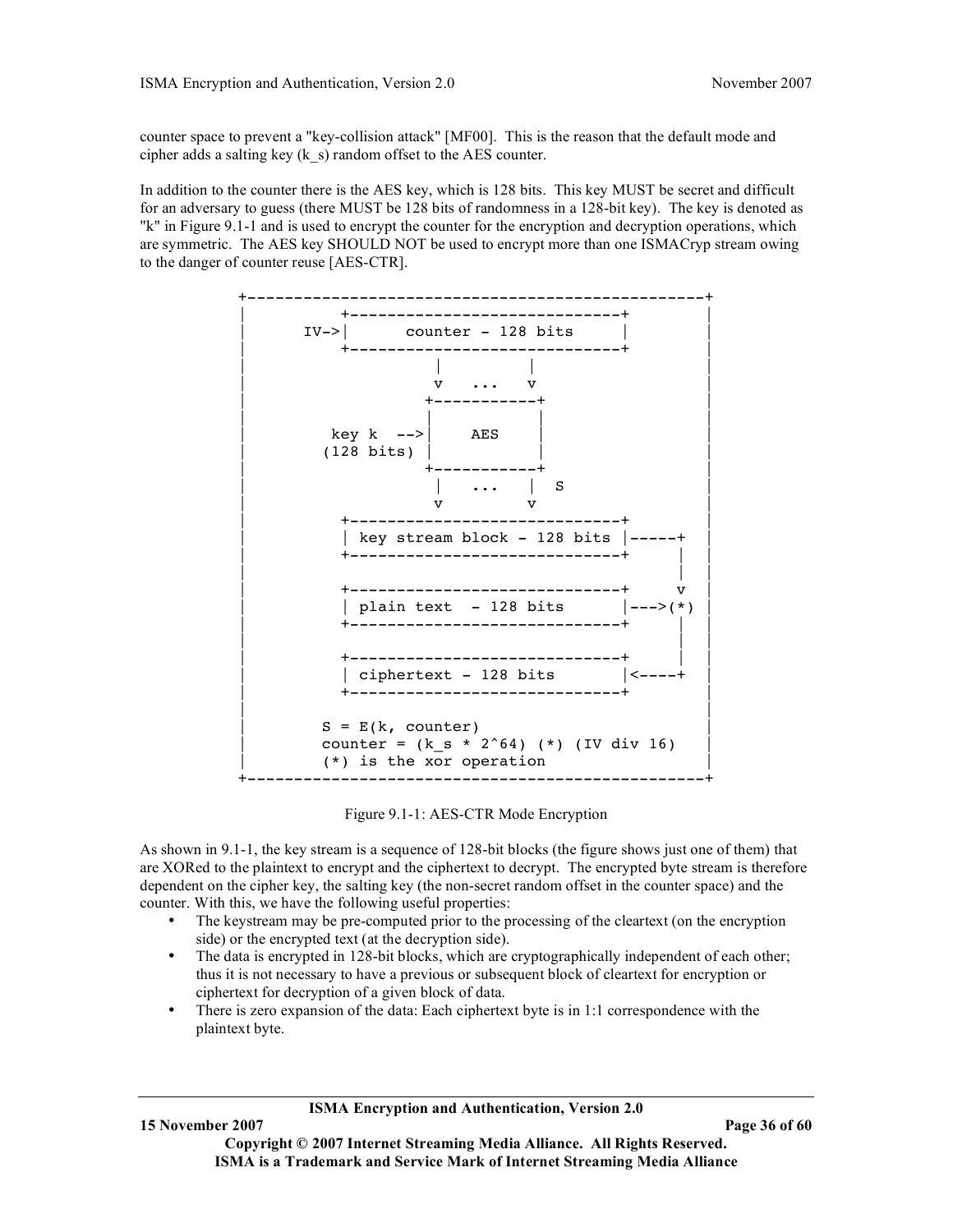• From the preceding bullets, the keystream is "seekable" to any given byte (BSO) of clear or cipher text, where the initial block and byte of the keystream for the packet-payload AU can be computed from the IV as





Figure 9-1.2: Locating a keystream byte within the packet payload

Given that "IV div 16" and "IV mod 16" locate the first byte of keystream in a packet payload AU from the IV (or delta IV), figure 9-1.2 shows how any byte within the payload can be matched to the corresponding byte of keystream that was used to encrypt it. Given the counter, the keystream is "seekable" to any given byte of cleartext or ciphertext in the ISMACryp packet payload. The counter is formed from the Initialization vector (IV) or vectors in the packet (one per non-interleaved packet or one per AU in an interleaved packet). In the diagram above, consider byte B which is at offset X after the periodicallysupplied initialization vector IV. It is encrypted by XORing it with byte C, which is at offset N in a 128-bit AES keystream block. The counter value for that AES keystream block, and the offset N within that AES keystream block are given by:

counter =  $k_s * 2^64$  XOR ((IV + X) div 16)  $N = (IV + X) \mod 16$ 

The AES-CTR mode decryption has the same structure as its encryption counterpart except that the key stream block is XORed with the cipher text block in order to obtain the plain text.

**Note:** The IV SHOULD start from zero and MUST be reset before it overflows. Keys SHOULD be changed as well at least once between every IV reset to avoid AES counter reuse. Specifically, for every access unit, the value of the access unit's IV plus the length of the access unit in bytes MUST NOT exceed  $(1 \ll (8 * IV)$  Length)). This restriction avoids an ambiguity as to whether the AES counter would continue to increment or would wrap around to zero after the largest possible IV value is reached within the access unit.

#### *9.1.2 Fixed parameters and signaling values*

Parameters describing packet fields that are an integral number of bytes are stated in bytes (octets) rather than bits. There are several fixed parameters for the ISMACryp default encryption transform.

- 1. AES\_CTR\_128 is the AES-CTR encryption cipher and mode defined in this section with a 128-bit key, a 128-bit blocksize and a 64-bit salting key.
- 2. The Salt-Key length is 8 bytes.
- 3. The AES block size is 16 bytes.

# **ISMA Encryption and Authentication, Version 2.0**

**15 November 2007 Page 37 of 60**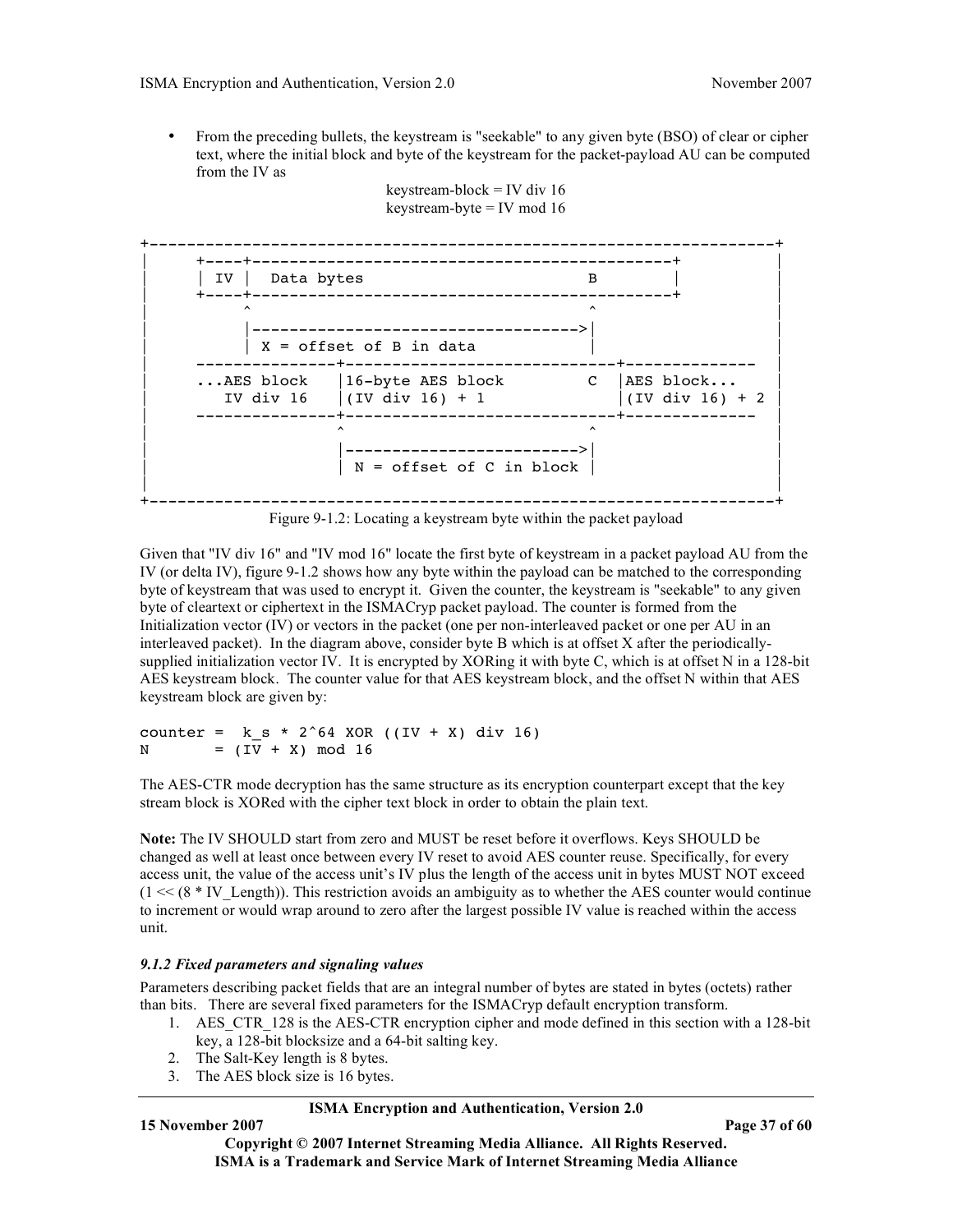4. The AES key length is 16 bytes.

There are a few parameters that MAY be set through signaling.

5. ISMACrypCryptoSuite MAY be set to AES\_CTR\_128, or it MAY default to this value.

6. ISMACrypIVLength defaults to 4 bytes but MAY be set to any value between 1 byte and 8 bytes. ISMACrypKey MAY carry a URI that identifies a key server when its type is "URI,". When its type is "KEY," ISMACrypKey encodes one or several inline ISMACryp decryption key(s) as follows:

#### BASE64(aes-key||salt)|lifetime|KI{,BASE64(aes-key||salt)|lifetime|KI}\*

Thus, when its type is "KEY," ISMACrypKey is a UTF-8 string with three components. The first component is the concatenated aes-key and salt; "||" is the concatenate operator. The aes-key is 16 bytes and the salt is 8 bytes so "aes-key || salt" is 24 bytes before Base 64 encoding, which results in 32 bytes since Base 64 is a "three in four" encoding scheme. The value MUST be unique and is followed by a "|" and the key lifetime, which is the number of bytes that may be encrypted and decrypted using this master key. When empty, the lifetime defaults to 2^64 bytes, which is the maximum width of the ISMACrypIVLength, parameter #6 above (the AES-CTR limitation is  $2^{\wedge}64$  blocks [SECURITY]). The lifetime is followed by a "|" and the optional key indicator (KI) for this master key. The "|" characters are needed only when the lifetime and/or key indicator is present in the ISMACrypKey parameter.

The following is an example of an ISMACrypKey that is provided with no explicit lifetime (defaults to 2^64 bytes) and no KI:

ISMACrypKey=(key)MTIzNDU2Nzg5MDEyMzQ1Njc4OTAxMjM0

The lifetime may be specified as follows:

ISMACrypKey=(key)MTIzNDU2Nzg5MDEyMzQ1Njc4OTAxMjM0|2^24 In this case, after decrypting  $2^2$  bytes of data, the receiver MUST NOT use the key. Either the stream is at an end or the new key is obtained from the KMS. Note that the ISMACrypKey parser MUST be able to evaluate expressions of the form 2^x.

When the ISMACryp stream uses a key indicator, this value MUST be specified as follows. ISMACrypKey=(key)MTIzNDU2Nzg5MDEyMzQ1Njc4OTAxMjM0|4000000|1492

In the example above, the lifetime is 4 million bytes and a KI of 1492 is associated with the key.

# *9.1.3 Transport packetization values*

Parameters describing packet fields that are an integral number of bytes are stated in bytes (octets) rather than bits. The only transport packetization value needed by the cipher is an IV input for decryption and a BSO input for encryption, where the IV is a BSO sample that the packetizer adds to an ISMACryp packet. Section 3.2, Glossary, defines the BSO.

An enc-isoff-generic or enc-mpeg4-generic packet contains the "initial IV" value for the first access unit or fragment contained in the packet; in many cases when packet data is not interleaved, the Initial\_IV is the only IV in the packet. Its length is determined by the signaling parameter ISMACrypIVLength, and has a default length of 4 bytes. If the media stream is longer than 2^32 bytes, then there are two options. The first option is to use a longer IV length that is as large as the stream. The second option is to rotate the key before the IV wraps.

When interleaving is used, there SHALL be an IV assigned to each enc-isoff-generic or enc-mpeg4-generic AU. See Section 7 for specifics of how to encode multiple IVs in an enc-isoff-generic or enc-mpeg4 generic packet.

**ISMA Encryption and Authentication, Version 2.0**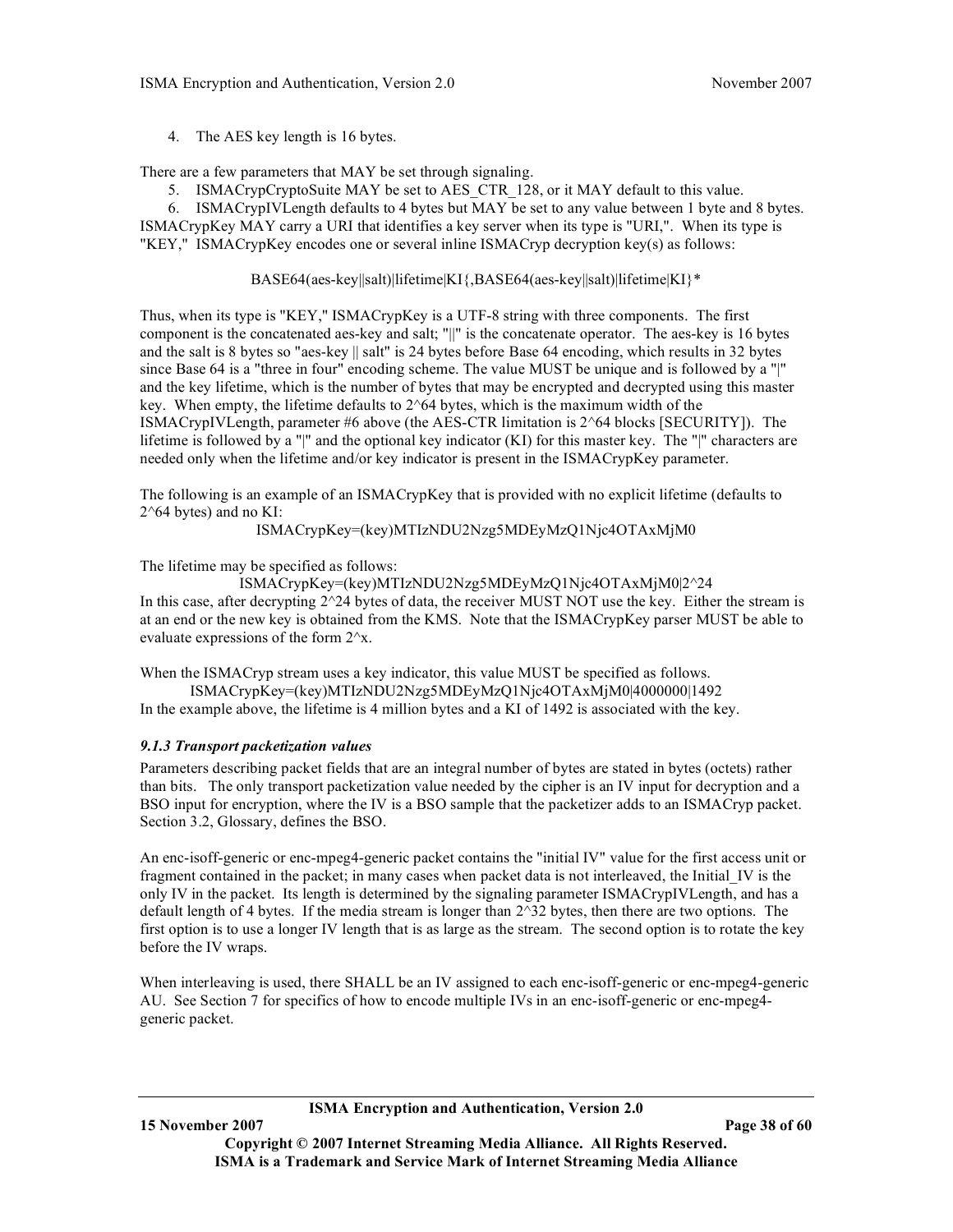# **9.2 ISMACryp Message Authentication (Integrity) Transform**

The default ISMACryp message authentication (Integrity) transform is SRTP with an HMAC-SHA1 with an 80-bit output tag and a 128-bit master key [RFC3711]. The master key is used with SRTP key derivation function to compute a 160-bit authentication key. This service is signaled using SDP security descriptions [RFC4568]. ISMACryp applications SHOULD NOT signal or use SRTP encryption but MAY signal SRTCP encryption. Here is an example of such SDP signaling:

> a=crypto:1 AES\_CM\_128\_HMAC\_SHA1\_80 inline:azerRTazad1223dsdsfEhtgdjj12ZSzerefigtyt|2^20|1:32 UNENCRYPTED\_SRTP

Where

- $\text{crypto:1}$  = we are using master key 1 (
- − AES CM\_128\_HMAC\_SHA1\_80 specify the mode (mandatory)
- − inline = key (optional)
- − 2^20 = lifetime (optional)
- − 1:32 = master key indicator (MKI) of 32-bits wide and associates the number 1 (optional)
- − UNENCRYPTED\_SRTP means that ISMACryp doesn't use SRTP encryption (mandatory)

#### **9.3 The Security of ISMACryp Cryptography**

Attacks on the encryption or authentication of ISMACryp media and messages encounter too high a workload to be perceived as a threat to the media confidentiality of an ISMA stream [SECURITY, RFC2104]. ISMACryp signaling is secure against forgery, replay attack, and unauthorized disclosure of an ISMACryp parameter when the SDP signaling uses a data-security protocol such as TLS or IPsec. When an SDP message conveys an enc-isoff-generic or enc-mpeg4-generic parameter, it SHOULD be authenticated and integrity-protected using TLS or IPsec. When an SDP message conveys the enc-isoffgeneric/enc-mpeg4-generic ISMACrypKey key parameter, it SHOULD be encrypted. When properly used, ISMACryp is appropriate for government, enterprise, and individual security applications.

There are three key-management risks, however, to the proper use of ISMACryp encryption and message authentication.

- 1. Counter reuse: Additive stream ciphers share the security properties of the One-Time-Pad encryption system and can disclose information about the plaintext segment when two different plantexts are encrypted using the same keystream segment (under certain circumstances, the plaintext can be disclosed). It is RECOMMENDED that an ISMACryp encryption key be used for one an only one unidirectional stream: Two or more streams SHOULD NOT use the same ISMACryp key. It is NOT RECOMMENDED that the salting\_key be used to ensure that the keystream is unique among streams since it is there to protect against key collision attacks [MF00] and not to make the keystream unique.
- 2. Key collision: McGrew and Fluhrer [MF00] describe an attack that weakens the ISMACryp key (i.e. reduces the effective bit length) through an attack where the attacker precomputes a large number of keys starting from beginning of the counter space, and looks for key matches based on known plaintext in the stream. This attack is prevented by randomizing the start of the counter space to an unpredictable starting value [MF00]. This random offset is the salting key,  $k$  s, of Section 9, which MUST be unpredictable to the attacker.
- 3. Key disclosure: When used properly (i.e. avoiding counter reuse) ISMACryp would not be the target of an attacker seeking to get unauthorized access to media-stream plaintext. The easier and oftentimes feasible approach is to attack the key management system. Thus, the protection afforded by ISMACryp for government, enterprise, or individual security is no stronger than the security of the particular key management system and the protection of keys by devices and their users.

There is an additional risk to message confidentiality when there is no authentication: If a cryptoanalyst knows the plaintext in a particular position in the stream, and if the attacker can benefit from transforming

#### **ISMA Encryption and Authentication, Version 2.0**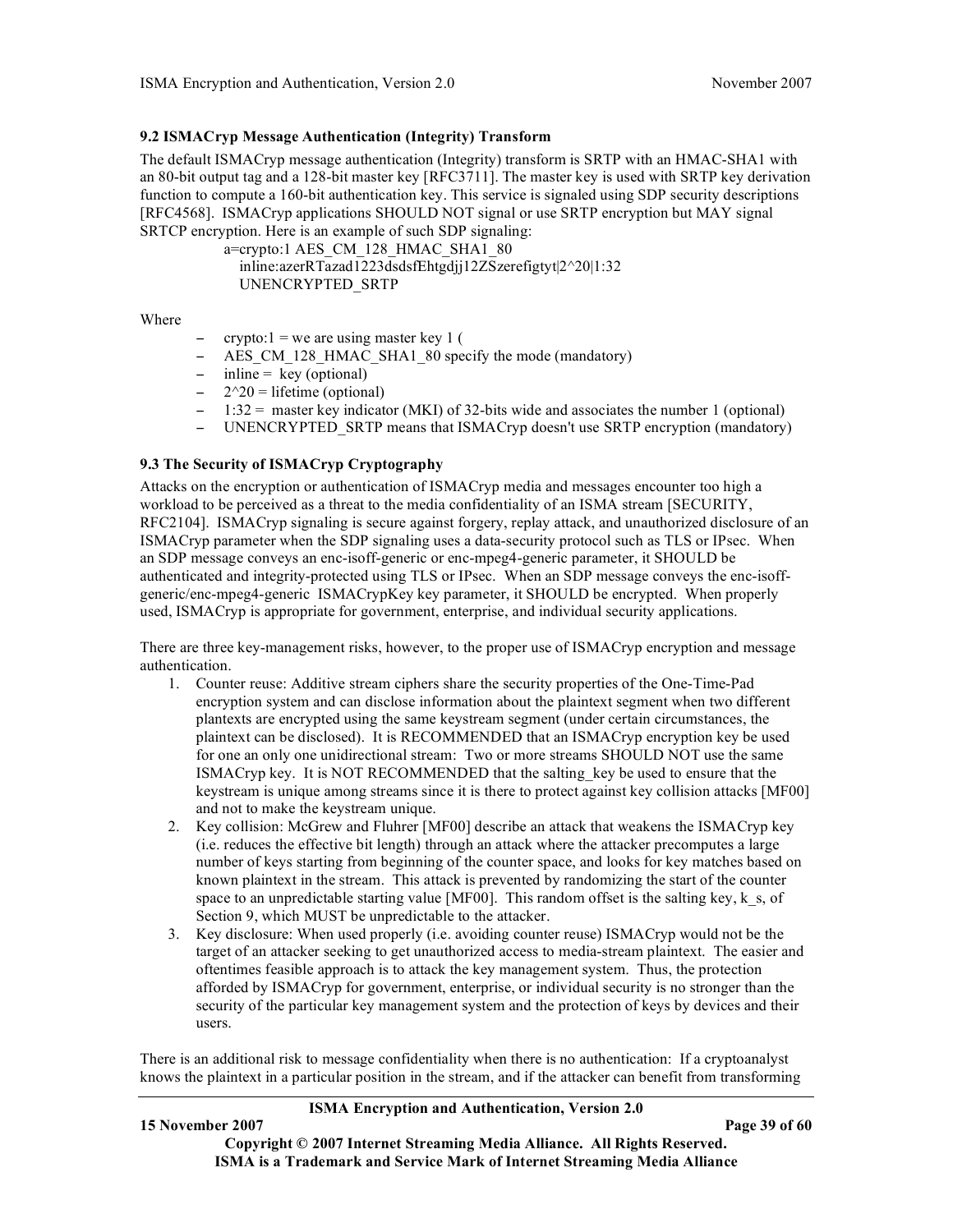the bytes of know plaintext into different values, then the attacker can ensure that those byte decrypt to the different value rather than the original (known) plaintext. To prevent such an attack from succeeding, an ISMACryp implementation SHOULD use message authentication when the ISMACryp stream traverses an insecure network. When the ISMACryp stream is stored on an insecure host computer, the ISMACryp implementation SHOULD use file authentication techniques.

In addition to organizational or individual security applications, ISMACryp MAY be incorporated into content protection applications to serve as a scrambling mechanisms. Consumer devices that process encrypted content generally violate the security assumptions of computers in a government or enterprise security environment since consumer devices routinely suffer key disclosure. Studios, record labels, and other distributors of copyright content that use ISMACryp SHOULD evaluate the robustness and compliance of the key management system that handles ISMACryp keys. This system, however, is outside the scope of ISMACryp.

**Note:** When an encrypted stream needs to be re-encrypted (decrypted with the old key, encrypted with a new key), decryption and encryption can be done in the reverse order. The encrypted stream can first be XORed with the new key stream and afterwards decrypted (XORed) with the old key stream. This way the content stream is never in the clear.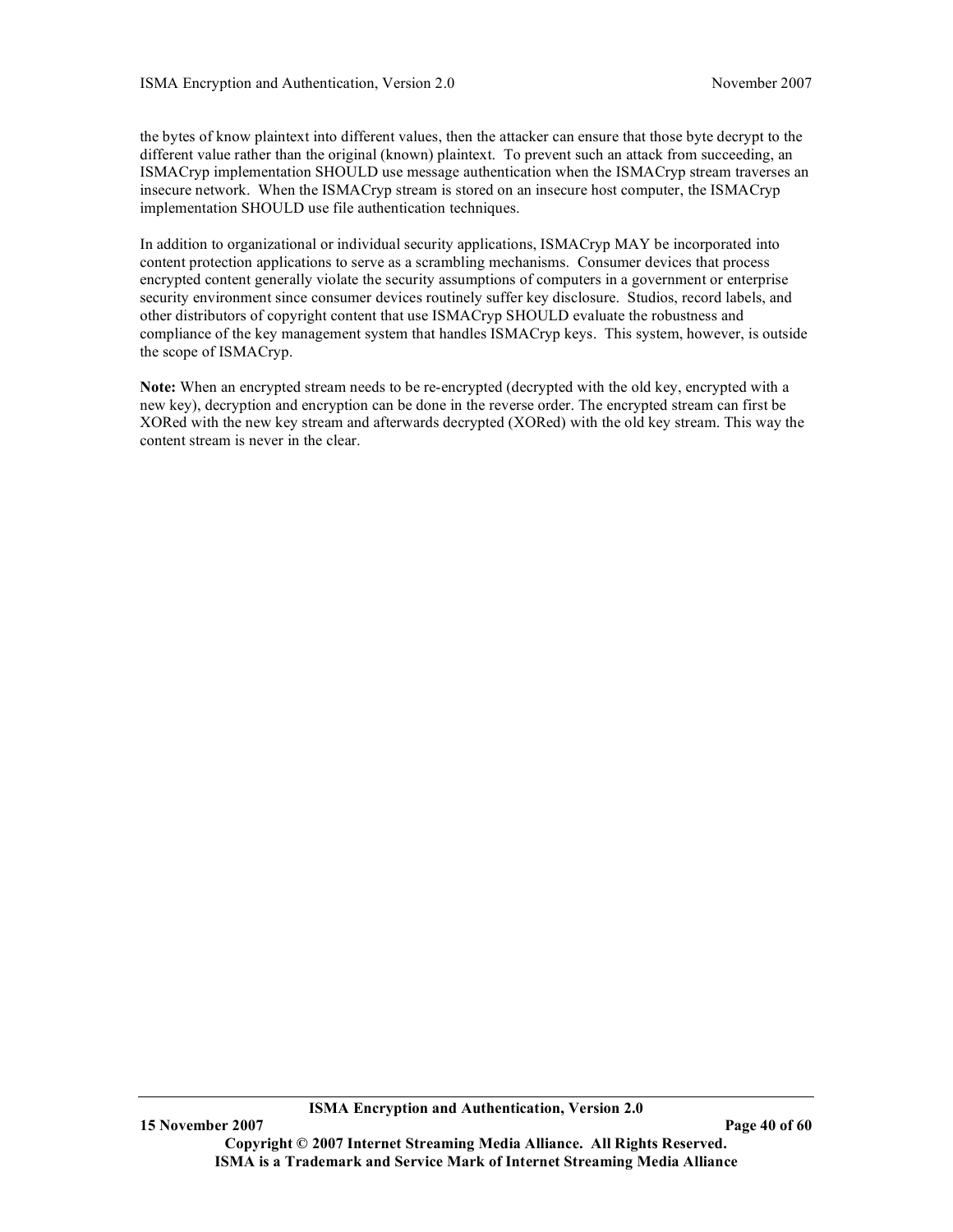# **10.0 Name Assignment and Registration**

The following table lists each name assignment that MUST be reserved for ISMACryp, its description, and the relevant naming authority.

| <b>VALUE</b>       | <b>TYPE</b>     | <b>DESCRIPTION</b>                     | <b>AUTHORITY</b> |
|--------------------|-----------------|----------------------------------------|------------------|
| enc-mpeg4-         | <b>MIME</b>     | ISMACryp1.1 encrypted payload type     | <b>IANA</b>      |
| generic            |                 |                                        |                  |
| enc-isoff-generic  | <b>MIME</b>     | ISMACryp 2.0 encrypted generic payload | <b>JANA</b>      |
|                    |                 | type                                   |                  |
| AES CTR 128        | UTF-8           | ISMACryp parameter                     | <b>ISMA</b>      |
| all of Table 8.3.1 | UTF-8           | <b>ISMACryp</b> parameters             | <b>ISMA</b>      |
| enca or ency       | 4CC             | ISO FF 4CC sample description          | <b>MPEG</b>      |
| iAEC               | scheme-type box | ISO FF ISMACryp default encryption     | <b>ISMA</b>      |
| 264b               | 4CC             | ISO FF 4CC original format for AVC     | <b>ISMA</b>      |
|                    |                 | bytestream format                      |                  |
| OMA <sub>2</sub>   | 4CC             | ISO FF 4CC OMA DRM v2 KMS              | <b>ISMA</b>      |
| isc2               | 4CC             | ISMACryp 2.0 brand                     | mp4ra            |

**Note:** For usage of the brand "isc2", see section 6.5.

**ISMA Encryption and Authentication, Version 2.0**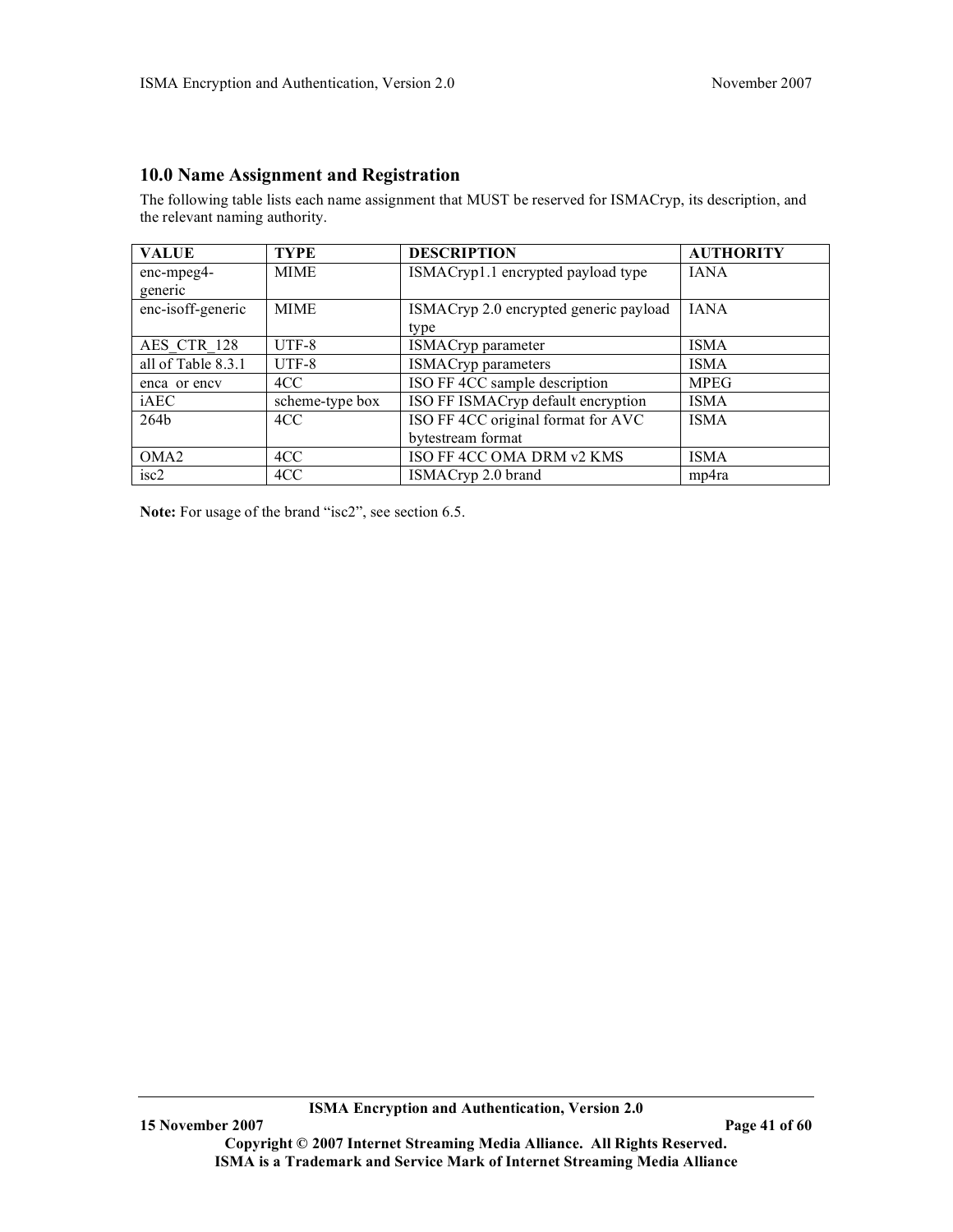# **Annex A: Local Playback (Informative)**

This annex provides a walkthrough of how local playback, random access, and editing, can be performed, when the ISMA AES-CTR encryption is used.

- 1. First, check that the ISMA AES-CTR mode encryption is being used.
- 2. Then, get the keys needed. Retrieve the KMS indicator and parameters from the sample description, and interface to the KMS to acquire a set of key-indicators/key mappings. This interaction may use the time-offset in the stream.
- 3. From the sample description, extract the salt, selective-encryption-used, key-indicator-size, and initial-counter-size.
- 4. Read the sample from disk using standard MP4 means, and place it into a buffer.

```
encrypted := ((selective-encryption-used == 1) ? read-bytes(1) & 0x80:0;
if (encrypted = 0x80) then {
         key\text{-}\text{indicate}: = read-bytes( key-indicator-size);
         initial-counter := read-bytes( initial-counter-size);
         decrypt-buffer-bytes( key-map[key-indicator], salt, initial-counter );
```
}

**<sup>15</sup> November 2007 Page 42 of 60**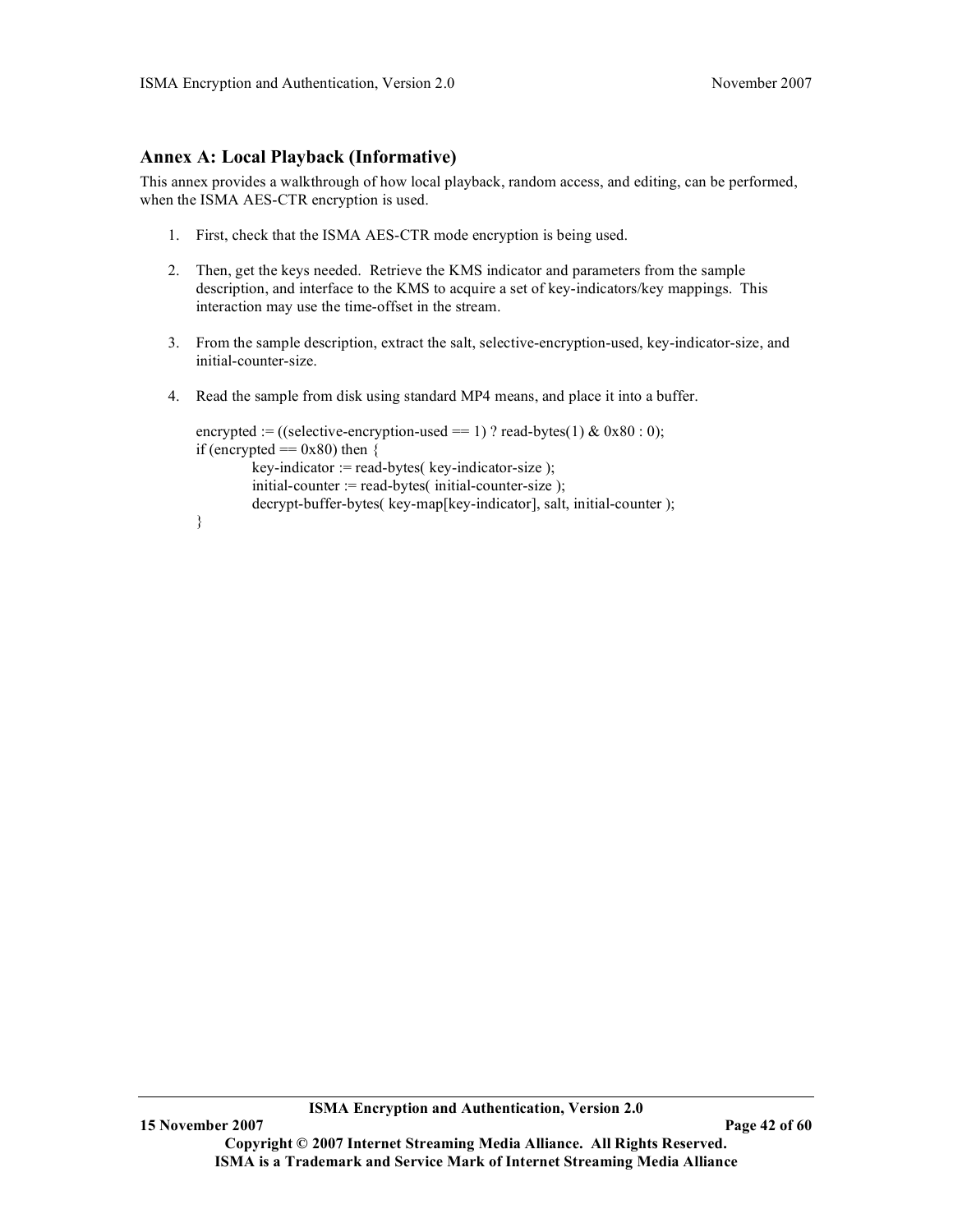# **Annex B: Encryption Process Example (Informative)**

1) Basic encryption procedure

In this example an (AES) encryptor block size of 3 is used to illustrate the process. The counter starts with a value of 0. By incrementing the counter a byte stream containing "key stream bytes" is generated as indicated in Figure A-1:





To encrypt a plain text byte stream with AES in Counter Mode, the plaintext byte stream is XORed with the key stream to obtain the corresponding cipher-text byte stream. The decryption process is the reverse of the encryption process, i.e., the cipher text byte stream is XORed with the same key byte stream to receive the original plaintext byte stream.

In the following, the plain text is media stream access Units, where, to illustrate the encryption process, 4 access units of different lengths are used:

| $len=13$ | len=9 len=6 len=3 |  |
|----------|-------------------|--|
|          |                   |  |
|          |                   |  |
|          |                   |  |

For encryption these access units packets are treated as a single byte stream and are lined up in sequence against the key stream bytes as indicated in the following figure:

|                 | ctr=0 ctr=1 ctr=2 ctr=3 ctr=4 ctr=5 ctr=6 ctr=7 ctr=8 ctr=9 ctr=10                                                                                                                                    |                         |                   |  |
|-----------------|-------------------------------------------------------------------------------------------------------------------------------------------------------------------------------------------------------|-------------------------|-------------------|--|
|                 | +---+ +---+ +---+ +---+ +---+ +---+ +---+ +---+ +---+ +---+ +---+ +---+                                                                                                                               |                         |                   |  |
|                 | $\vert 012 \vert$ $\vert 345 \vert$ $\vert 678 \vert$ $\vert 901 \vert$ $\vert 234 \vert$ $\vert 567 \vert$ $\vert 890 \vert$ $\vert 123 \vert$ $\vert 456 \vert$ $\vert 789 \vert$ $\vert 012 \vert$ |                         |                   |  |
|                 | +---+ +---+ +---+ +---+ +---+ +---+ +---+ +---+ +---+ +---+ +---+                                                                                                                                     |                         |                   |  |
|                 |                                                                                                                                                                                                       |                         |                   |  |
|                 | ╶╪╼╼╼╼╍╍╍╍╾╾┽╎╶╶┈╴╴╪╼╼╍╍╍╍╍┾╎╶┈╪╍╍╍╍╍╍┾╎┈╪╼╍╪ <b>╎</b>                                                                                                                                                |                         |                   |  |
|                 |                                                                                                                                                                                                       |                         |                   |  |
|                 |                                                                                                                                                                                                       | $+$ - - - - - - - - - + | $+$ - - - - - - + |  |
| 0123456789012   |                                                                                                                                                                                                       | 345678901               | 234567  1890      |  |
| +-------------+ |                                                                                                                                                                                                       | $+ - - - - - - - +$     | $+$ - - - - - - + |  |

Thus the media access units are encrypted by performing the byte-wise XOR of the their bytes with the corresponding key stream bytes. Note that if after encrypting an access unit, if the bytes from the previous encryptor block have not been exhausted, the remaining bytes of that block will carry-over to the beginning

#### **ISMA Encryption and Authentication, Version 2.0**

**15 November 2007 Page 43 of 60**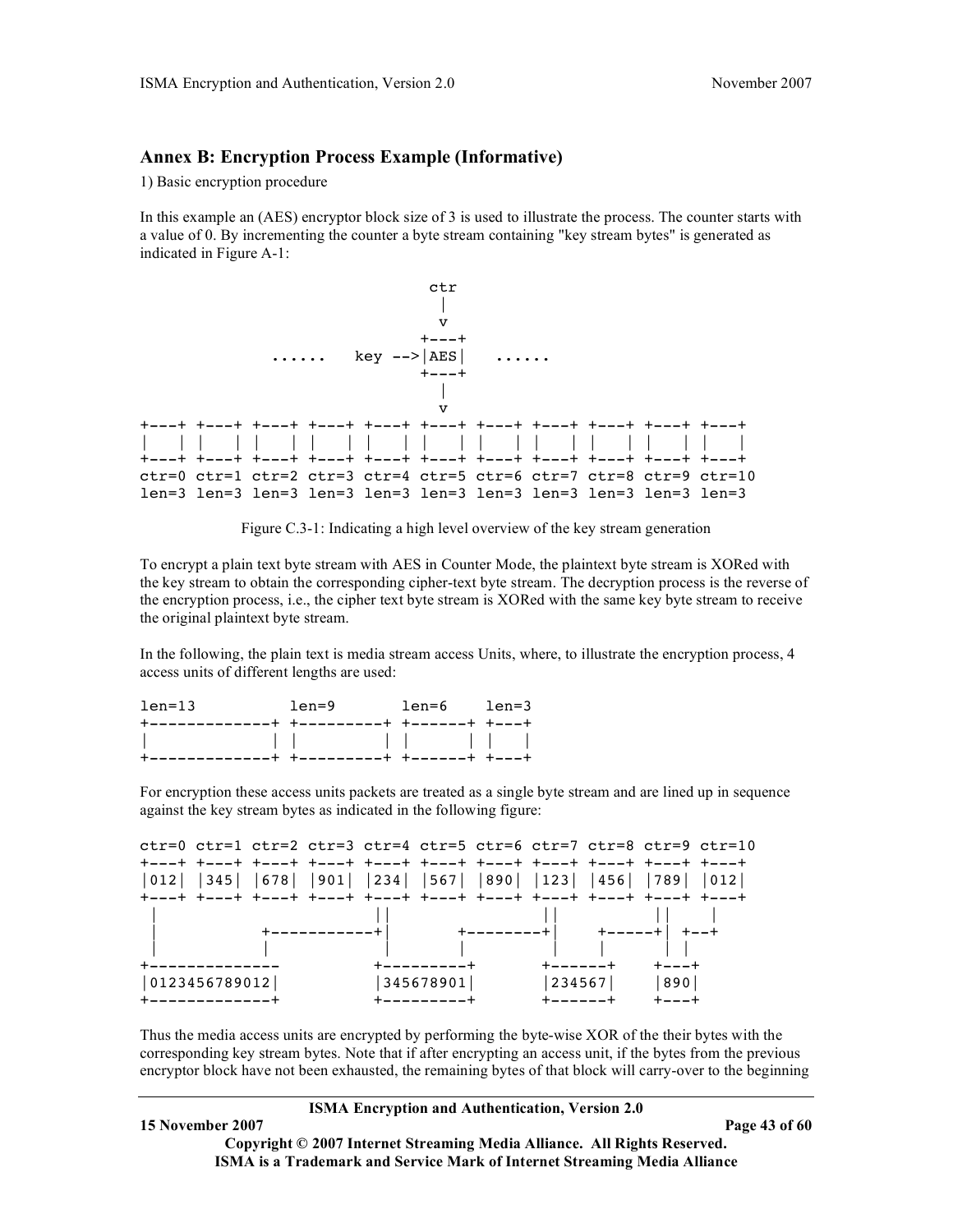of the next access unit. Thus the encryptor block boundaries are NOT aligned with the access unit boundaries.

The encrypted access units are now packetized by inserting the "AU byte stream offset" (BSO) into the ISMACryp header (see Section 7). In the example below, the first AU gets fragmented over 2 packets, the second AU goes in as a whole into one packet, and the third and fourth AU are small enough that they may be combined into a single packet:



Having the byte stream offset (bso) in each packet allows the decryption of each packet independent of the other packets. To illustrate this, suppose the third packet, which happens to contain one complete access unit, is received. The byte stream offset (bso) received in the packet is used to derive the counter (ctr) and encryptor block offset (off) as follows:

```
ctr = bso / 3off = bso % 3
```
where 3 is the encryptor block size (3 in our example; it is 16 bytes for AES). And that is all is needed to regain synchronization of the data with the key stream. The packet data may be decrypted as follows:

```
bso=13 ==> ctr=4, off=1
 +---------+
 |345678901|
 +---------+
         \blacksquare| +--------+
  | |
+---+ +---+ +---+ +---+
|234| |567| |890| |123|
+---+ +---+ +---+ +---+
ctr=4 ctr=5 ctr=6 ctr=7
```
#### 2) Key change

The notion of a key change is illustrated taking the same example from above. Without any loss of generality, assume that the key changes to the next key at the beginning of the second access unit. Note that, in this example, this happens to fall in the middle of an encryptor block. In the case of an encryption

# **ISMA Encryption and Authentication, Version 2.0**

**Copyright © 2007 Internet Streaming Media Alliance. All Rights Reserved. ISMA is a Trademark and Service Mark of Internet Streaming Media Alliance**

**15 November 2007 Page 44 of 60**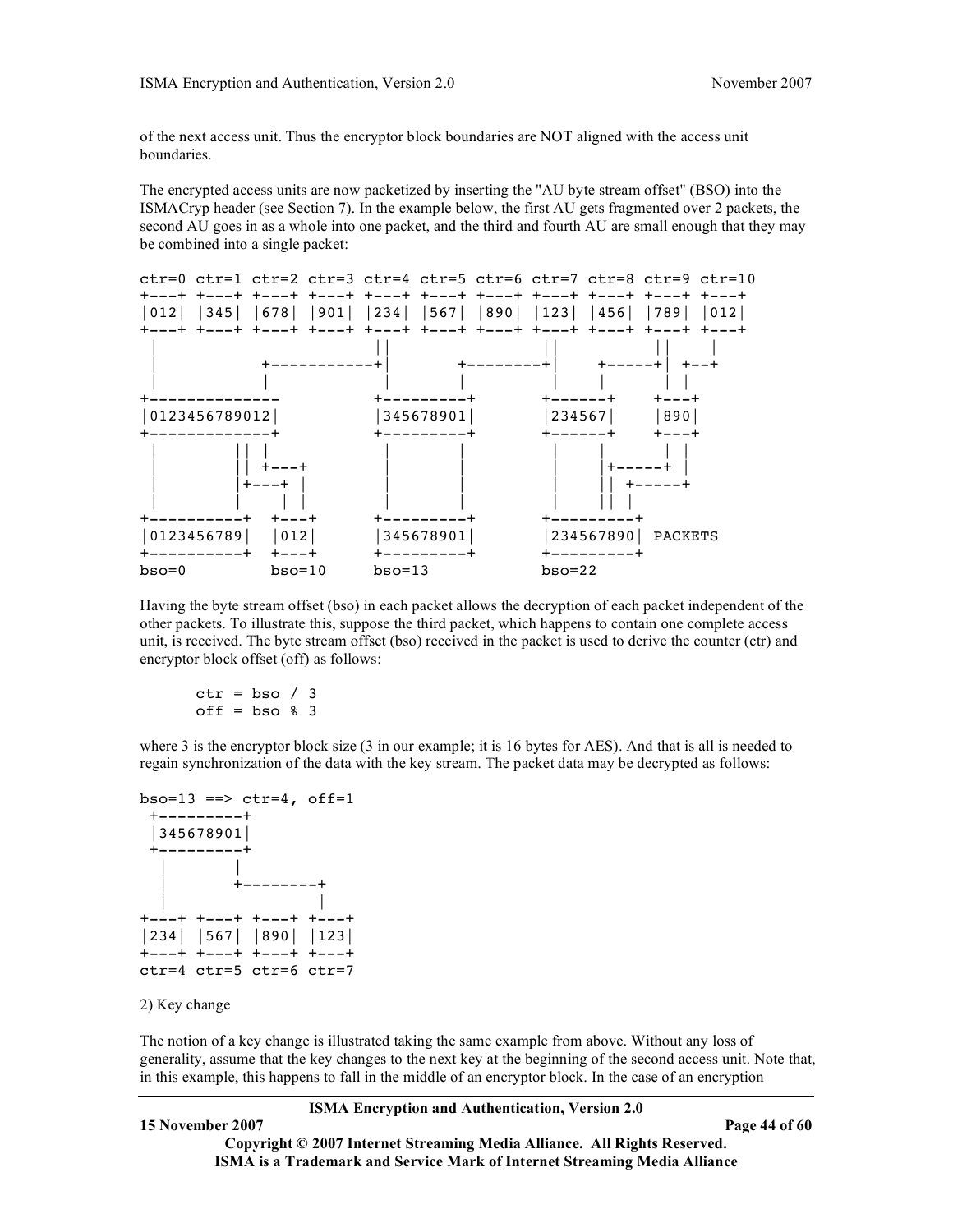wherein the key remained the same, the last couple of unused key stream bytes from the last encryptor block would be used for the encryption or decryption of the bytes in the next access unit block. But since the key has changed, the key stream block must be regenerated with the same counter, but with the new key, as indicated in the figure below:

|          |                                                                               |             |            | same counter, different key |           |           |           |         |  |
|----------|-------------------------------------------------------------------------------|-------------|------------|-----------------------------|-----------|-----------|-----------|---------|--|
|          |                                                                               |             |            |                             |           |           |           |         |  |
|          |                                                                               |             |            |                             |           |           |           |         |  |
|          | key=0 key=0 key=0 key=0 key=0 key=1 key=1 key=1 key=1 key=1 key=1 key=1       |             |            |                             |           |           |           |         |  |
|          | ctr=0 ctr=1 ctr=2 ctr=3 ctr=4 ctr=4 ctr=5 ctr=6 ctr=7 ctr=8 ctr=9ctr=10       |             |            |                             |           |           |           |         |  |
|          | +---+ +---+ +---+ +---+ +---+ +---+ +---+ +---+ +---+ +---+ +---+ +---+ +---+ |             |            |                             |           |           |           |         |  |
|          | 012   345   678   901   234   234   567   890   123   456   789   012         |             |            |                             |           |           |           |         |  |
|          | +---+ +---+ +---+ +---+ +---+ +---+ +---+ +---+ +---+ +---+ +---+ +---+       |             |            |                             |           |           |           |         |  |
|          |                                                                               |             |            |                             |           |           |           |         |  |
|          |                                                                               |             | ---------- |                             |           |           | +-----+1  |         |  |
|          |                                                                               |             |            |                             |           |           |           |         |  |
|          |                                                                               |             |            |                             |           | ナーーーーーー十  |           |         |  |
|          | 0123456789012                                                                 |             |            |                             | 345678901 | 234567    |           | 890     |  |
|          |                                                                               |             |            |                             |           |           | +------+  | キーーーキ   |  |
|          |                                                                               |             |            |                             |           |           |           |         |  |
|          |                                                                               |             |            |                             |           |           |           |         |  |
|          |                                                                               | $+ - - - +$ |            |                             |           |           |           |         |  |
|          |                                                                               | $+ - - - +$ |            |                             |           |           |           |         |  |
|          |                                                                               |             |            |                             |           |           |           |         |  |
|          | 0123456789                                                                    | 012         |            |                             | 345678901 |           | 234567890 | PACKETS |  |
|          | ---------+                                                                    | $+ - - - +$ |            | +--------                   |           | +-------- |           |         |  |
| $b$ so=0 |                                                                               | $bso=10$    |            | $bso=13$                    |           | $bso=22$  |           |         |  |
| $key=0$  |                                                                               | $key=0$     |            | $key=1$                     |           | $key=1$   |           |         |  |

For the decryption process, the "bso" and key indicator are sufficient to re-generate the correct key stream and thus, each packet corresponding to an encrypted access is independently decrypted, even with key changes.

Note that the Key Manager can select the key based upon the key indicator, but it is also possible for the Key Manager to determine which key to use based upon the bso (in the example above, key=1 takes effect at bso=13).

#### 3) Selective encryption

Suppose all access units except the  $3<sup>rd</sup>$  are to be encrypted. It is desired that the  $3<sup>rd</sup>$  access unit be sent in the clear. During encryption process this is easily accomplished by not performing the XOR for those bytes that have to be left in the clear (marked with XXX below), and, in addition, skipping the unused key stream bytes (marked as UUU below).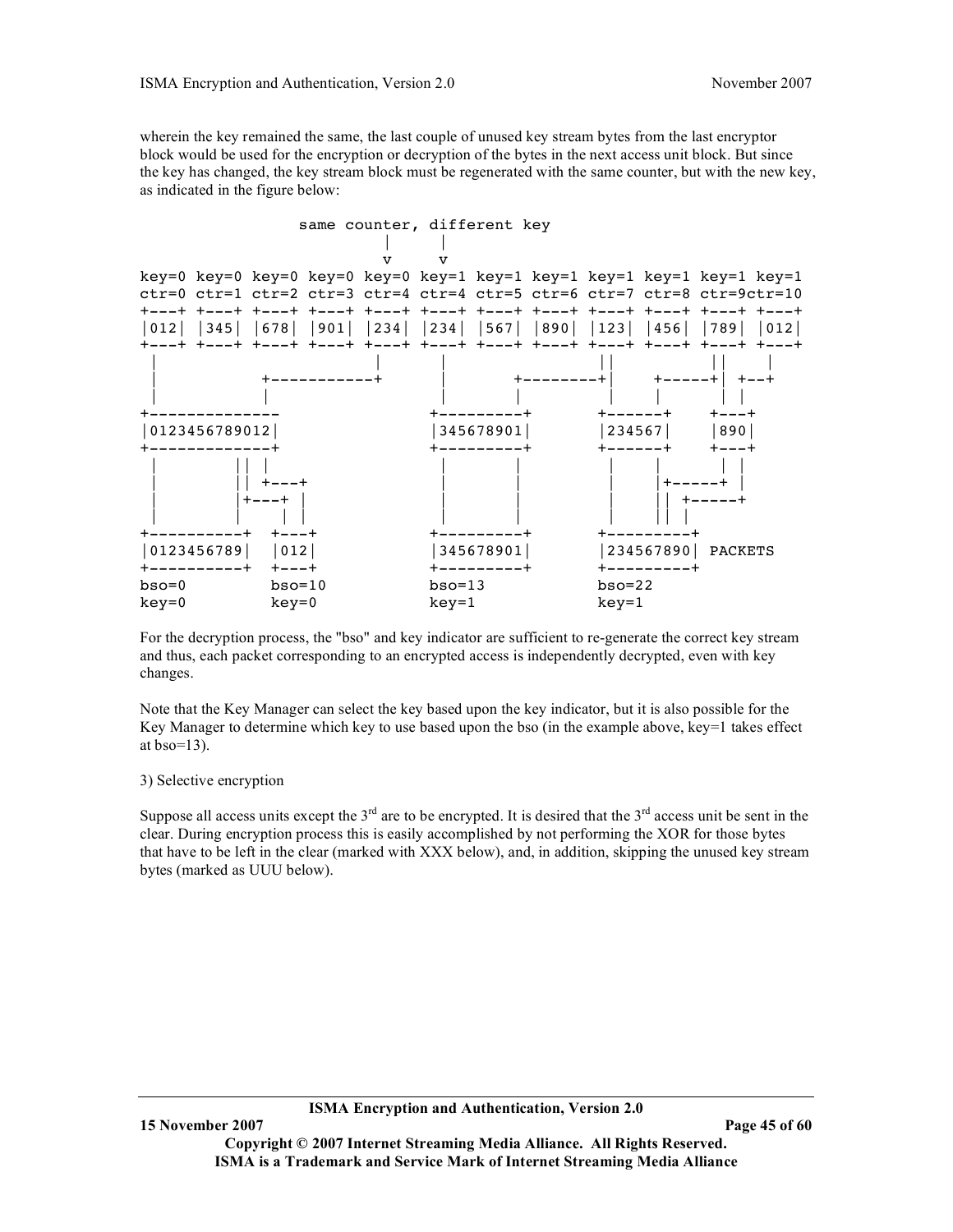

The fourth RTP packet now must have an ISMACryp header with two segments, one indicating that the first AU in the payload is in the clear, while the second AU in the payload is encrypted. The decryptor for this packet thus has all the information to decrypt the data, even though encryption has been selectively applied.

**<sup>15</sup> November 2007 Page 46 of 60**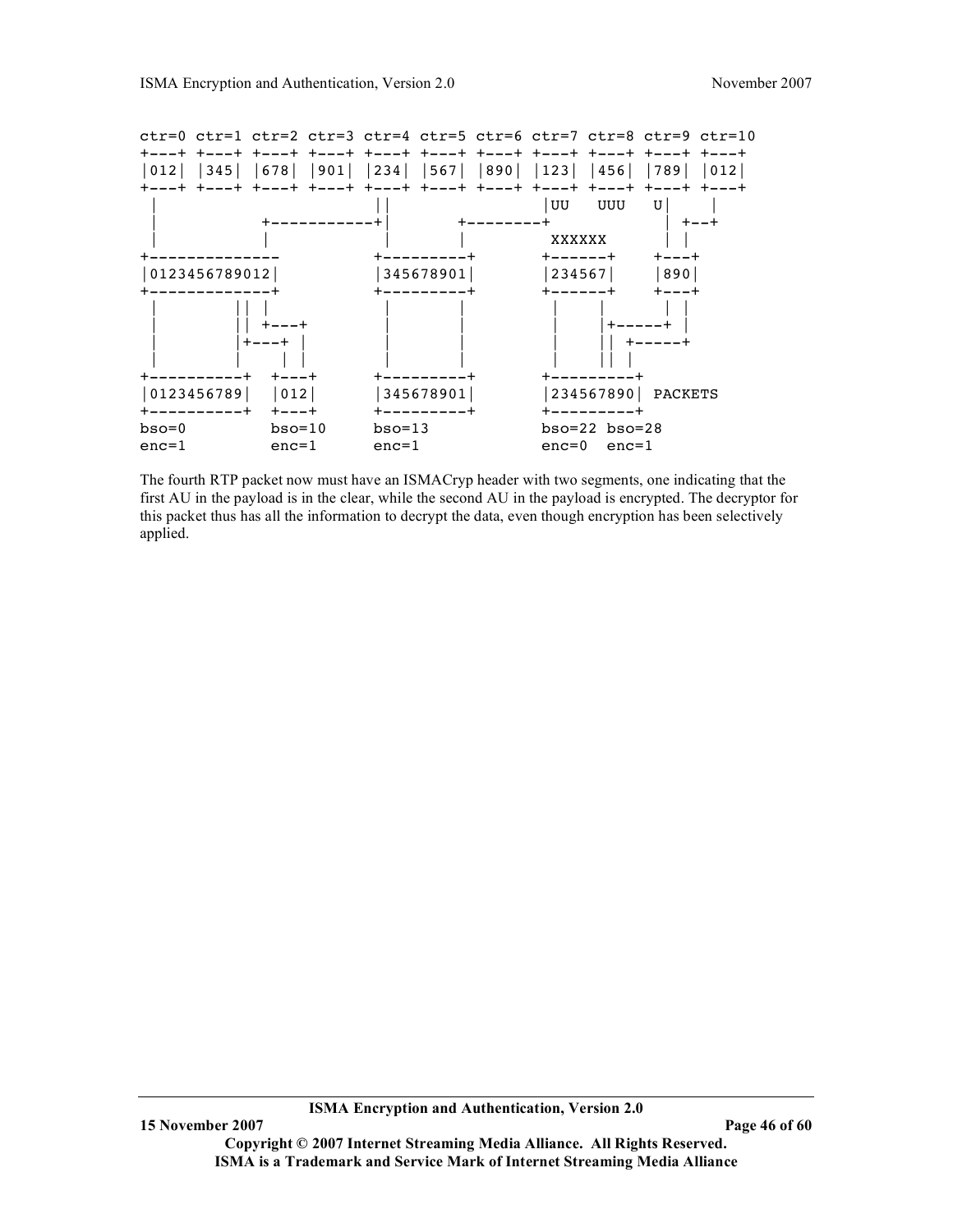# **Annex C: 'enc-mpeg4-generic' SDP Examples (Informative)**

Note about transport type: In media announcement, "SRTP/AVP" MUST be used when either SRTP authentification or SRTP encryption is used. In all other cases, "RTP/AVP" MUST be used (even though the stream is encrypted).

#### **The enc-mpeg4-generic encrypted and authenticated MPEG-4 audio mode**

Notes:

ISMACrypSelectiveEncryption: this example uses selective encryption, so this field is explicitly set to 1 in the fmtp line.

Example: (for AAC-hbr mode)

```
m=audio 0 RTP/AVP 96
a=rtpmap:96 enc-mpeg4-generic/22050
a=fmtp:96 streamtype=5; profile-level-id=15; mode=AAC-hbr; config=1388;
SizeLength=13; IndexLength=3; IndexDeltaLength=3; ISMACrypSelectiveEncryption=1;
ISMACrypKey=(uri)shttp://talkingHeads.isma.tv
a=mpeg4-esid:1
a=crypto:1 AES_CM_128_HMAC_SHA1_80
    inline:azerRTazad1223dsdsfEhtgdjj12ZSzerefigtyt|2^20|1:32
   UNENCRYPTED_SRTP
```
#### **The enc-mpeg4-generic encrypted MPEG-4 video mode**

Notes:

- − ISMACrypDeltaIVLength: this parameter is not used since each packet contains only one AU or AU fragment.
- − ISMACrypKeyIndicatorPerAU: this parameter is not used since each packet contains only one AU or AU fragment.

Example:

```
m=video 0 RTP/AVP 96
a=rtpmap:96 enc-mpeg4-generic/600
a=fmtp:96 streamtype=4; profile-level-id=1; mode=mpeg4-video;
config=000001b0f3000001b50ee040c0cf0000010000000120008440fa28202056a21f;
DTSDeltaLength=22; RandomAccessIndication=1;
ISMACrypKey=(uri)shttp://talkingHeads.isma.tv
a=mpeg4-esid:2
```
#### **The enc-mpeg4-generic encrypted AVC video mode**

Notes:

- − ISMACrypDeltaIVLength: this parameter is not used since each packet contains only one AU or AU fragment.
- − ISMACrypKeyIndicatorPerAU: this parameter is not used since each packet contains only one AU or AU fragment.

Example:

```
m=video 0 RTP/AVP 96
a=rtpmap:96 enc-mpeg4-generic/90000
```
**ISMA Encryption and Authentication, Version 2.0**

**15 November 2007 Page 47 of 60**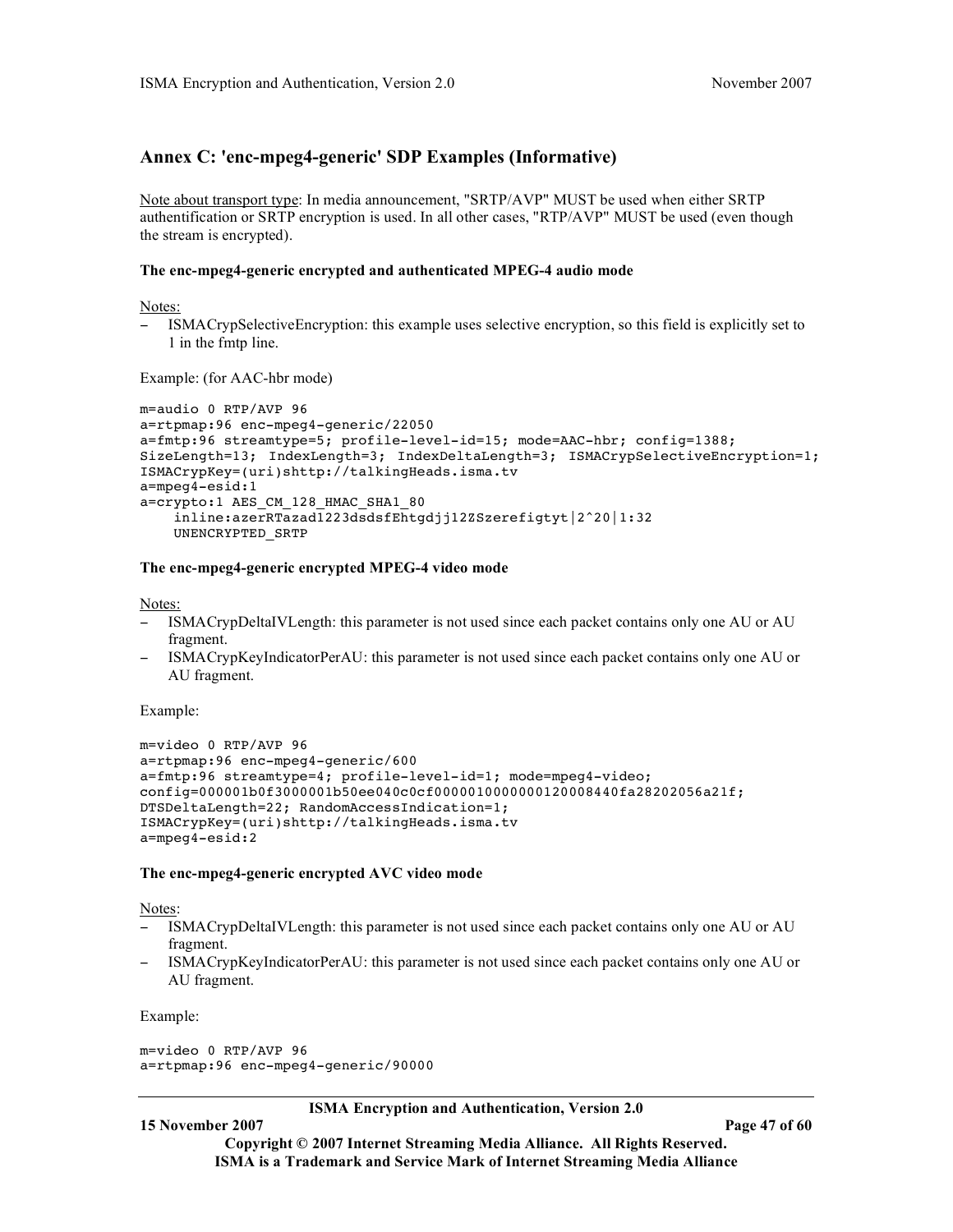ISMA Encryption and Authentication, Version 2.0 November 2007

```
a=fmtp:96 streamtype=4; mode=avc-video;
config=0142E00DFFE1000A6742E00D965202C12C8001000468CE3C80; DTSDeltaLength=22;
RandomAccessIndication=1; ISMACrypKey=(uri)shttp://talkingHeads.isma.tv
a=mpeg4-esid:3
```
#### **Interoperability with OMA DRM Version 2.0**

Example: CELP-cbr mode

```
m=audio 0 RTP/AVP 96
a=rtpmap:96 enc-mpeg4-generic/16000/1
a=fmtp:96 streamtype=5; profile-level-id=14; mode=CELP-cbr; config=440E00;
constantSize=27; constantDuration=240; ISMACrypSelectiveEncryption =1;
ISMACrypSalt=aXNtYUITTUE; ISMACrypKey=(uri)http://www.rightsserver.org/;
ISMACrypKMSID=OMA2; ISMACrypKMSVersion=512; ISMACrypKMSSpecificData
="content145678@ContentIssuer.com"
a=mpeg4-esid:4
```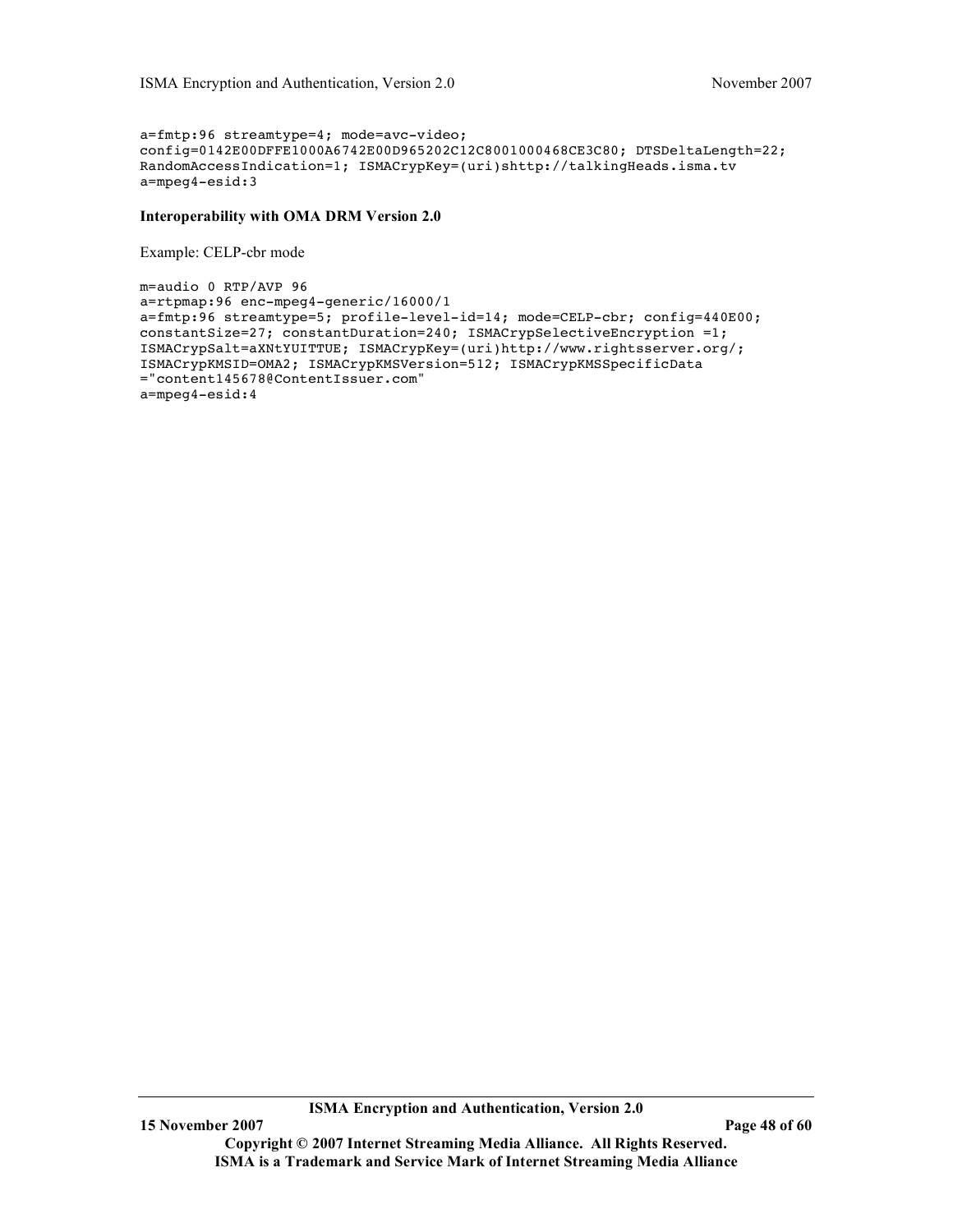# **Annex D: 'enc-isoff-generic' RTP packetization and SPD examples (Informative)**

**Note:** These examples are here for information; the presence and the value of any SDP parameters for any type of codec should be handled on the client side. However, for common codecs, the following SDP may be used.

#### **Encrypted H.263 video**

The SDP lines for an encrypted H.263 video stream would look like:

```
m=video 0 RTP/AVP 96
a=rtpmap:96 enc-isoff-generic/90000
a=fmtp:96 codec=s263; config.d263=VmlWaQAKAA==; DTSDeltaLength=22;
RandomAccessIndication=1
```
In this configuration (assuming no B-frame), the RTP packet would consist of:

- RTP header
- AU-headers-length field (16 bits) = 40<br>• initial IV (32 bits) = IV of the ALL frage
- initial IV (32 bits) = IV of the AU fragment
- DTS-flag (1 bit) = 0
- RAP-flag  $(1 \text{ bit}) = 1$  if the AU fragment is part of an I-frame, 0 otherwise
- padding  $(6 \text{ bits}) = 0$
- fragment of the H.263 AU
- complete AU or fragment of one AU

For a B-frame, the RTP packet would consist of:

- RTP header
- AU-headers-length field  $(16 \text{ bits}) = 56$
- initial IV (32 bits) = IV of the AU fragment
- DTS-flag  $(1 \text{ bit}) = 1$
- DTS-Delta  $(22 \text{ bit}) = 2\text{'s complement offset from the CTS}$
- RAP-flag  $(1 \text{ bit}) = 1$  if the AU fragment is part of an I-frame, 0 otherwise
- fragment of the H.263 AU
- complete AU or fragment of one AU

**Note:** The marker bit in the RTP header is set to 1 if the RTP packet contains the last fragment of an H.263 access unit.

# **Encrypted AMR-NB audio**

The SDP lines for a selectively-encrypted AMR-NB audio stream (assuming silence detection is not used) would look like:

```
m=audio 0 RTP/AVP 96
a=rtpmap:96 enc-isoff-generic/8000/1
a=fmtp:96 codec=samr; config.damr=VmlWaQEAAQAB;
 constantSize=13; constantDuration=160; ISMACrypSelectiveEncryption=1
```
In this configuration, the RTP packet would consist of (assuming SelectiveEncryption):

- RTP header
- AU-headers-length (16 bits) =  $32 + 8$  \* number of AUs in packet
- For the first AU:
	- $\circ$  AU is encrypted (1 bit) = 1 if AU is encrypted, 0 otherwise

#### **ISMA Encryption and Authentication, Version 2.0**

**15 November 2007 Page 49 of 60**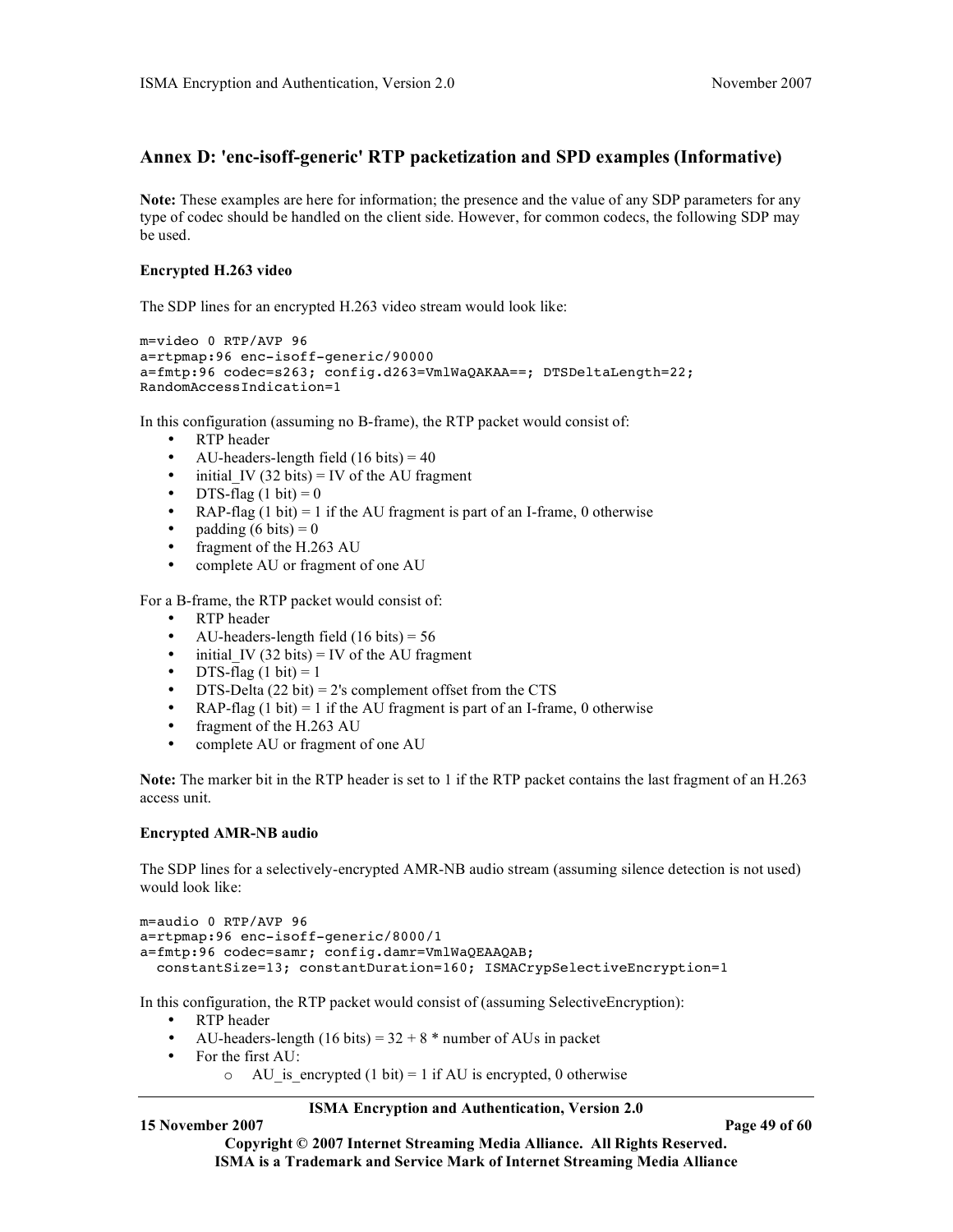- o Slice-start-flag (1 bit) = 0, unused<br>  $\circ$  End-start-flag (1 bit) = 0, unused
- End-start-flag (1 bit) = 0, unused
- $\circ$  Padding bitcount (3 bits) = 0, unused
- o reserved  $(2 \text{ bits}) = 0$
- o initial IV (32 bits) = IV of the first AU
- For the following AUs:
	- o AU is encrypted (1 bit) = 1 if AU is encrypted, 0 otherwise
	- $\circ$  Slice-start-flag (1 bit) = 0, unused
	- $\circ$  End-start-flag (1 bit) = 0, unused
	- $\circ$  Padding\_bitcount (3 bits) = 0, unused
	- o reserved  $(2 \text{ bits}) = 0$
- One or more encrypted AMR audio frames

#### **Encrypted H.264 video (ISMACryp 1.1 backward compatibility)**

The SDP lines for an encrypted H.264 video stream would look like:

```
m=video 0 RTP/AVP 96
a=rtpmap:96 enc-isoff-generic/90000
a=fmtp:96 codec=264b; config.avcC=AULgDf/hAAonQuANqRgsP/SAAQAEKM4eIA==;
config.btrt=AADFRAAGKiAABiog; DTSDeltaLength=22; RandomAccessIndication=1
```
The RTP packet structure is identical to the "avc-video" mode of enc-mpeg4-generic.

#### **Encrypted H.264 video (no ISMACryp 1.1 backward compatibility)**

The SDP lines for an encrypted H.264 video stream would look like:

```
m=video 0 RTP/AVP 96
a=rtpmap:96 enc-isoff-generic/90000
a=fmtp:96 codec=avc1;
config.avcC=AULgDf/hAAonQuANqRgsP/SAAQAEKM4eIA==;
config.btrt=AADFRAAGKiAABiog; DTSDeltaLength=22; RandomAccessIndication=1;
ISMACrypSliceIndication=1
```
In this configuration (assuming no B-frame), the RTP packet would consist of (assuming SliceIndication):

- RTP header
- AU-headers-length field  $(16 \text{ bits}) = 48$
- AU is encrypted (1 bit) = 1, unused, always set to one for backward compatibility
- Slice-start-flag  $(1 \text{ bit}) = 1$ , if the fragment is the first fragment of the slice, 0 otherwise
- End-start-flag  $(1 \text{ bit}) = 1$ , if the fragment is the last fragment of the slice, 0 otherwise
- Padding bitcount (3 bits) = 0, unused
- reserved (2 bits) =  $0$
- initial\_IV (32 bits) = IV of the AU fragment
- DTS-flag (1 bit) = 0<br>• RAP flag (1 bit) = 1
- RAP-flag  $(1 \text{ bit}) = 1$  if the AU fragment is part of an I-frame, 0 otherwise
- padding  $(6 \text{ bits}) = 0$
- complete NAL units (slices) or fragment of one NAL unit (slice)

For a B-frame, the RTP packet would consist of:

- RTP header
- AU-headers-length field  $(16 \text{ bits}) = 64$
- AU\_is\_encrypted (1 bit) = 1, unused, always set to one for backward compatibility
- Slice-start-flag (1 bit) = 1, if the fragment is the first fragment of the slice, 0 otherwise
- End-start-flag  $(1 \text{ bit}) = 1$ , if the fragment is the last fragment of the slice, 0 otherwise

#### **ISMA Encryption and Authentication, Version 2.0**

**15 November 2007 Page 50 of 60**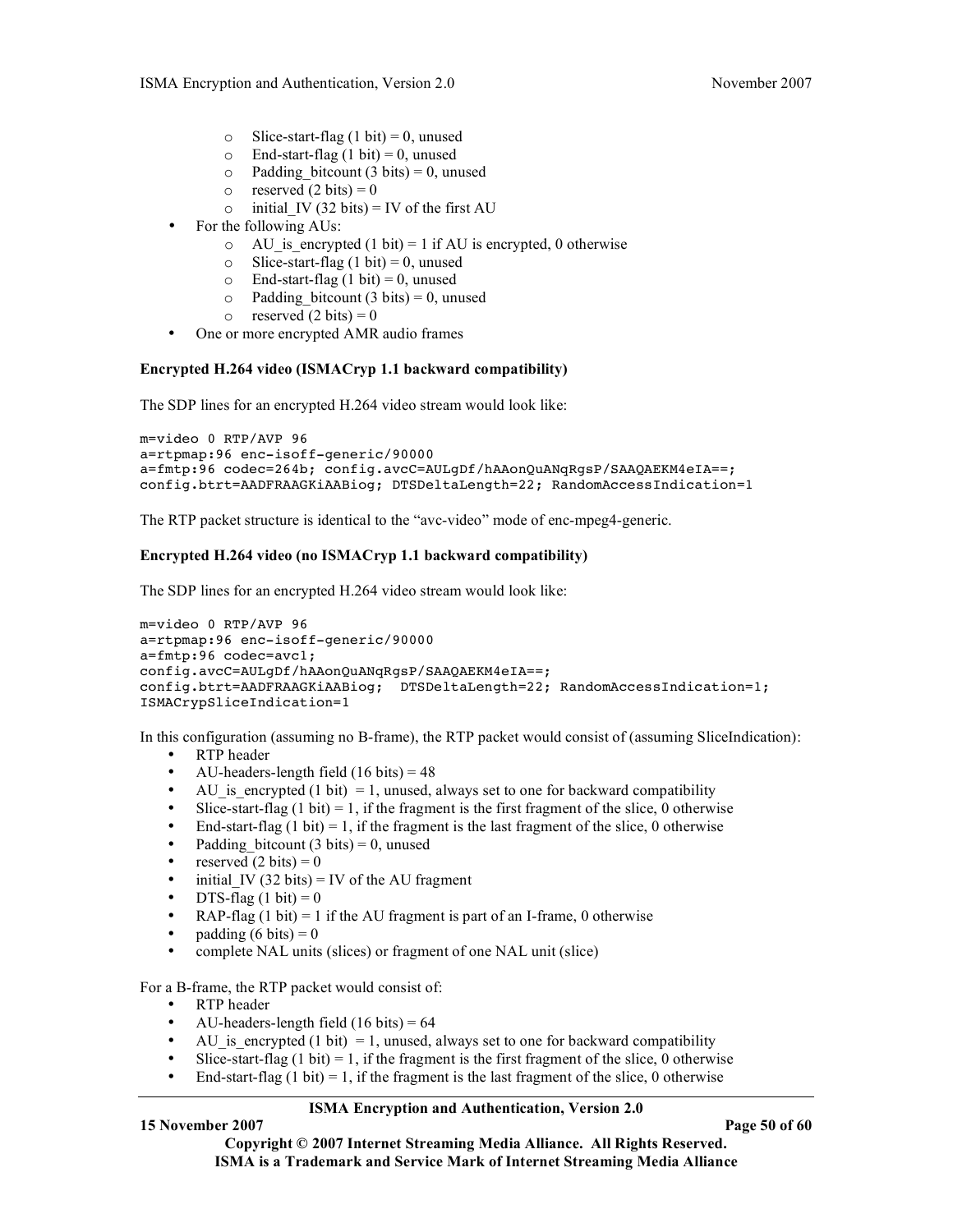- Padding\_bitcount  $(3 \text{ bits}) = 0$ , unused
- reserved  $(2 \text{ bits}) = 0$ <br>• initial IV (32 hite)
- initial IV (32 bits) = IV of the AU fragment
- DTS-flag  $(1 \text{ bit}) = 1$
- DTS-Delta  $(22 \text{ bit}) = 2\text{'s complement offset from the  $\text{CTS}$$
- RAP-flag  $(1 \text{ bit}) = 1$  if the AU fragment is part of an I-frame, 0 otherwise
- complete NAL units (slices) or fragment of one NAL unit (slice)

**Note:** The marker bit in the RTP header is set to 1 if the RTP packet contains the last fragment of an AVC access unit.

#### **Encrypted MPEG-4 AAC audio**

The SDP lines for an encrypted MPEG-4 AAC audio stream would look like:

```
m=audio 0 RTP/AVP 96
a=rtpmap:96 enc-isoff-generic/48000/2
a=fmtp:96 codec=mp4a; config.esds=
AAAAAAOAGwABAASAEkAVABgAAAE4gAABOIAFgAISEAYBAg==; sizeLength=13; indexLength=3;
indexDeltaLength=3; ISMACrypIVLength=4
```
The RTP packet structure is identical to the "AAC-hbr" mode of enc-mpeg4-generic.

#### **Encrypted MPEG-4 video**

The SDP lines for an encrypted MPEG-4 video stream would look like:

```
m=video 0 RTP/AVP 96
a=rtpmap:96 enc-isoff-generic/90000
a=fmtp:96 codec=mp4v; config.esds=
AAAAAAM4AAAABDAgEQAlgAAF3AAAAAAABSEAAAGwAwAAAbUO4CAgjwAAAQAAAAEgAMeIruBQsEJBRZ8
GAQIAAAAAAAAAAA==; DTSDeltaLength=22; randomAccessIndication=1;
ISMACrypIVLength=4;
```
The RTP packet structure is identical to the "mpeg4-video" mode of "enc-mpeg4-generic".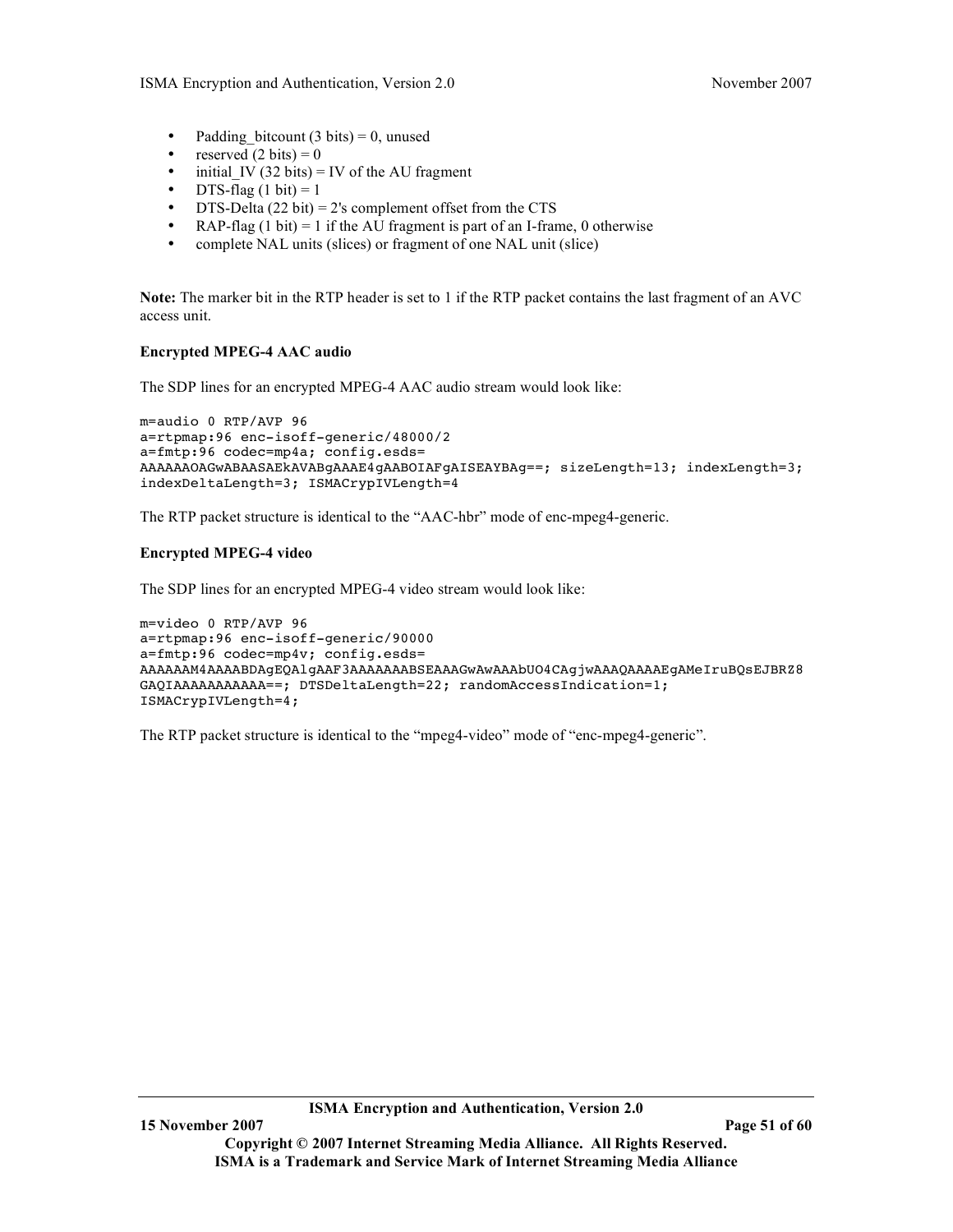# **Annex E: 'enc-isoff-generic' RTP receiver behavior in case of packet loss (Informative)**

If Slice-start-flag and Slice-end-flag are not used, when an IP packet is lost, the RTP receiver may drop the entire AU (depending on decoder robustness).

If Slice-start-flag and Slice-end-flag are used, when an IP packet is lost, the RTP receiver may drop only the slice which is affected by the packet lost. All others slices may be delivered to decoder.

#### **Example:**

- − MTU = 800 bytes for the RTP payload
- − One Access Unit: 3100 bytes, 5 slices

+---------+--------------+-------+----------------------------+-------+ | Slice 1 | Slice 2 | Slice 3| Slice 4 | Slice 5| | 200 | 550 | 150 | 2000 | 200 | +---------+--------------+-------+----------------------------+-------+ <------------------------------ video frame --------------------------> RTP packet n°1 +-------+---------+--------------+ |Headers| Slice 1 | Slice 2 | SLS = slice start flag | | 200 | 550 | SLE = slice end flag +-------+---------+--------------+ SLS=1/SLE=1 RTP packet n°2 +-------+-------+ |Headers|Slice 3| | | 150 | +-------+-------+ SLS=1/SLE=1 RTP packet n°3 +-------+------------------------+ |Headers| Slice 4 | | | 800 | +-------+------------------------+ SLS=1/SLE=0 RTP packet n°4 +-------+------------------------+ |Headers| Slice 4 | | | 800 | +-------+------------------------+  $SLS=0$ / $SLE=0$ 

**ISMA Encryption and Authentication, Version 2.0**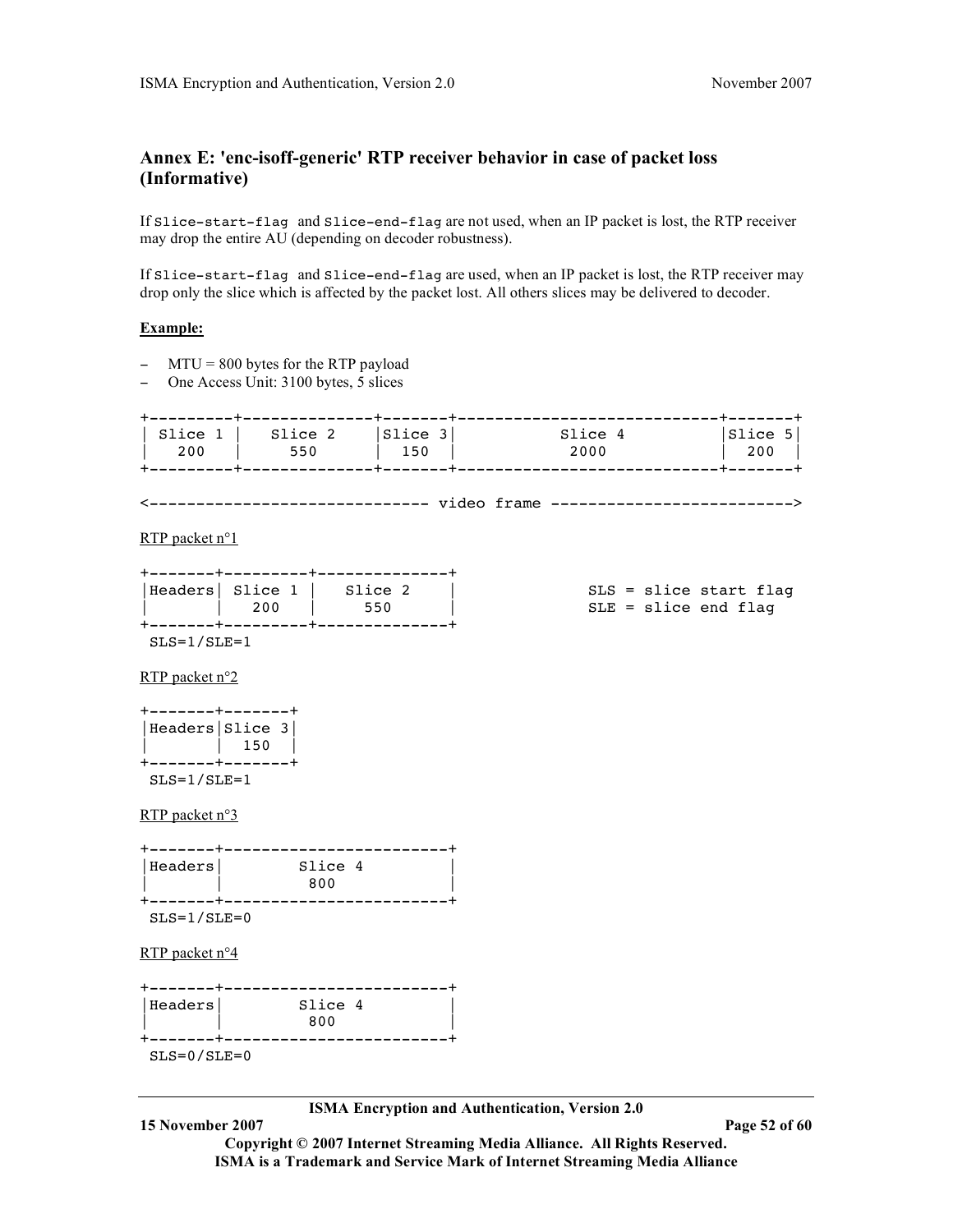# RTP packet n°5

|                   | . _ _ _ _ _ _ + _ _ _ _ _ _ _ _ _ _ _ _ |  |
|-------------------|-----------------------------------------|--|
| Headers           | Slice 4<br>400                          |  |
| $SLS=0$ / $SLE=1$ | ._______+____________                   |  |
|                   |                                         |  |

#### RTP packet n°6

| +-------+--------+ |                 |  |
|--------------------|-----------------|--|
| Headers Slice 5    | 200             |  |
| $SLS=1/SLF=1$      | -----+--------+ |  |

**ISMA Encryption and Authentication, Version 2.0**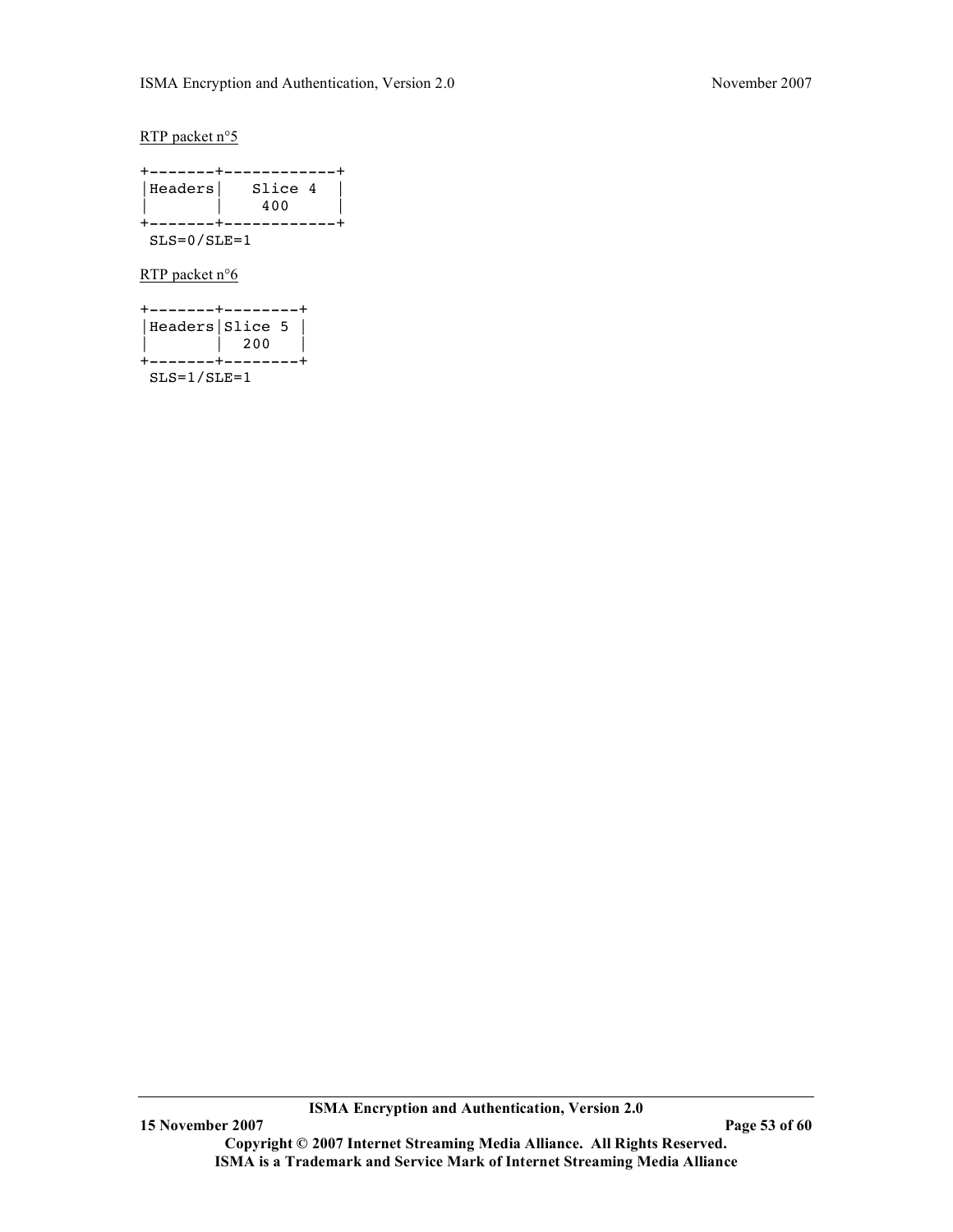# **Annex F: Interoperability with OMA DRM Version 2.0 (Informative)**

This annex provides guidelines on how ISMACryp can be used together with the key and rights management system of OMA DRM v2. It specifies those hooks in the file format and SDP which allow to obtain keys from the OMA DRM KMS for streaming as well as downloading ISMA content.

# **F.1 Overview**

OMA DRMv2.0 is split into four parts: Architecture, Rights Expression Language [OMARELv2], DRM protocols (e.g. Rights Object Acquisition and Management) [OMADRMv2] and DRM Content Format [OMADCFv2]. For more information, the specifications can be consulted from the OMA website (http://www.openmobilealliance.org).

Readers familiar with these specifications may have noticed that in OMA DRM DCF  $v2.0$  candidate specification [OMADCFv2], the Packetized DRM Content Format is almost based on ISMACryp format.

# **F.2 MPEG-4 File Structure**

The file format provides a mean to identify when the OMA DRM key management system is used.

# *F.2.1 Sample description transformation*

The Scheme Information Box is only a container box used to carry DRM KMS specific information. The series of contained boxes can be of any type and format, thus it can include OMA specific boxes. To use OMA DRM KMS, this box MUST include exactly:

- a) In first position, one ISMA KMS Box "iKMS" with
	- version = 1<br>•  $VMS \text{ ID} = 0$
	- KMS ID = OMA2<br>• KMS version = 0x
	- KMS version = 0x00000200<br>• KMS URI = OMA DRM  $v^2$
	- KMS URI = OMA DRM  $v2$  right issuer URI
- b) Then one OMA DRM Common Headers Box "ohdr" [OMADCFv2] that specifies the encryption scheme and its parameters and provides information about the Rights Issuer as well.
- c) In third position, one ISMASampleFormat Box "iSFM".
- d) In last position, one ISMACrypSaltBox.

These hooks should be enough to launch the OMA DRM v2.0 Right Object Acquisition Protocol (ROAP) [OMADRMV2] to acquire the license and then to access the associated content. If there is only one saltkey for the stream, the ISMACrypSaltBox defines it.

# **F.3 Transport Signaling**

When using both ISMACryp and OMA DRM v2.0 combined, session and stream signaling parameters must identify these standards. These parameters identify the crypto suite and the structure of the OMA DRM KMS.

Regarding ISMACryp current signaling, this solution SHOULD use the enc-isoff-generic format and its associated generic parameters as a base. In addition, three MANDATORY parameters are required: a salt key, a content identifier parameter and a rights issuer URL parameter. The SDP fmtp signaling SHALL use enc-isoff-generic as its format, which is case sensitive.

**Note:** for H.264 streams, the byte-stream format SHOULD not be used as this format is not supported by OMA specification

**ISMA Encryption and Authentication, Version 2.0**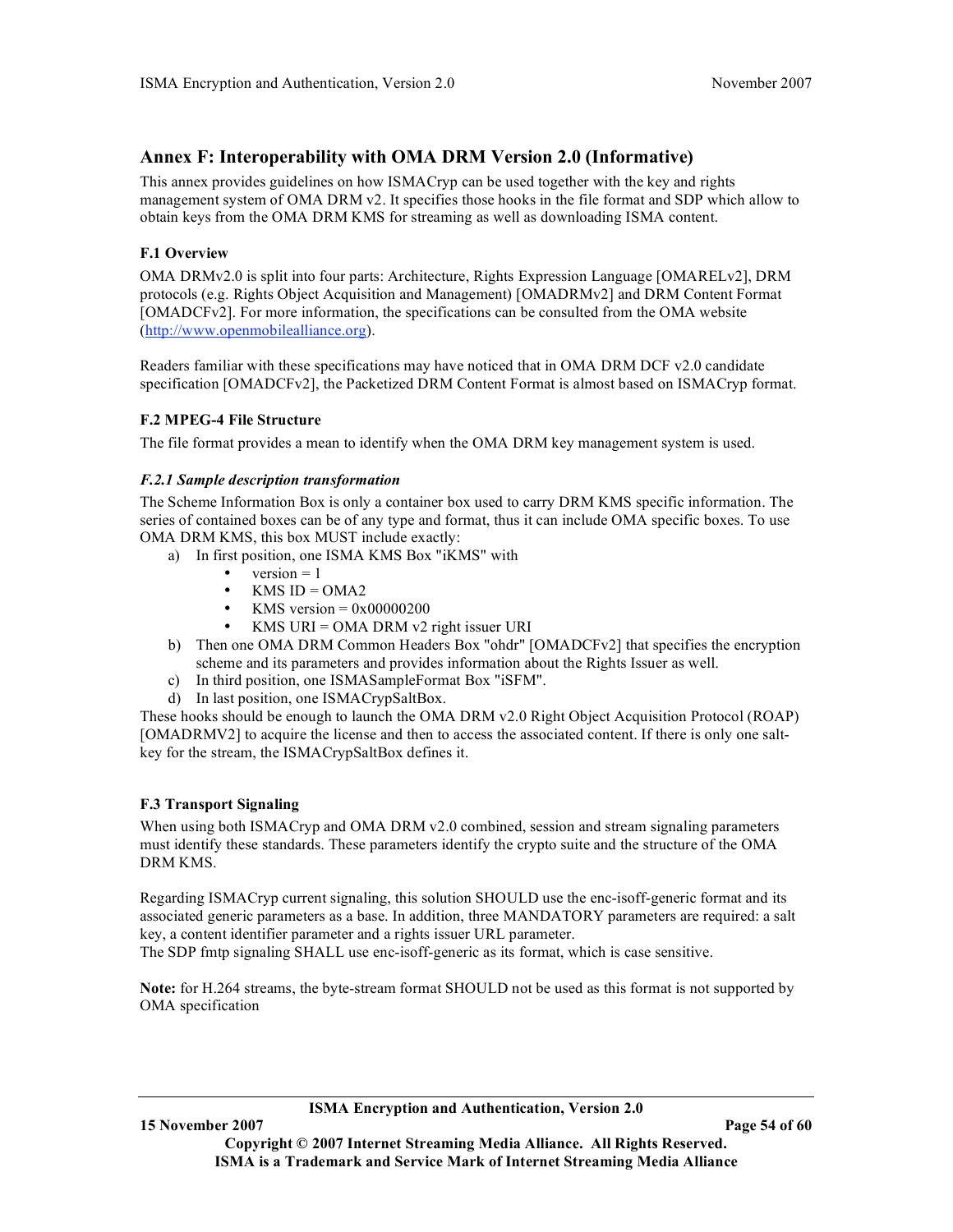# **Table F.3.1: fmtp parameters**

| <b>DESCRIPTOR</b>       | Known in         | <b>Defined values for OMA</b>  | Default value for |
|-------------------------|------------------|--------------------------------|-------------------|
|                         | [OMADRMV2] as    | DRM v2                         | <b>OMA DRM v2</b> |
| <b>ISMACrypSalt</b>     |                  | Base64 encoded 64-bit          |                   |
|                         |                  | number                         |                   |
| <b>ISMACrypKey</b>      | Right Issuer URL | (i) string                     |                   |
| <b>ISMACrypKMSID</b>    |                  | OMA2                           | OMA <sub>2</sub>  |
| ISMACrypKMSVersion      |                  | 0x0000200                      | 0x0000200         |
| ISMACrypKMSSpecificData | ContentID        | URI, quoted using $\langle$ "> | 1111              |

For examples of fmtp statements, see Annex C or D.

**ISMA Encryption and Authentication, Version 2.0**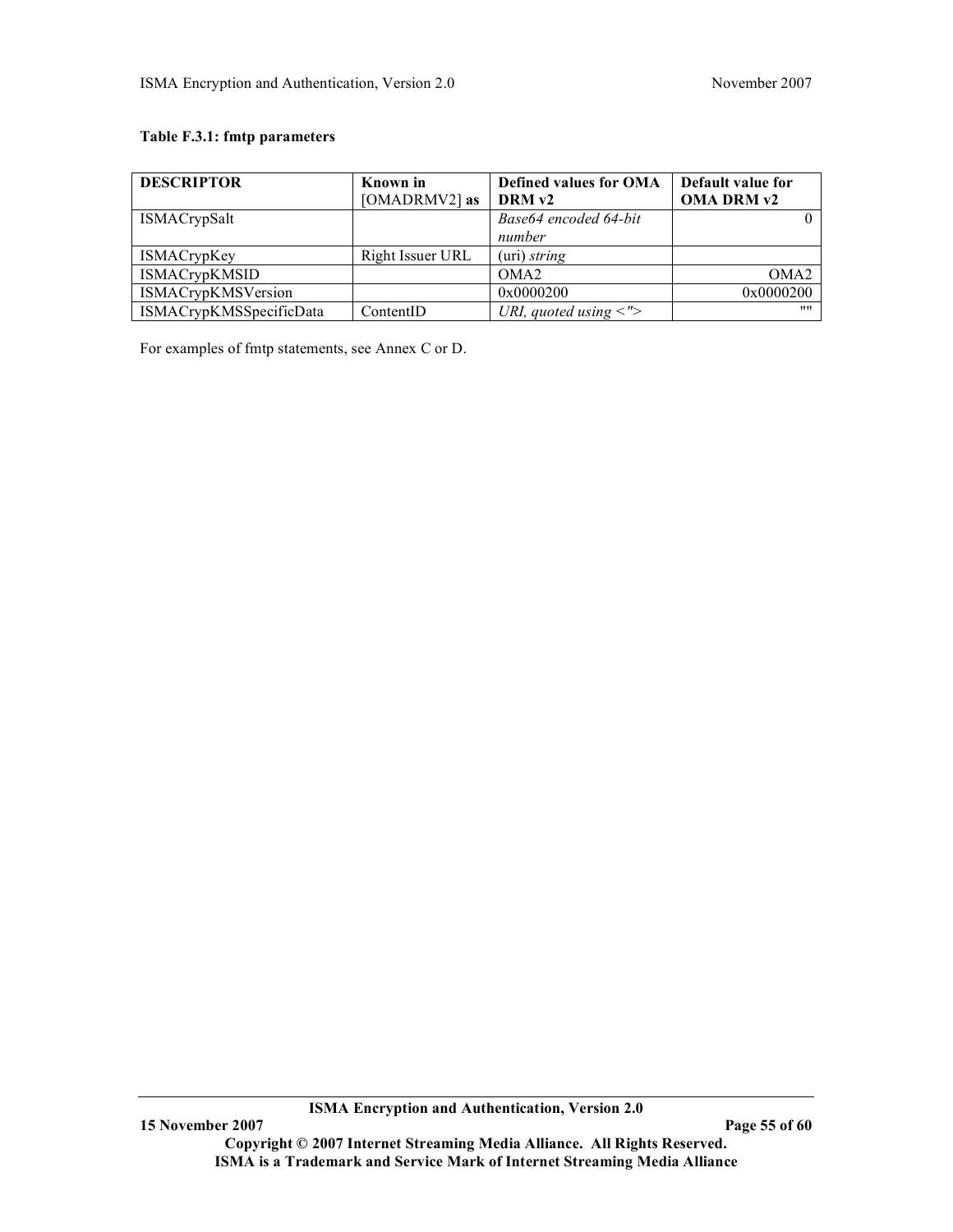# **Annex G: Use of ISMACryp prior to OMA DRM 2.0 super-distribution (informative)**

## **G.1 Introduction**

Assume a mobile operator introduces OMA DRM 2.0 based services over a 3G mobile network, complemented with delivery over a broadcast network, such as DVB-H. Much content is real-time streamed, using RTP, in particular over the broadcast network. The user can store the streamed content on his device and has the option to share the recorded content that he particularly likes with others by sending it to his friends so that they can consume the content on their OMA DRM 2.0 compliant devices.

This concept is called super-distribution, whereby the content is first distributed to the primary users, but where these primary users can distribute it further to their friends, while these friends can further distribute it again to their friends, etc. Of course the friends typically will need to pay for the rights to consume the super-distributed content, but such payment is at the operator's discretion.

For such applications, the use of ISMACryp is very interesting, as ISMACryp supports storage of the content and optional further distribution without any re-encryption. However, for consumption at OMA DRM 2.0 compliant devices, the stored content has to comply with the OMA DRM 2.0 specification. This can be achieved easily by using ISMACryp in a specific manner. This Annex describes the required constraints for the use of ISMACryp so that subsequent OMA DRM 2.0 super-distribution of the content to OMA DRM 2.0 clients can take place without any re-encryption of the content.

#### **G.2 ISMACryp streaming followed by OMA DRM 2.0 super-distribution**

In figure G-1, OMA DRM 2.0 super-distribution subsequent to ISMA streaming is depicted. The content to be streamed over RTP is either encrypted in real time or is stored in encrypted form in a file. When streaming, the encrypted content is packetized in RTP packets as specified by ISMACryp and the RTP packets are broadcast to the users. When recording, the user stores the encrypted content in a file; so as to be OMA DRM 2.0 compliant, the file complies with the (P)DCF format specified in OMA DRM 2.0. For random access purposes and various other reasons, it is strongly recommended the streamed content be stored in a PDCF file instead of a DCF file. Once the content is stored in the PDCF file, the user can send the file to the OMA DRM 2.0 clients of his friends, and, if so desired, these friends can distribute the files further to their friends, etc., as depicted in figure G-1.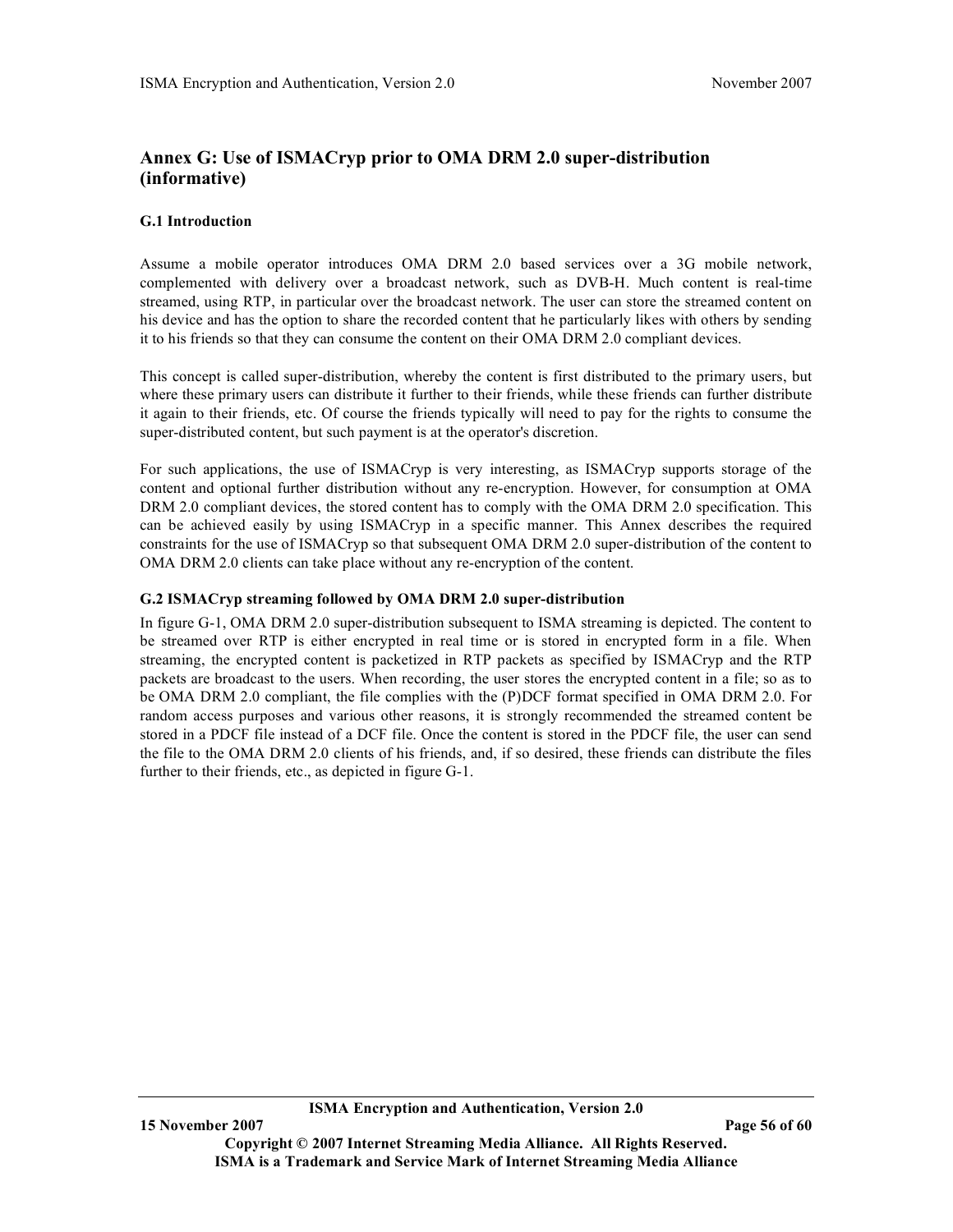

### Encrypted content, real-time or from file

Figure G-1 OMA DRM 2.0 super-distribution subsequent to ISMA streaming

Users receiving super-distributed content can only playback the content if they obtain playback rights from a Rights Issuer. To allow users to contact the Rights Issuer for this purpose, the Common Header Box in the super-distributed PDCF file must contain a Rights Issuer URL. To allow the Rights Issuer to provide the Rights for the content, the super-distributed content in the PDCF file must be identified by a unique content-id that must be provided in the Common Header Box. The content-id may contain timing information (such as date and start / end times) of the recorded content and may be included in the Rights Issuer URL. Next to the content-id also the group-id concept as defined in OMA DRM 2.0 may be used. In case the Rights Issuer URL contains sensitive information, integrity protection on the Rights Issuer URL may be needed, e.g. by using a key derived from the content encryption key. Note also that the Rights Issuer can only provide Rights for the super-distributed content if the Rights Issuer has knowledge of the key that is used to encrypt the content. The format of the Rights Issuer URL, the format of the content-id and the associated issues are application specific and beyond the scope of this Specification, but applications must ensure their proper definition.

#### **G.3 Requirements for ISMACryp streaming**

In Annex F, "Interoperability with OMA DRM Version 2.0" it is described how to apply OMA DRM 2.0 on top of the file format specified by ISMACryp, but not how to produce an OMA DRM 2.0 compliant PDCF file from one or more ISMACryp streams. The following should be taken into account to ensure that the encrypted content received after ISMACryp streaming can be stored in OMA DRM 2.0 compliant PDCF files.

1. OMA DRM 2.0 and ISMACryp use AES\_CTR\_128 as encryption algorithm, which allows the construction of OMA DRM 2.0 compliant streams without any re-encryption, but in DCF the salt key is not supported. When encrypting an ISMACryp stream, then a salt key of zero MUST be used.

**Note:** in DCF, the initial value of the 128 bit counter is prefixed to the ciphertext, and the counter is incremented for each AES cipherblock by 1 (modulo 2^128).

#### **ISMA Encryption and Authentication, Version 2.0**

**15 November 2007 Page 57 of 60**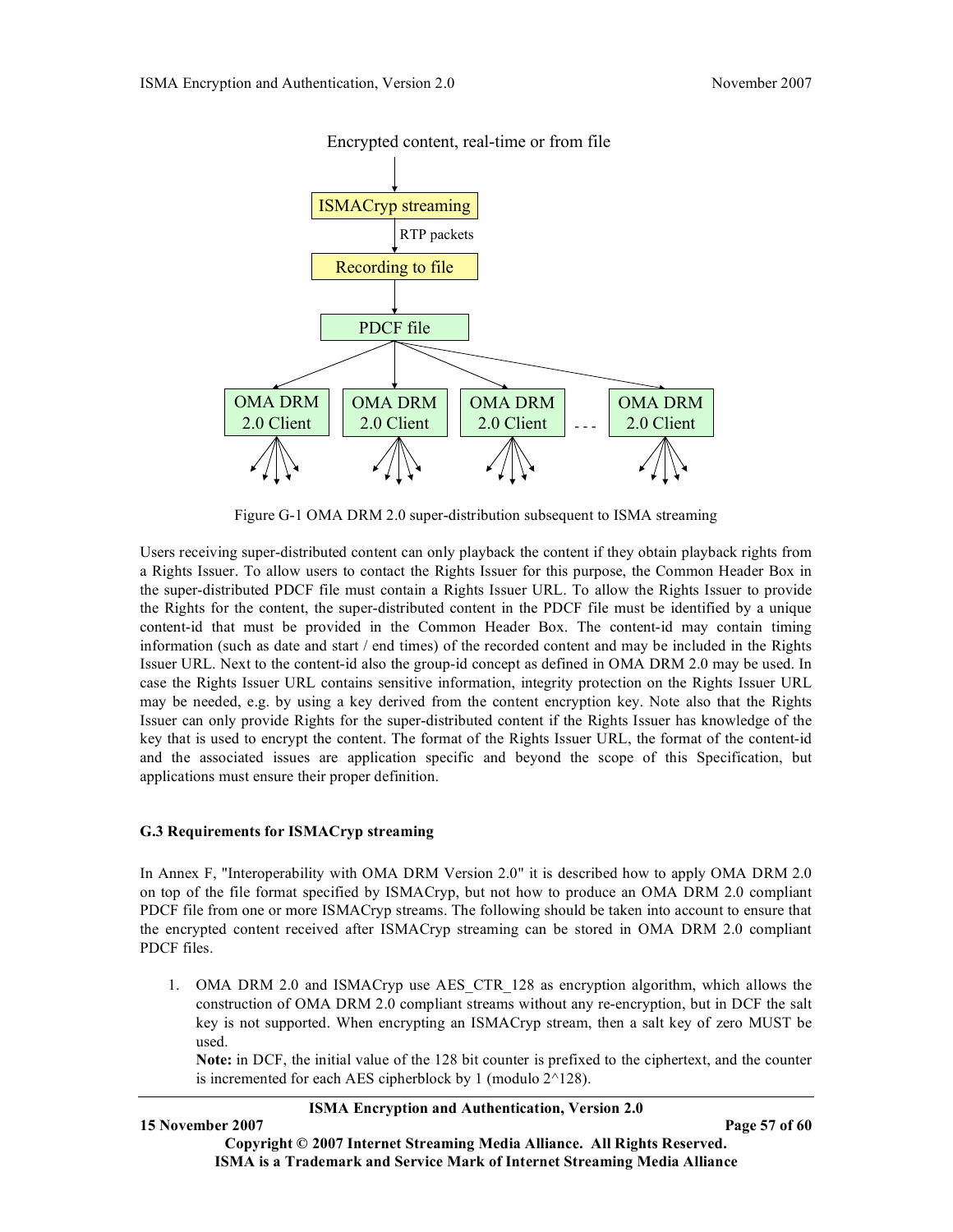- 2. OMA DRM 2.0 DCF supports selective encryption, but requires that the selective encryption flag must be transported for each Access Unit; therefore the ISMACrypSelectiveEncryption in SDP must be set to 1.
- 3. OMA DRM 2.0 PDCF does not support key cycling, hence this feature in ISMACryp must not be used. Consequently, for ISMACryp in SDP the ISMACrypKeyIndicatorLength must be set to 0.
- 4. The structure of the AU header as used in ISMACryp differs from the AU header in PDCF; therefore the AU header in the ISMACryp RTP packets must be transformed in PDCF compliant AU headers; in this context it should be noted that PDCF allows an AU to consist of a group of samples.
- 5. In ISMACryp, AUs are encrypted as a sequence of bytes without any requirement for alignment between AUs and AES blocks. In PDCF however a new cipherblock starts at the beginning of each "PDCF Access Unit" (corresponding to a group of one or more samples), and hence, unlike in ISMACryp, "PDCF Access Units" are always AES Block aligned. Thus, ISMACryp uses a byte counter and the concept of a byte stream offset, while PDCF simply uses an AES block counter, whereby each AES block consists of 16 bytes. As a consequence, an ISMACryp stream can only be packetized in an OMA DRM 2.0 compliant PDCF without re-encryption if AES Block alignment is applied within the ISMACryp stream. Therefore ISMACryp must provide the IV information for each "PDCF Access Unit" carried in the RTP payload, and for each "PDCF Access Unit" the IV data must indicate the start of a new AES block, thereby typically introducing a IV discontinuity at the beginning of each "PDCF Access Unit".

# **G.4 Conclusion**

Content that is streamed to devices by means of ISMACryp can be super-distributed to OMA DRM 2.0 compliant devices if the requirements described in this Annex are taken into account. Section G.3 provides the requirements, such as ISMACryp parameter initialization, IV constraints and transformation of headers, which are within the scope of this Specification. However, some other requirements need further definition at application level, and are therefore beyond the scope of this Specification. For this purpose, in summary, applications must ensure that the following is specified:

- − A method for unique identification of super-distributed content, so that the Rights Issuer, when so requested by recipients of the super-distributed content, knows for which content to grant rights.
- − A method to ensure that the Rights Issuer has knowledge of the key that is used to encrypt the super-distributed content, so as to allow the Right Issuer to provide the correct keys for decryption of the content.
- − The format of the Rights Issuer URL in the Common Header Box, so as to allow proper communication between the recipient of the super-distributed content and the Rights Issuer.
- − A method to apply integrity protection on the Rights Issuer URL, if needed, to protect sensitive information contained in this URL.

Users can distribute OMA DRM 2.0 protected content without explicit permission, but of course this only makes sense if the content provider / rights issuer is willing and prepared to grant rights to the recipient users to consume the content. Therefore it is desirable that applications provide means to indicate whether OMA DRM 2.0 super-distribution is a meaningful option.

**ISMA Encryption and Authentication, Version 2.0**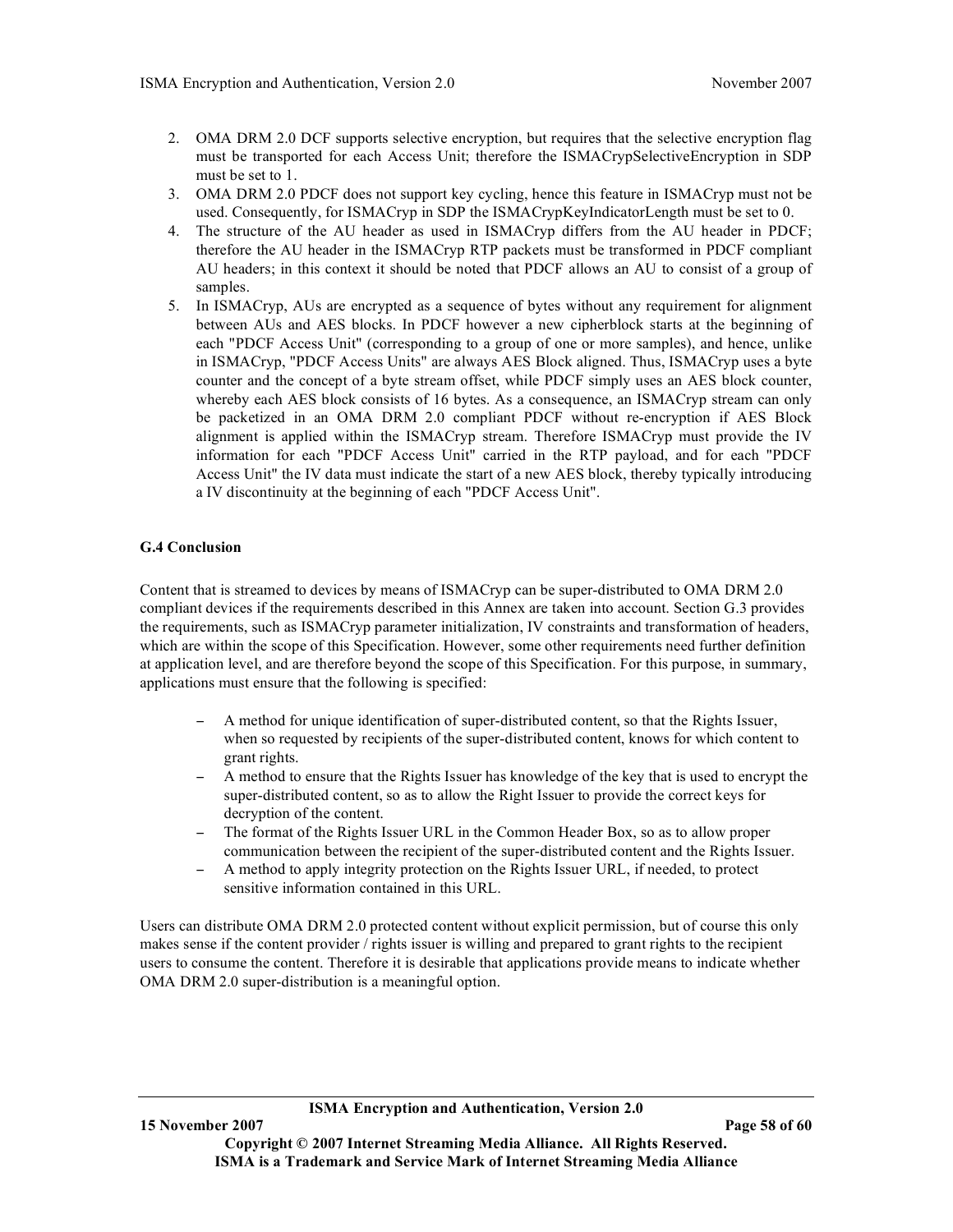# **Annex H: 'enc-isoff-generic' SVC protection (Informative)**

SVC allows the viewing of a video (Live, VOD …) at several quality levels according to terminals' properties or available bandwidth in a network. Transcoding is unnecessary and a simple selection of encoded layers provides targeted quality and rate. Scalability may spread out in several paths: P=priority, D=resolution (size of the screen), T=frame rate and Q=SNR.

By conjunction of SVC and ISMACryp, it is also possible to offer various qualities of video depending of the subscription level of users. In this case, each transmission level must have an independent key.

Live:



Each stream is encrypted separately at the sample level: NAL unit headers and NAL unit payloads are encrypted. Note that the sample here is different from the Access Unit in the SVC terminology: the sample gathers all the NAL units corresponding to a specific dependency layer, e.g. all the NAL units of a given spatial resolution. Keys can be identical or different on each layer (salt key must be different).

# VoD:

During the encryption of an SVC file, the following rules should be respected:

- Extractors and aggregator [SVCFF] must not be encrypted
- Encrypted file must not use any of the following SVC File Format mechanisms: aggregators, extractors, mapping group etc.: (see [SVCFF]). Hence, each track must have its own copy of data (encrypted NAL units cannot be shared between tracks since this is not compatible with ISMACryp encryption)
- A metadata mechanism (extended SubsampleInformationBox, Time Metadata tracks etc.) is recommended to give the streaming server/hinter access to NAL units boundaries and PDTQ.

![](_page_58_Figure_13.jpeg)

**Note:** all Samples are encrypted in this figure.

#### Bandwidth adaptation:

For bandwidth adaptation, RTP packets may be dropped on a specific layer (layers can be identified by their IP address, their UDP port or their SSRC, or by DSCP field in IP header). However it is not possible to select NAL units independently from their scalability information since that is conveyed in the NAL

#### **ISMA Encryption and Authentication, Version 2.0**

**15 November 2007 Page 59 of 60**